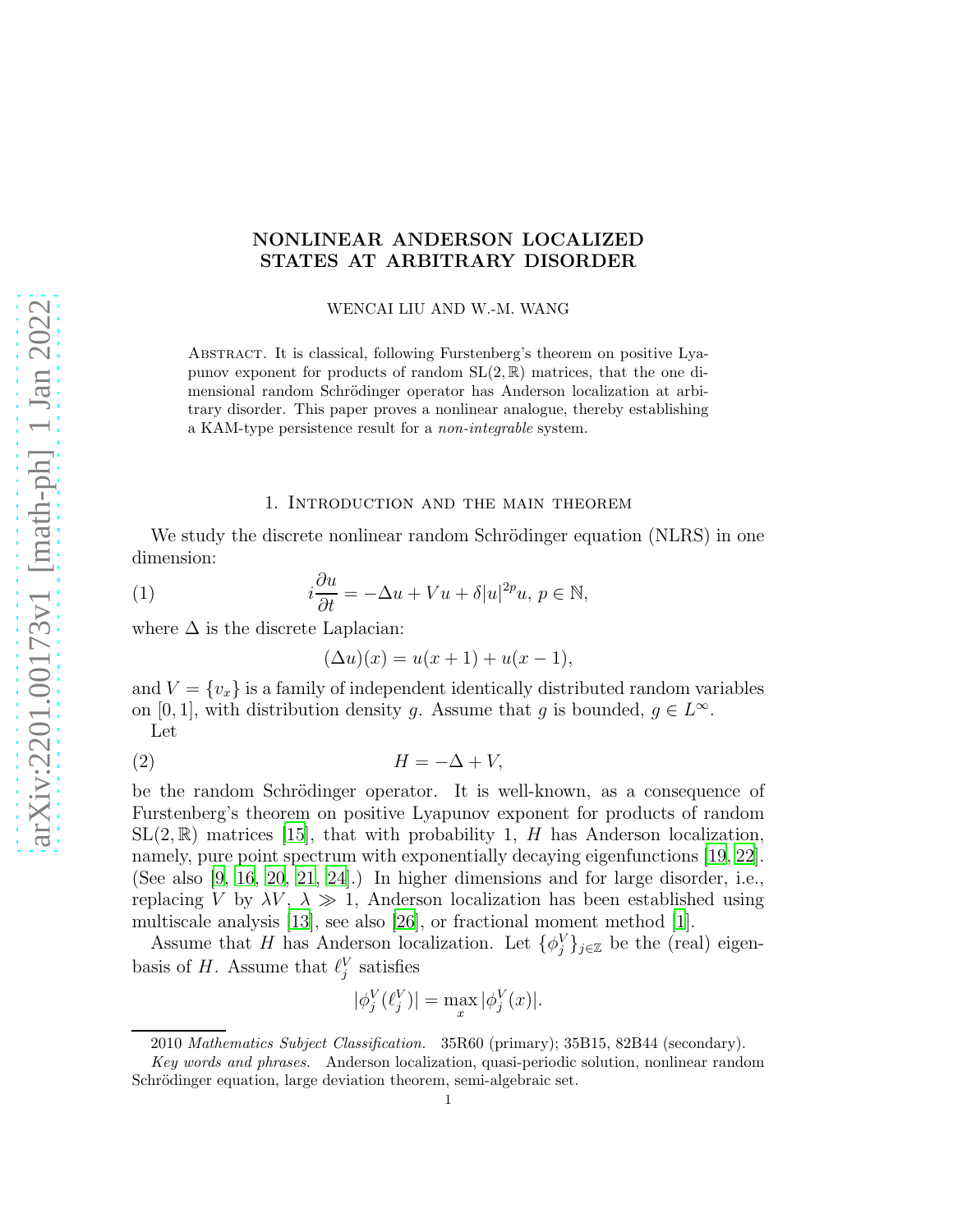(If it is not unique, one may choose a maximum arbitrarily.) We call  $\ell_j^V$ , the localization center. It suffices to say here that as a consequence of localization, there is an eigenfunction labelling such that when  $j_1 < j_2$ ,  $\ell_{j_1}^V \leq \ell_{j_2}^V$  (see sect. 3 and appendix [A](#page-34-0) for details), and that we use this labelling.

So for a given V such that H has Anderson localization, let  $j \in \mathbb{Z}$ , and denote by  $\phi_j^V$  and  $\mu_j^V$  the eigenfunctions and corresponding eigenvalues of H. When  $\delta = 0$ , all solutions to [\(1\)](#page-0-0) are of the form

$$
\sum_{j\in\mathbb{Z}}c_{j}e^{-i\mu_{j}^{V}t}\phi_{j}^{V},
$$

with appropriate  $c_j$ , which decay to 0, as  $j \to \pm \infty$ . This paper is concerned with the case  $c_i \neq 0$  for finite (but arbitrary) number of j.

Denote by  $\mathbb{P}(\cdot)$  the measure of a set. We prove the following nonlinear analogue:

<span id="page-1-1"></span>Theorem 1.1. Consider the discrete NLRS in one dimension:

<span id="page-1-0"></span>(3) 
$$
i\frac{\partial u}{\partial t} = -\Delta u + Vu + \delta |u|^{2p}u, \ p \in \mathbb{N}.
$$

Let  $a = (a_1, a_2, \dots, a_b) \in [1, 2]^b$ . For any  $\epsilon > 0$ , there exists  $l_{\epsilon}$  such that the following holds. Fix any  $L \geq \ell_{\epsilon}$  and  $\beta_k \in \mathbb{Z}$ ,  $k = 1, 2, \cdots, b$  satisfying  $10L \leq$  $|\beta_k| \leq L^3$  and  $|\beta_k - \beta_{k'}| \geq 10L$  for any distinct  $k, k' \in \{1, 2, \dots, b\}$ , there exist a probability space  $X_{\epsilon}$  with  $\mathbb{P}(X_{\epsilon}) \geq 1 - \epsilon$  and  $\delta_0 > 0$  (depending on g,  $\epsilon$  and L) such that for any  $V \in X_{\epsilon}$  and  $0 < \delta \leq \delta_0$ , there exists a set  $A_{\delta} \subset [1,2]^b$  of measure at least  $1 - e^{-|\log \delta|^{1/2}}$ , such that for any  $a \in A_{\delta}$ , any eigenfunction  $\phi_{\alpha_k}^V$ with  $\ell_{\alpha_k}^V \in B_k = \{l \in \mathbb{Z} : |l - \beta_k| \le L\}, k = 1, 2, \cdots, b$ , the solution to the linear equation:

$$
u_0(t,x) = \sum_{k=1}^{b} a_k e^{-i\mu_{\alpha_k}^V t} \phi_{\alpha_k}^V(x),
$$

bifurcates to a solution to the nonlinear equation  $(3)$ :

$$
u(t,x) = \sum_{(n,j)\in\mathbb{Z}^b\times\mathbb{Z}} \hat{u}(n,j)e^{in\cdot\omega t}\phi_j^V(x) = \sum_{k=1}^b a_k e^{-i\omega_k t}\phi_{\alpha_k}^V(x) + O(\delta^{1/2}),
$$

satisfying  $\omega = (\omega_1, \omega_2, \cdots, \omega_b) = (\mu_{\alpha_1}^V, \mu_{\alpha_2}^V, \cdots, \mu_{\alpha_b}^V) + O(\delta)$ , and  $\hat{u}(n, j)$  decay exponentially as  $|(n, j)| \rightarrow \infty$ .

- **Remark 1.** (1) For any  $B_k$ ,  $k = 1, 2, \dots, b$ , there are at least  $2(1 \epsilon)L$ normalized eigenfunctions  $\phi_{\alpha_k}^V$  such that the localization centers  $\ell_{\alpha_k}^V$  lie in  $B_k$ .
	- (2) We could replace  $L^3$  with  $e^{L^k}$ ,  $0 < \kappa < 1$ . We could also replace  $1$  $e^{-|\log \delta|^{1/2}}$  with  $1 - e^{-|\log \delta|^{\kappa}}, 0 < \kappa < 1$ .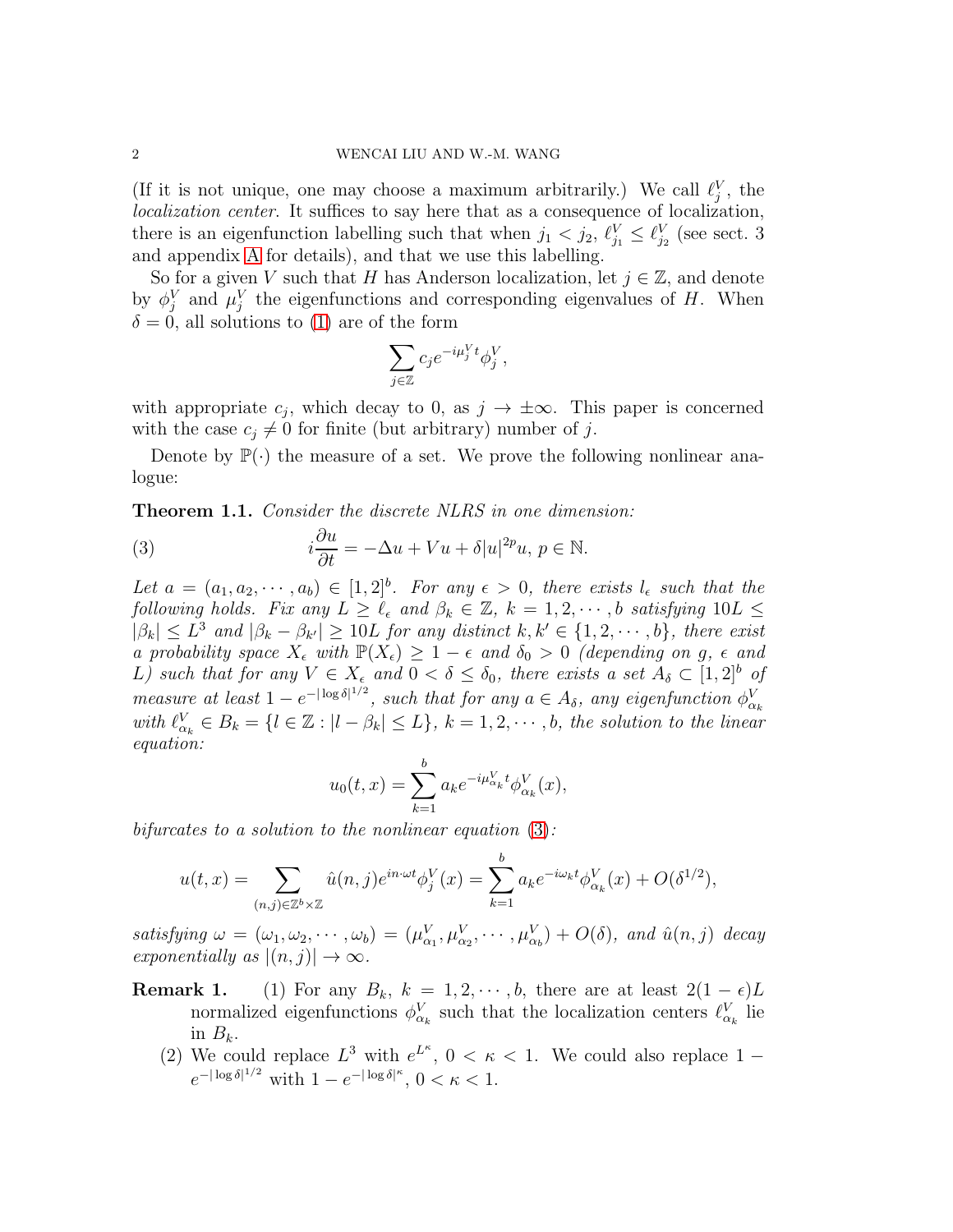1.1. **About Theorem [1.1.](#page-1-1)** The linear solution  $u_0$  is localized in space, and quasi-periodic in time, with frequencies the b eigenvalues of the linear random Schrödinger operator. Theorem [1.1](#page-1-1) shows that under small nonlinear perturbations, for a large set of amplitudes, there is a solution to the nonlinear equation nearby. This nonlinear solution u remains localized in space and quasi-periodic in time; moreover the frequencies are harmonics of the modulated  $b$  Fourier modes of the linear random Schrödinger equation.

Theorem [1.1](#page-1-1) is a KAM-type persistence result. Most such results pertain to perturbations of integrable systems. The random Schrödinger equation is, however, non-integrable. Nonetheless, Theorem [1.1](#page-1-1) shows persistence of time quasi-periodic, localized solutions. Moreover there is an abundance of such solutions. This is the main novelty.

Remark 2. Previously the paper [\[8](#page-38-5)] established existence of quasi-periodic solutions at large disorder. It perturbs about the diagonal operator  $\lambda V$ ,  $\lambda \gg 1$ , in the canonical  $\mathbb{Z}^d$  basis. The method is not applicable here. For  $d=1$  and large disorder, see also [\[30](#page-39-5)]. For other nonlinear random models, see e.g., [\[14](#page-38-6)].

**Remark 3.** The symbol  $\hat{u}$  is merely a notation here and does not carry the connotation of being the dual of u.

1.2. **Ideas of the proof.** One of the main ideas is to  $\hat{f}$  a "good" random potential, and work in the eigenfunction basis provided by the random Schrödinger operator. We give the requirements to be good in sect. [1.3](#page-3-0) below. Fixing a potential circumvents the lack of control of the eigenfunctions as the potentials vary. Note moreover that generally it is not possible to know precisely the eigenfunctions of the random Schrödinger operators, even for large disorder, see  $[12]$ .

<span id="page-2-2"></span>So fix indeed such a good potential  $V$ , and let

(4) 
$$
u_0(t,x) = \sum_{k=1}^b a_k e^{-i\mu_{\alpha_k}^V t} \phi_{\alpha_k}^V(x),
$$

be a solution to the linear equation, as in Theorem [1.1.](#page-1-1) As an ansatz, we seek solutions of the form:

<span id="page-2-0"></span>(5) 
$$
u(t,x) = \sum_{(n,j)\in\mathbb{Z}^b\times\mathbb{Z}} \hat{u}(n,j)e^{in\cdot\omega t}\phi_j^V(x).
$$

Note that  $u(t, x)$  of the above form are closed under multiplication and complex conjugation. So we may seek solutions to [\(1\)](#page-0-0) in this form.

<span id="page-2-1"></span>Using [\(5\)](#page-2-0) in [\(1\)](#page-0-0) leads to the following nonlinear system of equations on  $\mathbb{Z}^b \times \mathbb{Z}$ :

(6) 
$$
(n \cdot \omega + \mu_j^V)\hat{u}(n,j) + \delta W_{\hat{u}}(n,j) = 0, (n,j) \in \mathbb{Z}^b \times \mathbb{Z},
$$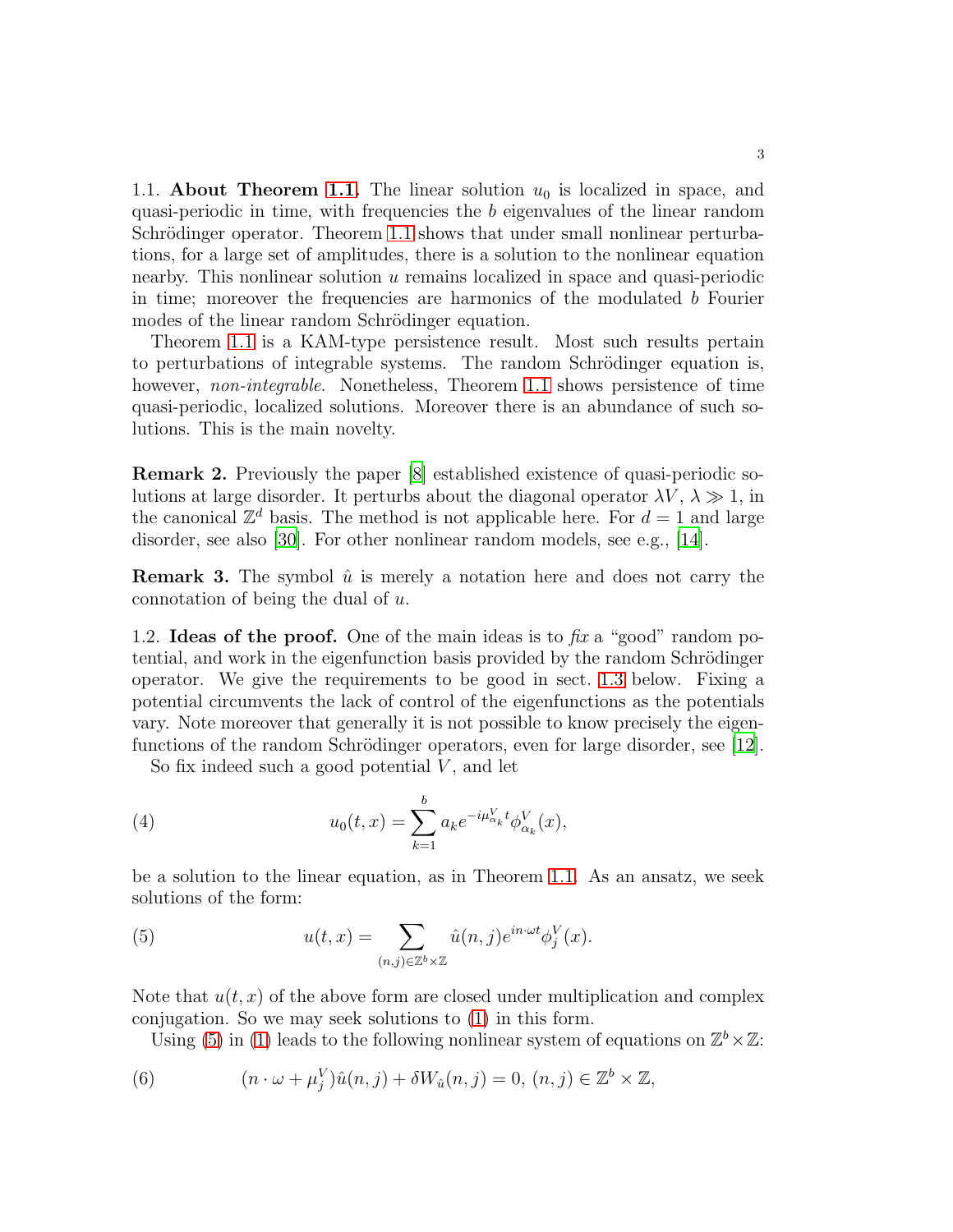where, to give an idea, when  $p = 1$ ,

(7) 
$$
W_{\hat{u}}(n,j) = \sum_{\substack{n_1+n_2-n_3=n\\n_1,n_2,n_3 \in \mathbb{Z}^b}} \sum_{j_1,j_2,j_3 \in \mathbb{Z}} \hat{u}(n_1,j_1)\hat{u}(n_2,j_2)\overline{\hat{u}(n_3,j_3)}
$$

$$
\left(\sum_{x \in \mathbb{Z}} \phi_j^V(x)\phi_{j_1}^V(x)\phi_{j_2}^V(x)\phi_{j_3}^V(x)\right);
$$

while for general  $p$ ,

$$
W_{\hat{u}}(n,j) = \sum_{\substack{n' + \sum_{m=1}^{p} (n_m - n'_m) = n \\ n', n_m, n'_m \in \mathbb{Z}^b}} \sum_{j', l_m, l'_m \in \mathbb{Z}} \hat{u}(n', j') \prod_{m=1}^{p} \hat{u}(n_m, l_m) \overline{\hat{u}(n'_m, l'_m)}
$$
\n
$$
(8) \qquad \left( \sum_{x \in \mathbb{Z}} \phi_j^V(x) \phi_{j'}^V(x) \prod_{m=1}^{p} \phi_{l_m}^V(x) \phi_{l'_m}^V(x) \right).
$$

<span id="page-3-1"></span><span id="page-3-0"></span>1.3. The good potentials. The linear solution  $u_0$  solves [\(1\)](#page-0-0) to order  $\delta$ . One may write  $u_0$  in the form [\(5\)](#page-2-0), with  $\hat{u}(-e_k, \alpha_k) = a_k, k = 1, 2, \cdots, b$ , where  $e_k$  is the kth basis vector of  $\mathbb{Z}^b$ ,  $\hat{u}(n,j) = 0$  otherwise, and  $\omega_k = \mu_{\alpha_k}^V$ ,  $k =$  $1, 2, \dots, b$ . The vector  $W_{\hat{u}}$  in [\(6\)](#page-2-1) depends on  $a_k$ ,  $k = 1, 2, \dots, b$ . Generally speaking, one would need parameters to solve the nonlinear equation [\(6\)](#page-2-1) using a Newton scheme, starting from the approximate solution  $u_0$ . Since V is fixed, the  $a_k$ 's are the parameters in the problem. There is however, a  $\delta$  factor in front of  $W_{\hat{u}}$ .

The small  $\mathcal{O}(\delta)$  parameters pose difficulties mainly at small scales:  $|(n, j)| \ll$  $\delta^{-1}$ , when estimating the inverse of the linearized operators. The key new idea is that we can overcome this difficulty if the diagonals of the linear operator in [\(6\)](#page-2-1) satisfy a clustering property. Roughly speaking, this means that if two diagonal elements are "not close", then they are "far apart". (One may think of the integers, which have this property: if two integers are not equal, then they are at least of distance 1.) This then permits localizing about the diagonals in  $\mathcal{O}(\delta)$ intervals, which compensates for the small  $\mathcal{O}(\delta)$  parameters. The potentials V that lead to clustering properties, in addition to Anderson localization, are good potentials.

It should be emphasized that the clustering property is only needed at small scales, and not large ones. This makes the approach robust, potentially applicable to many problems.

Remark 4. See papers [\[27](#page-39-6)] and [\[28\]](#page-39-7), which use deterministic clustering properties. In [\[28\]](#page-39-7), this was established using number theory.

1.4. Anderson localization and clustering property of the diagonals. We use Anderson localization to establish probabilistic clustering at small scales.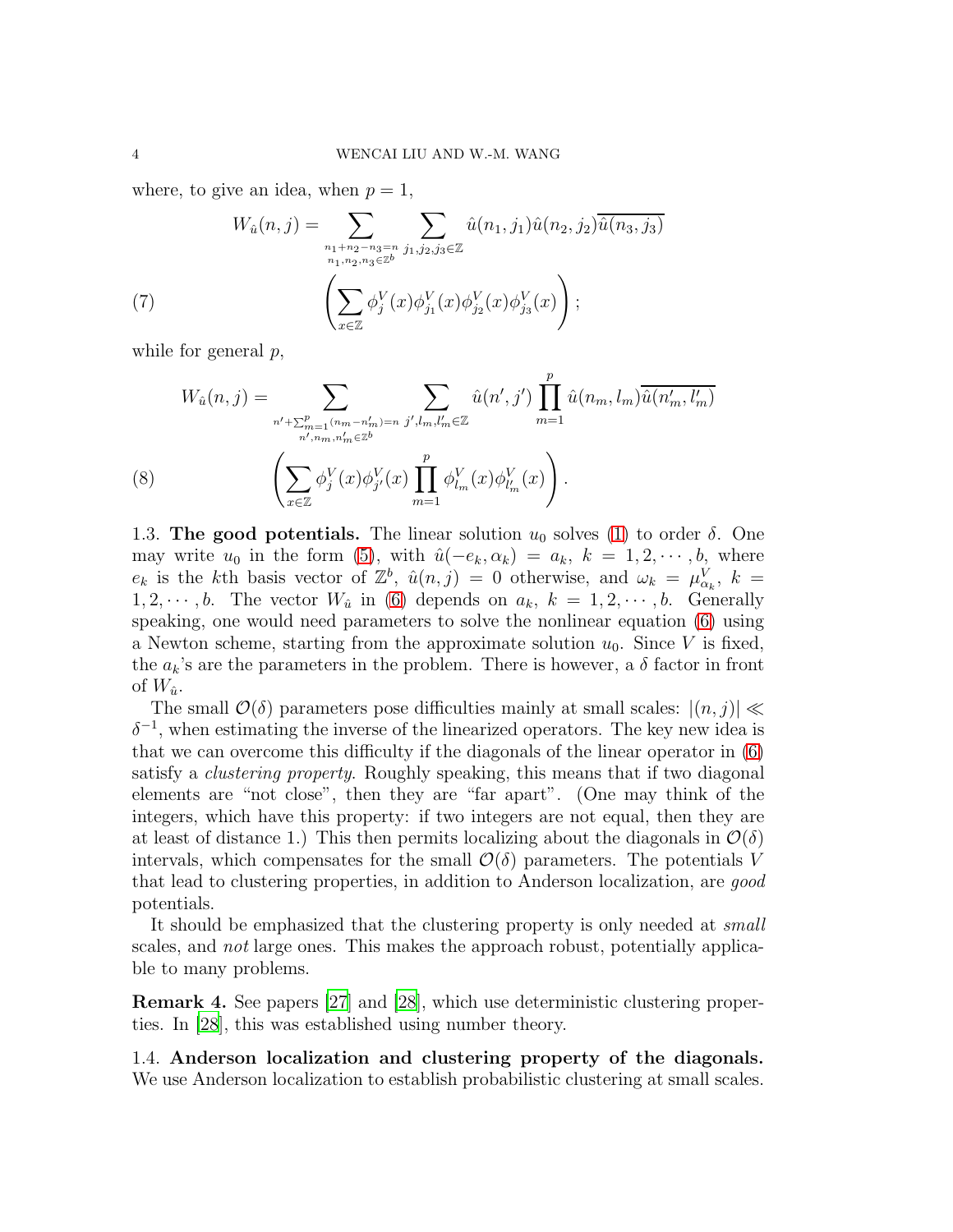So one may set  $\omega$  to be the frequencies of the  $u_0$  in [\(4\)](#page-2-2), which are b eigenvalues of the H in  $(2)$ . The diagonals in  $(6)$  then correspond to a family of harmonics, i.e., certain linear combinations of the eigenvalues of H.

The proof of the clustering of these (low lying) harmonics is rather delicate. The Minami estimate [\[25\]](#page-39-8) on eigenvalue spacing plays a fundamental role. Uniform property of Anderson localization, see [\[11,](#page-38-8) [17\]](#page-38-9), is essential. Wegner estimate [\[29](#page-39-9)] comes into play as well. This is done in sects. 2 and 3, and the conclusion is summarized in Theorem [3.5,](#page-15-0) which also provides lower bounds on the diagonals. The clustering property permits the analysis to go beyond small perturbative scales, and is one of the main points of the paper.

1.5. **Small scale analysis.** The clustering property indicates that at *small* scales the spectrum of the diagonal operator has many *gaps*. Using perturbation theory, the linearized operators are invertible in the gaps; while away from the gaps, one may work locally in intervals of size  $\mathcal{O}(\delta)$ . This greatly reduces the number of resonances, and consequently  $\mathcal{O}(\delta)$  parameters suffice for the analysis. This is the case for the proof of the large deviation theorem applying Cartan estimates in sect. [4,](#page-17-0) as well as for the semi-algebraic projection in sect. [6.](#page-29-0)

1.6. Large scale analysis. Large scale analysis is related to what has been done before in [\[8\]](#page-38-5), cf. also Chap. 18 [\[5\]](#page-38-10), which are a priori tailored for parameters of order 1. However, after incorporating the local argument recounted above, it can be adapted and used to prove Theorem [1.1.](#page-1-1)

1.7. Organization of the paper. Sect. 2 establishes the good potential space; sect. 3 makes linear estimates for small scales; sect. 4 proves a large deviation theorem, to be used for the nonlinear analysis at large scales; sects. 5 and 6 finally solve [\(6\)](#page-2-1) and hence [\(1\)](#page-0-0), using a Lyapunov-Schmidt decomposition and Theorems [3.5](#page-15-0) and [4.1.](#page-18-0)

## 2. ONE DIMENSIONAL RANDOM SCHRÖDINGER OPERATORS in finite volumes

For an operator H on  $\ell^2(\mathbb{Z}^d)$  and  $\Lambda \subset \mathbb{Z}^d$ , let  $H_{\Lambda} = R_{\Lambda} H R_{\Lambda}$ , where  $R_{\Lambda}$  is the restriction. For  $n = (n_1, n_2, \cdots, n_d) \in \mathbb{Z}^d$ , let  $|n| = \max_{j \in \{1, 2, \cdots, d\}} |n_j|$  denote the  $\ell^{\infty}$  norm. In this paper d equals either 1 or  $b+1$ .

In this section, we study the one dimensional random Schrödinger operator  $H = -\Delta + V$  restricted to finite volumes. For  $\Lambda \subset \mathbb{Z}$ , denote by  $\tilde{\mu}_j^{\Lambda}, j \in \Lambda$ , eigenvalues of  $H_{\Lambda} = R_{\Lambda} H R_{\Lambda}$ , with corresponding normalized eigenvectors  $\tilde{\phi}_j^{\Lambda}$ .

**Remark 5.** Note that  $\tilde{\mu}_j^{\Lambda}$  and  $\tilde{\phi}_j^{\Lambda}$  depend on the realization of the potentials in Λ. It is convenient here to label the eigenvalues and normalized eigenvectors by  $j \in \Lambda$ , instead of  $j \in \{1, 2, \dots, |\Lambda|\}.$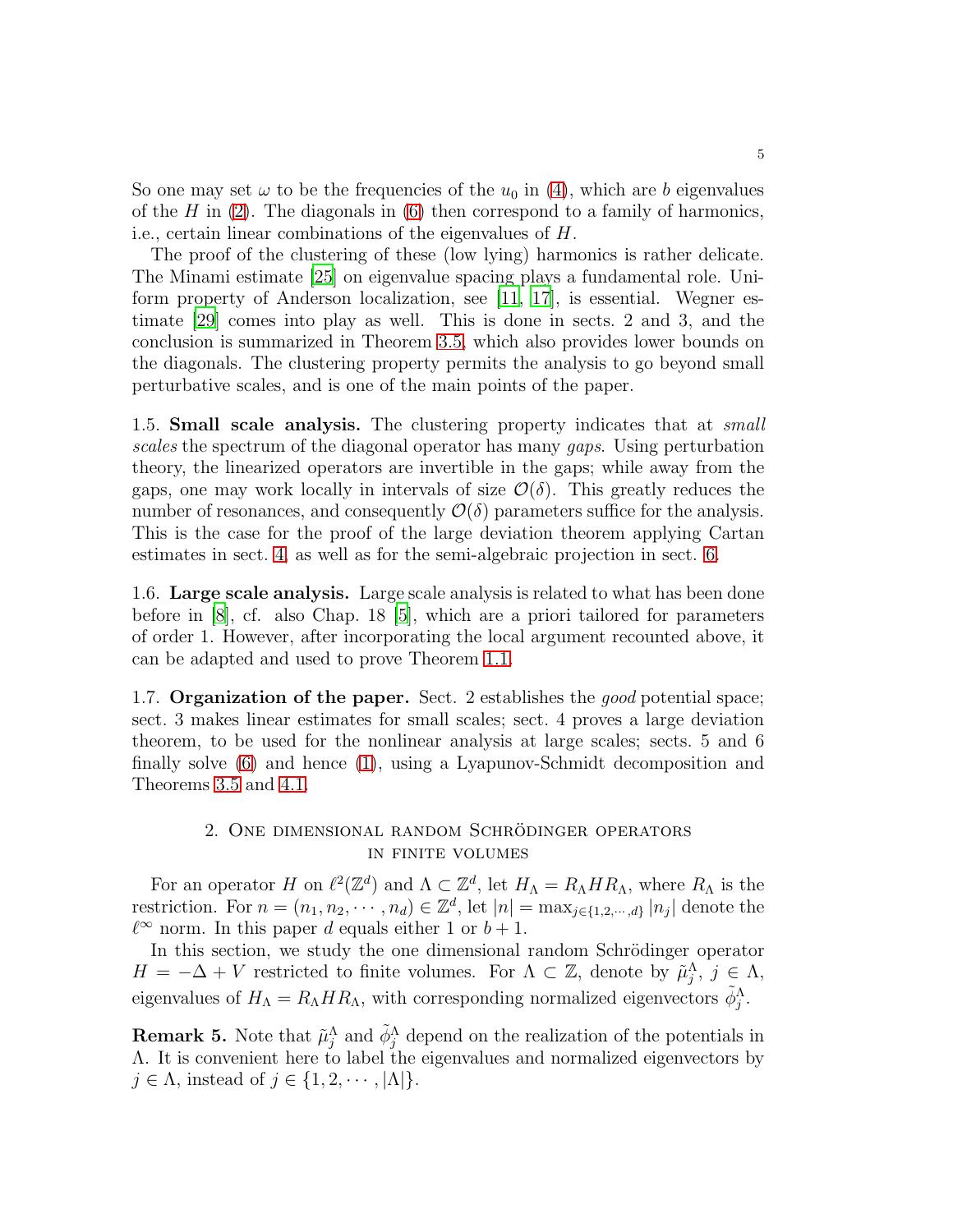For a ball  $B = \{n \in \mathbb{Z} : |n - n_0| \leq l\}$  of size l with center  $n_0$ , denote by  $rB$ , the dilation:  $rB = \{n \in \mathbb{Z} : |n - n_0| \leq r l\}$ . Fix  $L > 0$ . Let  $\tilde{B}_{(k,L)}$  be a ball of size  $L, k = 1, 2, \dots, b$ . Assume that

<span id="page-5-6"></span>
$$
L \leq \text{dist}(\tilde{B}_{(k,L)}, 0) \leq L^4,
$$

and for any distinct  $k$  and  $k'$ ,

(9) 
$$
\operatorname{dist}(\tilde{B}_{(k,L)}, \tilde{B}_{(k',L)}) \geq 6L.
$$

Since L will be fixed, we omit the dependence on L of  $\tilde{B}_{(k,L)}$  and write simply  $\tilde{B}_k$ .

Recall that  $e_k$ ,  $k = 1, 2, \dots, b$ , are the canonical basis vectors of  $\mathbb{Z}^b$ . Let  $C_0 > 0, \gamma_0 > 0, q_0 > 0$  be three fixed constants, which will be determined later. Assume that  $H_{\Lambda}$  has b eigen-pairs  $\tilde{\mu}_{\tilde{\alpha}_k}^{\Lambda}$  and  $\tilde{\phi}_{\tilde{\alpha}_k}^{\Lambda}$ ,  $k = 1, 2, \cdots, b$  such that for any  $k = 1, 2, \dots, b$ , there exists  $\tilde{\ell}_{\tilde{\alpha}_k}^{\Lambda} \in \tilde{B}_k$  such that

<span id="page-5-0"></span>(10) 
$$
|\tilde{\phi}_{\tilde{\alpha}_k}^{\Lambda}(\ell)| \leq C_0 (1 + |\tilde{\ell}_{\tilde{\alpha}_k}^{\Lambda}|)^{q_0} e^{-\gamma_0 |\ell - \tilde{\ell}_{\tilde{\alpha}_k}^{\Lambda}|}, \ell \in \Lambda.
$$

Let  $\tilde{\omega}_k^{\Lambda} = \tilde{\mu}_{\tilde{\alpha}_k}^{\Lambda}, k = 1, 2, \cdots, b$  and  $\tilde{\omega}^{\Lambda} = (\tilde{\omega}_1^{\Lambda}, \tilde{\omega}_2^{\Lambda}, \cdots, \tilde{\omega}_b^{\Lambda}) \in \mathbb{R}^b$ . When there is no ambiguity, we omit the dependence on  $\Lambda$ . In the following,  $\delta > 0$  is sufficiently small.

Remark 6. Condition [\(10\)](#page-5-0) is motivated by uniform properties of Anderson localization in infinite volume, see Theorem [3.1.](#page-13-0)

2.1. Estimates on the diagonals. Let  $\Lambda_1 = \left[ -2 \left| e^{|\log \delta|^{\frac{3}{4}}}\right|, 2 \left| e^{|\log \delta|^{\frac{3}{4}}}\right| \right]$ , where  $|x|$  is the integer part of x. (The choice of scales is in view of the later nonlinear analysis.) Denote by  $S_1$  the probability space on which  $H_{\Lambda_1}$  has eigen-pairs  $\tilde{\mu}_{\tilde{\alpha}_k}^{\Lambda_1}$  $\tilde{\alpha}_k$ and  $\tilde{\phi}_{\tilde{\alpha}_k}^{\Lambda_1}$ ,  $k = 1, 2, \cdots, b$  satisfying [\(10\)](#page-5-0) (with  $\Lambda = \Lambda_1$ ), and there exists either

<span id="page-5-1"></span>(11) 
$$
(n,j) \in \left[-2\left[e^{|\log \delta|^{\frac{3}{4}}}\right], 2\left[e^{|\log \delta|^{\frac{3}{4}}}\right]\right]^{b+1} \setminus \{-e_k, \tilde{\alpha}_k\}_{k=1}^b,
$$

such that

<span id="page-5-3"></span>(12) 
$$
|n \cdot \tilde{\omega}^{\Lambda_1} + \tilde{\mu}_j^{\Lambda_1}| \leq 4\delta^{\frac{1}{8}}
$$

or

<span id="page-5-2"></span>(13) 
$$
(n,j) \in \left[-2\left[e^{|\log \delta|^{\frac{3}{4}}}\right], 2\left[e^{|\log \delta|^{\frac{3}{4}}}\right]\right]^{b+1} \setminus \{e_k, \tilde{\alpha}_k\}_{k=1}^b,
$$

such that

<span id="page-5-4"></span>(14) 
$$
|-n \cdot \tilde{\omega}^{\Lambda_1} + \tilde{\mu}_j^{\Lambda_1}| \leq 4\delta^{\frac{1}{8}}
$$

and the normalized eigenvector corresponding to  $\tilde{\mu}_j^{\Lambda_1}$  satisfies for some  $\tilde{\ell}_j^{\Lambda_1} \in \Lambda_1$ ,

<span id="page-5-5"></span>(15) 
$$
|\tilde{\phi}_j^{\Lambda_1}(\ell)| \leq C_0 (1 + |\tilde{\ell}_j^{\Lambda_1}|)^{q_0} e^{-\gamma_0 |\ell - \tilde{\ell}_j^{\Lambda_1}|}, \ell \in \Lambda_1.
$$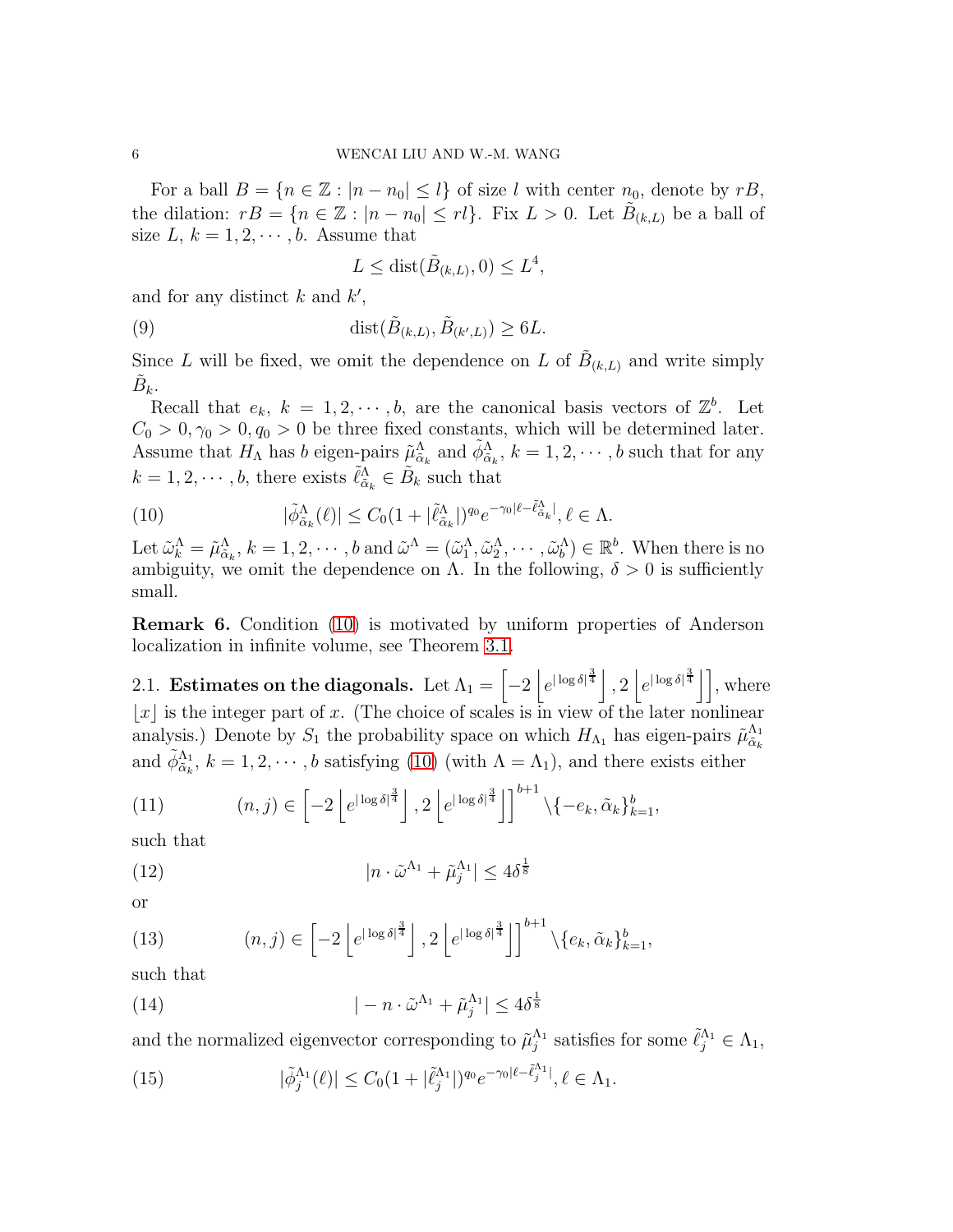Fix a large constant  $q_1 > 0$ . Denote by  $S_N$  the probability space such that for any  $j \in [-N, N], j' \in [-N, N]$  and  $j \neq j'$ ,

(16) 
$$
|\tilde{\mu}_j^{\Lambda} - \tilde{\mu}_{j'}^{\Lambda}| \ge \frac{1}{N^{q_1}}, \Lambda = [-N, N].
$$

Denote by  $\mathbb P$  the measure as before, and  $\mathbb E$  the expectation.

<span id="page-6-0"></span>**Theorem 2.1.** For small  $\delta$ , we have

<span id="page-6-3"></span>
$$
\mathbb{P}(S_1) \le e^{C|\log \delta|^{\frac{3}{4}}} \delta^{\frac{1}{8}},
$$

where C is a large constant independent of  $\delta$ .

We will use the following three lemmas to prove Theorem [2.1.](#page-6-0)

<span id="page-6-5"></span>**Lemma 2.2** (Wegner estimate [\[29\]](#page-39-9)). Let  $\Lambda \subset \mathbb{Z}$ . For any  $E \in \mathbb{R}$  and  $\varepsilon > 0$ ,

$$
\mathbb{E}(\text{dist}(E, \sigma(H_{\Lambda})) \le \varepsilon) \le C|\Lambda|\varepsilon.
$$

<span id="page-6-2"></span>**Lemma 2.3** (Minami estimate [\[25](#page-39-8)]). Let  $\Lambda \subset \mathbb{Z}$  and  $J \subset \mathbb{R}$  be an interval. Then we have

$$
\mathbb{E}([tr(\mathbf{1}_{J}(H_{\Lambda}))]\cdot [tr(\mathbf{1}_{J}(H_{\Lambda}))-1])\leq C|\Lambda|^{2}|J|^{2},
$$

where  $\mathbf{1}_J$  is the characteristic function of the interval J. In particular, we have that

 $\mathbb{P}(\text{there exist distinct } j, j' \in \Lambda \text{ such that } |\tilde{\mu}_j^{\Lambda} - \tilde{\mu}_{j'}^{\Lambda}| \leq \varepsilon) \leq C \varepsilon |\Lambda|^2,$ 

and hence

<span id="page-6-1"></span>
$$
\mathbb{P}(S_N) \leq CN^{-q_1+2}.
$$

<span id="page-6-4"></span>**Lemma 2.4.** Let  $\Lambda \subset \mathbb{Z}$ . Assume that eigenvalues  $\tilde{\mu}_j$ ,  $j \in \Lambda$ , of  $H_{\Lambda}$  are simple and let

(17) 
$$
d = \min_{j \neq j', j \in \Lambda, j' \in \Lambda} |\tilde{\mu}_j - \tilde{\mu}_{j'}| > 0.
$$

Let  $(\tilde{\mu}, \tilde{\phi})$  be an eigen-pair of  $H_{\Lambda}$ . Let  $l \in \Lambda$ , and  $(\tilde{\mu}^s, \tilde{\phi}^s)$  (depending continuously on s) be an eigenpair of  $H_{\Lambda} + sI_{\{l\}}$  with  $|s| \leq \frac{d}{10}$  satisfying  $\tilde{\mu}^{s}|_{s=0} = \tilde{\mu}$  and  $\tilde{\phi}^s|_{s=0} = \tilde{\phi}$ . Then

$$
\frac{d\tilde{\mu}^s}{ds} = |\tilde{\phi}(l)|^2 + |s|^2 O\left(\frac{|\Lambda|}{d^2}\right),
$$

and hence

$$
\tilde{\mu}^s - \tilde{\mu} = s|\tilde{\phi}(l)|^2 + |s|^3 O\left(\frac{|\Lambda|}{d^2}\right).
$$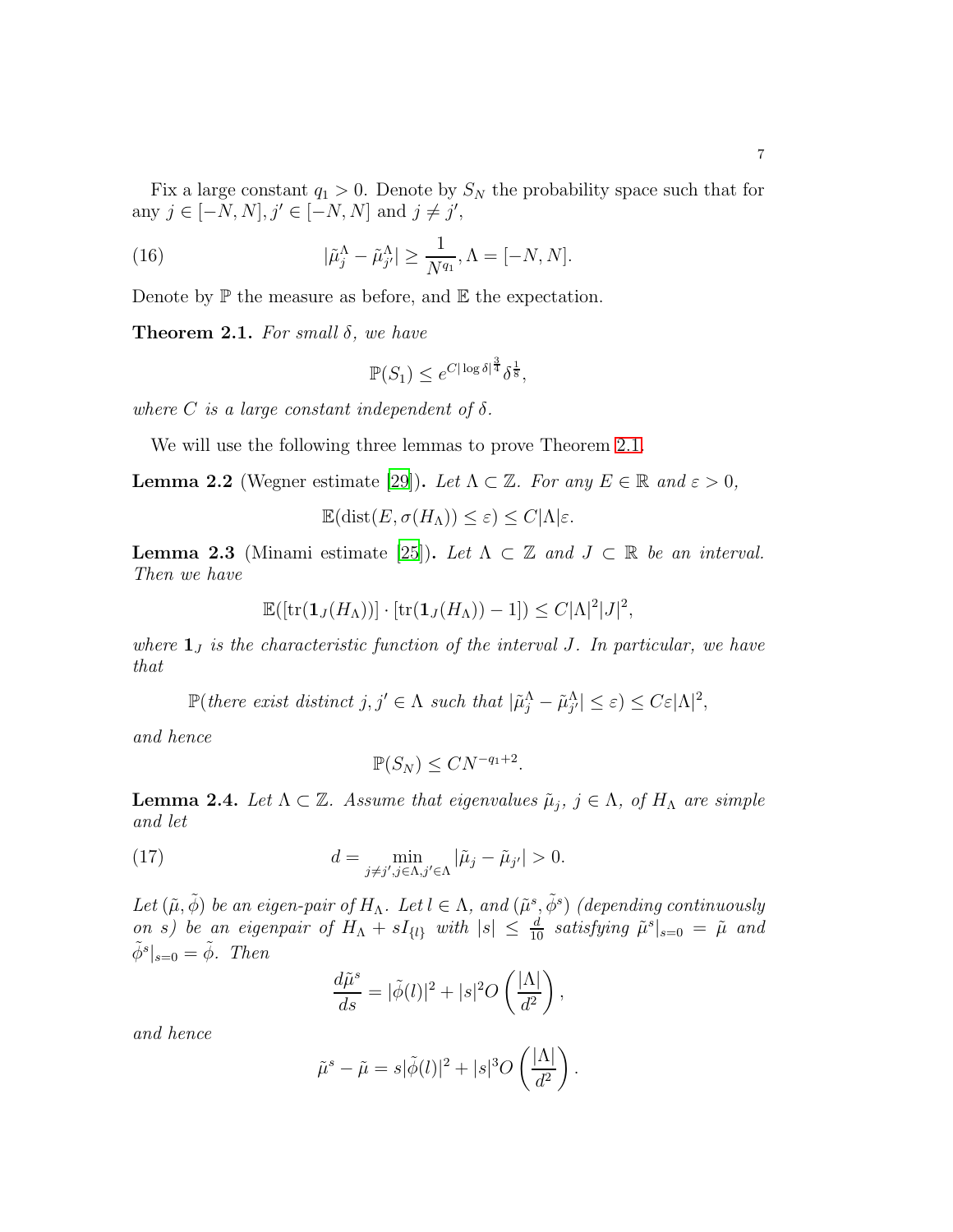*Proof.* Let  $\{(\tilde{\mu}_j, \tilde{\phi}_j), j \in \Lambda\}$  be the complete set of eigen-pairs of  $H_{\Lambda}$ . Without loss of generality, assume that  $\tilde{\mu} = \tilde{\mu}_1$  and  $\tilde{\phi} = \tilde{\phi}_1$ .

By a standard perturbation argument and [\(17\)](#page-6-1), one has that for any  $|s| \leq \frac{d}{10}$ ,

$$
|\tilde{\mu}^s - \tilde{\mu}_1| \le \frac{d}{2}
$$

and

(18) 
$$
|\tilde{\mu}^s - \tilde{\mu}_{j'}| \geq \frac{d}{2}, j' \in \Lambda \setminus \{1\}.
$$

Let

<span id="page-7-1"></span><span id="page-7-0"></span>
$$
\tilde{\phi}^s = \sum_{j \in \Lambda} c_j^s \tilde{\phi}_j.
$$

Then

(19) 
$$
(H_{\Lambda} + sI_{\{l\}})\tilde{\phi}^{s} = \tilde{\mu}^{s}\tilde{\phi}^{s} = \sum_{j \in \Lambda} \tilde{\mu}^{s} c_{j}^{s} \tilde{\phi}_{j}
$$

and

(20) 
$$
H_{\Lambda}\tilde{\phi}^s = \sum_{j\in\Lambda} c_j^s \tilde{\mu}_j \tilde{\phi}_j.
$$

Since  $||(H_{\Lambda} + sI_{\{l\}})\tilde{\phi}^{s} - H_{\Lambda}\tilde{\phi}^{s}|| = O(s)$ , by [\(18\)](#page-7-0), [\(19\)](#page-7-1) and [\(20\)](#page-7-2), one has that for any  $j \in \Lambda \backslash \{1\},\$ 

<span id="page-7-2"></span>
$$
|c_j^s| \le O\left(\frac{s}{d}\right).
$$

This implies that  $1 - O\left(\frac{|\Lambda|s^2}{d^2}\right)$  $\left(\frac{\Delta |s^2}{d^2}\right) \leq (c_1^s)^2 \leq 1$ . Therefore, one has that

(21) 
$$
|\tilde{\phi}^s(l)|^2 = |\tilde{\phi}(l)|^2 + O\left(\frac{|\Lambda|s^2}{d^2}\right).
$$

By eigenvalue variations and [\(21\)](#page-7-3), one has that

<span id="page-7-3"></span>
$$
\frac{d\tilde{\mu}^s}{ds} = \langle \tilde{\phi}^s, \frac{d(H_{\Lambda} + sI_{\{l\}})}{ds} \tilde{\phi}^s \rangle
$$

$$
= |\tilde{\phi}^s(l)|^2
$$

$$
= |\tilde{\phi}(l)|^2 + O\left(\frac{|\Lambda|s^2}{d^2}\right).
$$

We conclude that

$$
\tilde{\mu}^s - \tilde{\mu} = s|\tilde{\phi}(l)|^2 + |s|^3 O\left(\frac{|\Lambda|}{d^2}\right).
$$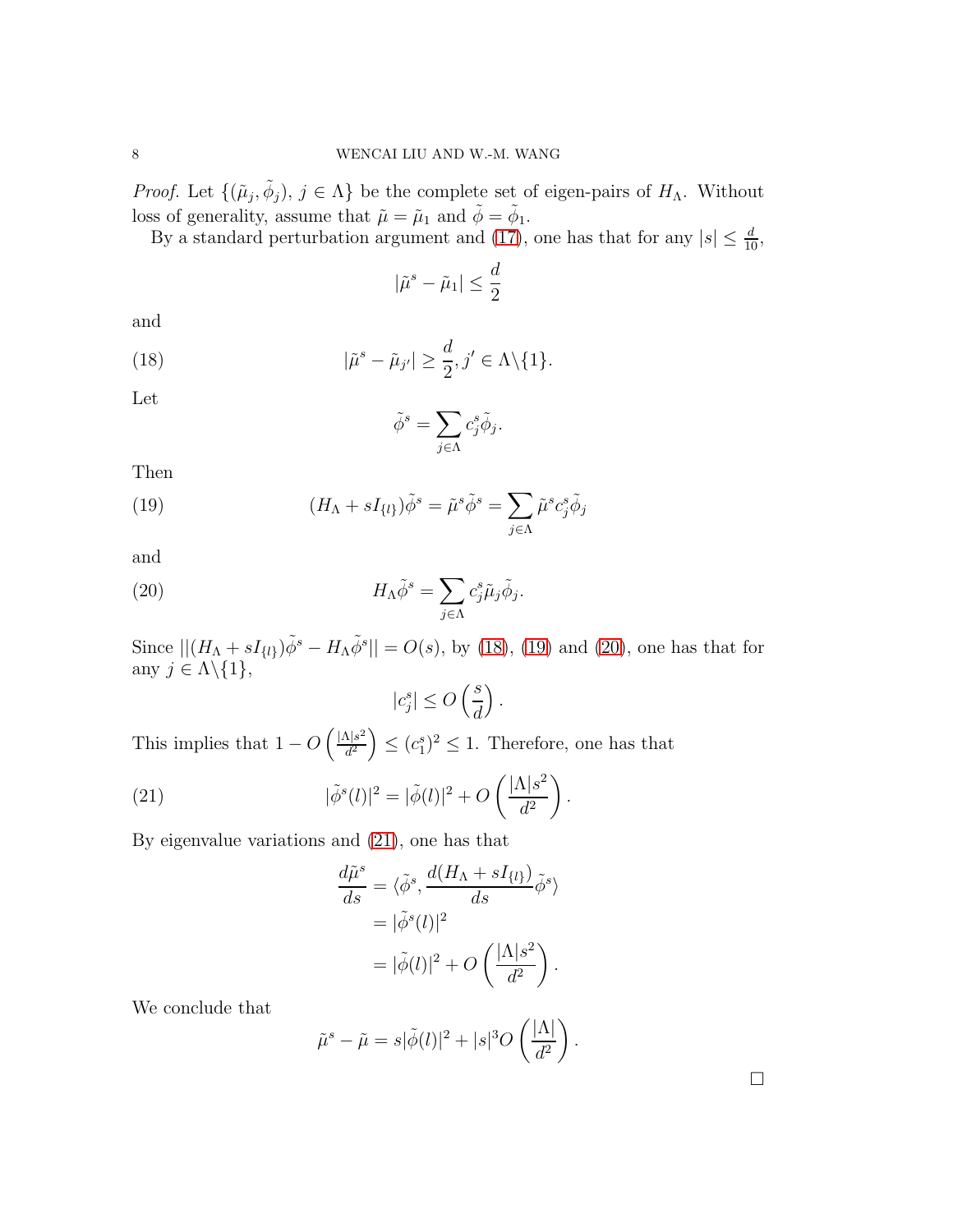For any  $n = (n_1, n_2, \dots, n_b) \in \mathbb{Z}^b$ , denote by

$$
supp n = #{nk : nk \neq 0, k = 1, 2, \cdots, b},
$$

where  $#$  denotes the number of elements in a set.

**Proof of Theorem [2.1.](#page-6-0)** Let  $N = 2 \left| e^{|\log \delta|^{\frac{3}{4}}}\right|$  and  $\tilde{S}_1 = S_N$ . By Lemma [2.3](#page-6-2) (Minami estimate), it suffices to prove that

<span id="page-8-3"></span>
$$
\mathbb{P}(S_1 \cap \tilde{S}_1) \leq e^{C |\log \delta|^{\frac{3}{4}}} \delta^{\frac{1}{8}}.
$$

Since the total number of  $(n, j)$  in [\(11\)](#page-5-1) and [\(13\)](#page-5-2) is bounded by  $(2N + 1)^{b+1}$ , it suffices to prove that for a fixed  $(n, j)$  in the set, with probability at most  $e^{C|\log \delta|^{\frac{3}{4}}\delta^{\frac{1}{8}}}$ , either [\(12\)](#page-5-3) or [\(14\)](#page-5-4) holds. Without loss of generality, we only consider probability space  $P_{n,j}$  (P for simplicity) such that [\(15\)](#page-5-5) holds, and

(22) 
$$
|n \cdot \tilde{\omega} + \tilde{\mu}_j| \le 4\delta^{\frac{1}{8}}.
$$

Our goal is to show that

(23) 
$$
\mathbb{P}(P_{n,j} \cap \tilde{S}_1) \leq e^{C |\log \delta|^{\frac{3}{4}} \delta^{\frac{1}{8}}}.
$$

<span id="page-8-0"></span>**Case 1:**  $n = 0$ . In this case, Wegner estimate implies [\(23\)](#page-8-0).

**Case 2:** supp  $n = 1$ 

**Case** 2<sub>1</sub>: supp  $n = 1$  and  $n = -e_k, k = 1, 2, \dots, b$ .

Without loss of generality, assume that  $n = (-1, 0, \dots, 0)$ . In this case,  $n \cdot \tilde{\omega} + \tilde{\mu}_j = -\tilde{\mu}_{\tilde{\alpha}_1} + \tilde{\mu}_j$  and  $j \neq \tilde{\alpha}_1$ . This is impossible by [\(16\)](#page-6-3).

**Case** 2<sub>2</sub>: supp  $n = 1$ ,  $n = e_k$ ,  $k = 1, 2, \dots, b$  or  $n = re_k$ ,  $k = 1, 2, \dots, b$  with  $|r| \geq 2$ .

Without loss of generality, assume that  $n = (n_1, 0, \dots, 0)$  with  $n_1 = 1$  or  $|n_1| \geq 2$ .

Denote by  $\tilde{\phi}_{\tilde{\alpha}_1}$  and  $\tilde{\phi}_j$  eigenvectors of eigenvalues  $\tilde{\mu}_{\tilde{\alpha}_1} = \tilde{\omega}_1$  and  $\tilde{\mu}_j$ . For any  $l \in 2\tilde{B}_1$ , denote by  $P_l$  the probability space such that

(24) 
$$
|\tilde{\phi}_{\tilde{\alpha}_1}(l)|^2 \geq \frac{4}{5} |\tilde{\phi}_j(l)|^2 + \frac{1}{L^{10}}.
$$

By [\(10\)](#page-5-0), one has that

<span id="page-8-2"></span><span id="page-8-1"></span>
$$
\sum_{\ell \notin 2\tilde{B}_1} |\tilde{\phi}_{\tilde{\alpha}_1}(\ell)|^2 \le e^{-\frac{\gamma_0}{2}L},
$$

and hence

(25) 
$$
\sum_{\ell \in 2\tilde{B}_1} |\tilde{\phi}_{\tilde{\alpha}_1}(\ell)|^2 \ge 1 - e^{-\frac{\gamma_0}{2}L}.
$$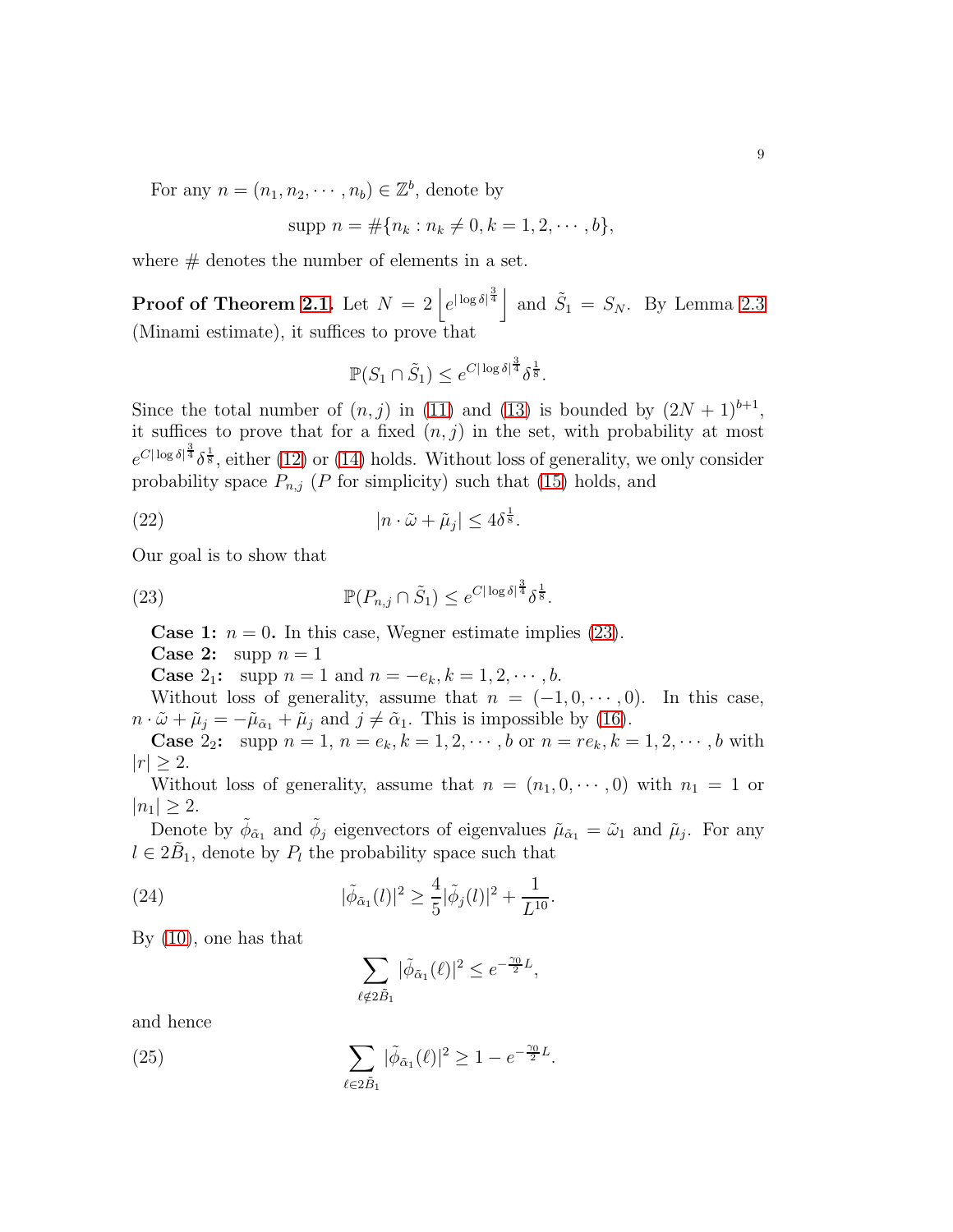By  $(24)$  and  $(25)$ , one has that

<span id="page-9-4"></span>(26) 
$$
P_{n,j} \subset \bigcup_{l \in 2\tilde{B}_1} P_l.
$$

Take any  $l \in 2B_1$  such that [\(24\)](#page-8-1) holds. Split [0, 1] into  $N^{4q_1}$  intervals of size  $N^{-4q_1}$  and take any interval  $I = [f_1, f_2]$ . Define the probability space  $P_{l,I}$  to be  $P_{l,I} = \{V \in P_l : V_l \in I\}$ . Applying Lemma [2.4,](#page-6-4) one has that if we fix  $V_{\ell}$ ,  $\ell \in \Lambda_1 \backslash \{l\}$ , then for any  $f \in I$ ,

<span id="page-9-0"></span>(27) 
$$
\frac{d\tilde{\mu}_{\tilde{\alpha}_1}^{V_l=f}}{df} = |\tilde{\phi}_{\tilde{\alpha}_1}^{V_l=f_1}(l)|^2 + N^{-5q_1}O(1),
$$

and

<span id="page-9-1"></span>(28) 
$$
\frac{d\tilde{\mu}_j^{V_l=f}}{df} = |\tilde{\phi}_j^{V_l=f_1}(l)|^2 + N^{-5q_1}O(1),
$$

where  $\tilde{\mu}_i^{V_l=f}$  is the eigenvalue with the potential  $V_l = f$  and fixed  $V_{\ell}, \ell \in \Lambda_1 \setminus \{l\}.$ Obviously,

(29) 
$$
\frac{d\tilde{\mu}_j^{V_i=f}}{df} \ge 0.
$$

<span id="page-9-2"></span>By [\(24\)](#page-8-1), [\(27\)](#page-9-0), [\(28\)](#page-9-1) and [\(29\)](#page-9-2), one has that

$$
\left| \frac{d(n \cdot \tilde{\omega}^{V_l=f} + \tilde{\mu}_j^{V_l=f})}{df} \right| \ge \frac{3}{4} |\tilde{\phi}_{\tilde{\alpha}_1}^{V_l=f_1}(l)|^2 - N^{-5q_1}O(1) \ge \frac{3}{4L^{10}} - N^{-5q_1}O(1) \ge \frac{1}{2L^{10}}.
$$

<span id="page-9-5"></span><span id="page-9-3"></span>Since  $g \in L^{\infty}[0,1]$ , by [\(22\)](#page-8-3) and [\(30\)](#page-9-3), one has that for any  $l \in 2\tilde{B}_1$ ,

(31) 
$$
\mathbb{P}(P_{n,j} \cap P_l \cap \tilde{S}_1) \leq O(1)N^{4q_1}L^{10}\delta^{\frac{1}{8}}.
$$

By  $(26)$  and  $(31)$ , one has that

(32) 
$$
\mathbb{P}(P_{n,j} \cap \tilde{S}_1) \leq O(1)N^{4q_1}L^{11}\delta^{\frac{1}{8}}.
$$

It implies [\(23\)](#page-8-0) since  $\delta$  is sufficiently small (depending on L).

**Case 3:** supp  $n \geq 2$ 

Let  $n_i$  be such that  $|n_i| = \max_{i \in \{1, 2, \dots, b\}} |n_i|$ .

<span id="page-9-6"></span>**Case**  $3_1$ :  $|n_i| \ge 2$ 

Without loss of generality, assume that  $n_i = n_1$ . It is easy to see that for any  $\ell \in 2\tilde{B}_1$ 

(33) 
$$
|\tilde{\phi}_{\tilde{\alpha}_k}(\ell)|^2 \leq e^{-\gamma_0 L}, k = 2, 3, \cdots, b.
$$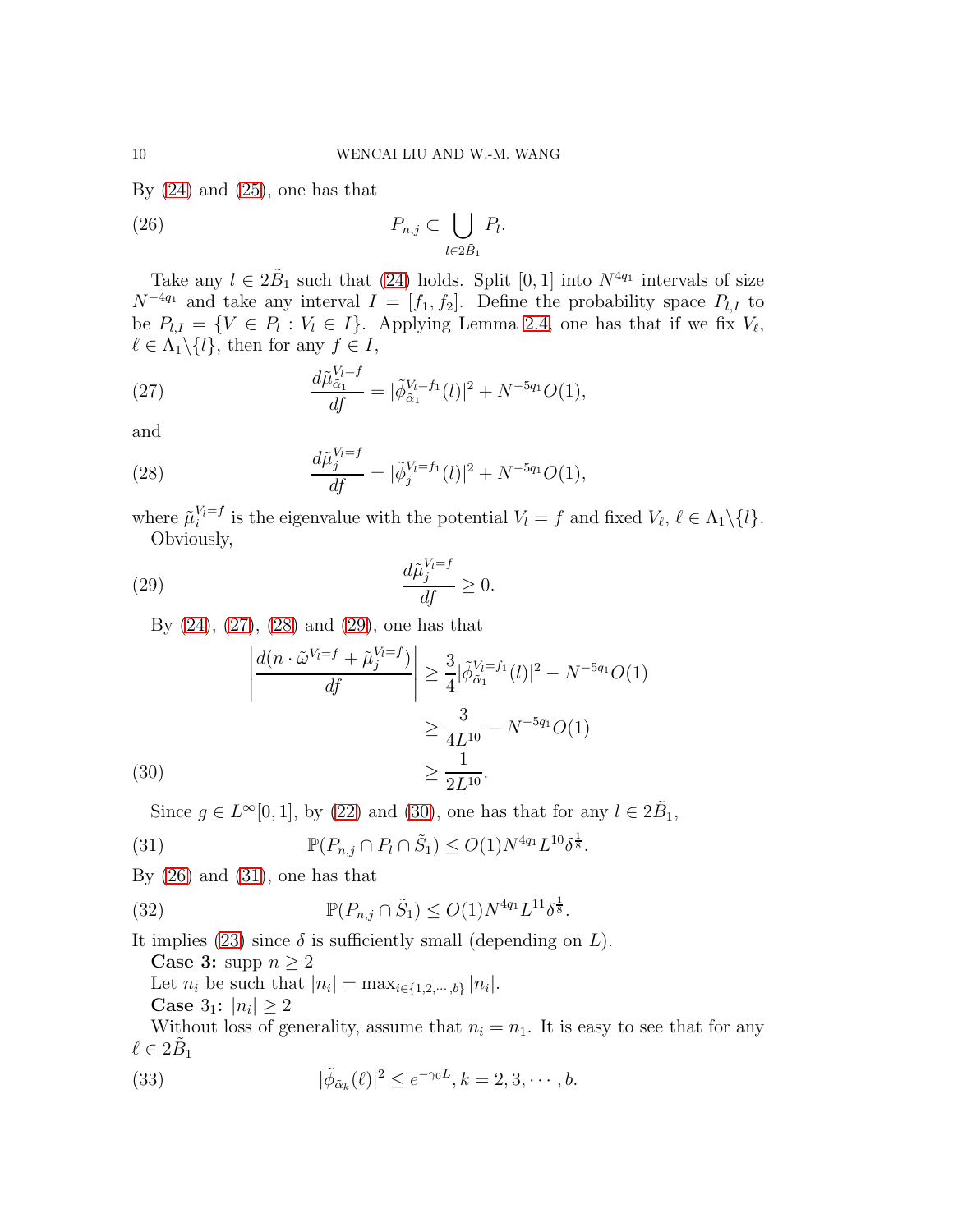For any  $l \in 2\tilde{B}_1$ , denote by  $P_l^1$  the probability space such that

<span id="page-10-0"></span>(34) 
$$
|\tilde{\phi}_{\tilde{\alpha}_{1}}(\ell)|^{2} \geq \frac{4}{5}|\tilde{\phi}_{j}(\ell)|^{2} + L^{2}\left(\sum_{k=2}^{b} \tilde{\phi}_{\tilde{\alpha}_{k}}(\ell)|^{2}\right) + \frac{1}{L^{10}}.
$$

By [\(25\)](#page-8-2), [\(33\)](#page-9-6) and [\(34\)](#page-10-0), one has that

(35) 
$$
P_{n,j} \subset \bigcup_{l \in 2\tilde{B}_1} P_l^1.
$$

Replacing  $(26)$  with  $(35)$ , and following the proof of Case  $2<sub>2</sub>$  (using Lemma [2.4\)](#page-6-4), we still have [\(23\)](#page-8-0) .

**Case**  $3_2$ :  $|n_i| \leq 1$ , namely  $n_k = 0, \pm 1, k = 1, 2, \dots, b$ .

In this case, clearly, there exist at least two non-zero  $n_k$ ,  $k = 1, 2, \dots, b$ . Without loss of generality, assume that  $n_1 \neq 0$  and  $n_2 \neq 0$ . In this case, if  $\tilde{\ell}_j \geq 2L^4$ , by [\(15\)](#page-5-5), one has that for any  $\ell \in \cup_{k=1}^b 2\tilde{B}_k$ ,

<span id="page-10-1"></span>.

<span id="page-10-2"></span>,

(36) 
$$
|\tilde{\phi}_j(\ell)| \leq e^{-\gamma_0 L}
$$

If  $\tilde{\ell}_j \leq 2L^4$ , by [\(9\)](#page-5-6) and [\(15\)](#page-5-5), one has that either for any  $\ell \in 2\tilde{B}_1$ ,

(37) 
$$
|\tilde{\phi}_j(\ell)| \le e^{-\gamma_0 L}
$$

or for any  $\ell \in 2\tilde{B}_2$ ,

(38) 
$$
|\tilde{\phi}_j(\ell)| \leq e^{-\gamma_0 L}.
$$

Without loss of generality assume that [\(37\)](#page-10-2) holds. Therefore, for any  $\ell \in 2\tilde{B}_1$ ,

<span id="page-10-3"></span>(39) 
$$
|\tilde{\phi}_i(\ell)|^2 \le e^{-\gamma_0 L}, i = \tilde{\alpha}_2, \tilde{\alpha}_3, \cdots, \tilde{\alpha}_b, \text{ and } i = j.
$$

For any  $l \in 2\tilde{B}_1$ , denote by  $P_l^2$  the probability space such that

<span id="page-10-4"></span>(40) 
$$
|\tilde{\phi}_{\tilde{\alpha}_1}(l)|^2 \ge L^2 |\tilde{\phi}_j(l)|^2 + L^2 \left( \sum_{k=2}^b \tilde{\phi}_{\alpha_k}(l)|^2 \right) + \frac{1}{L^{10}}.
$$

By [\(25\)](#page-8-2), [\(39\)](#page-10-3) and [\(40\)](#page-10-4), one has that

<span id="page-10-5"></span>(41) 
$$
P_{n,j} \subset \bigcup_{l \in 2\tilde{B}_1} P_l^2.
$$

Replacing [\(26\)](#page-9-4) with [\(41\)](#page-10-5), and following the proof of Case  $2<sub>2</sub>$  or Case  $3<sub>1</sub>$  (also using Lemma [2.4\)](#page-6-4), we have  $(23)$ .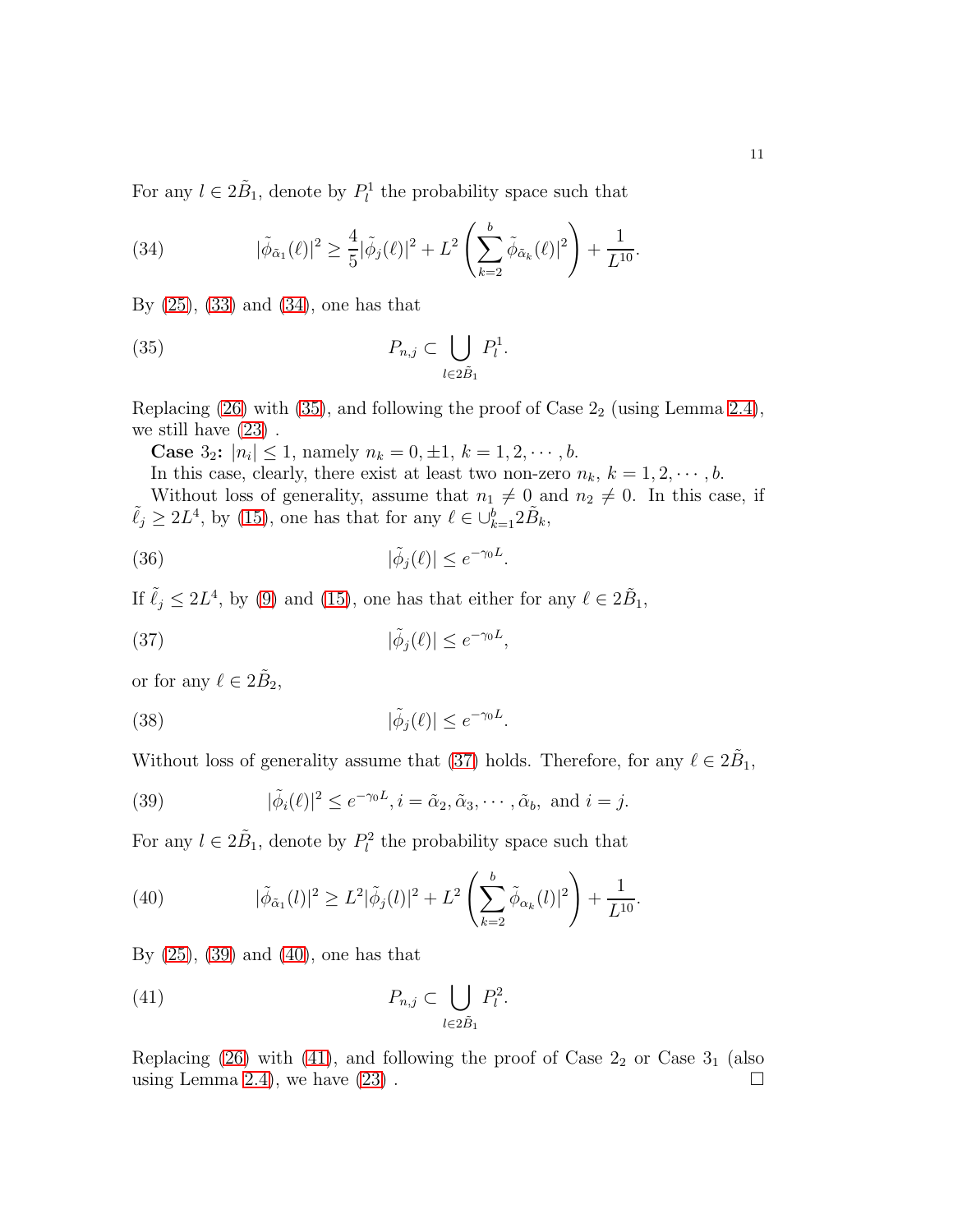2.2. Spacing of the diagonals. For the purpose of nonlinear analysis, it suffices to work with scales  $\lfloor \log \delta \rfloor^s$ ,  $s > 1$ . So let  $\Lambda_2^s = \lfloor -2 \lfloor \lfloor \log \delta \rfloor^s \rfloor$ ,  $2 \lfloor \lfloor \log \delta \rfloor^s \rfloor$ . Denote by  $S_2^s$  the probability space such that there exist  $\tilde{\omega}^{\tilde{\Lambda}_2^s}$  satisfying [\(10\)](#page-5-0), and  $m \in \mathbb{Z}^b$  with  $|m| \leq |2 \log \delta|^s$ , either  $|m_k| \geq 2$  for some  $k \in \{1, 2, \cdots, b\}$  or supp  $m \geq 3$ , and  $j, j' \in \Lambda_2^s$  satisfying

<span id="page-11-0"></span>(42) 
$$
|m \cdot \tilde{\omega}^{\Lambda_2^s} + \tilde{\mu}_j^{\Lambda_2^s} - \tilde{\mu}_{j'}^{\Lambda_2^s}| \leq 4\delta^{\frac{1}{8}},
$$

and the eigenvectors corresponding to  $\tilde{\mu}_{j}^{\Lambda_{2}^{s}}$  and  $\tilde{\mu}_{j'}^{\Lambda_{2}^{s}}$  satisfy that there exist  $\tilde{\ell}_{j}^{\Lambda_{2}^{s}}$  $\Lambda_2^s$  and  $\tilde{\ell}_{j'}^{\Lambda_2^s} \in \Lambda_2^s$  such that for any  $\ell \in \Lambda_2^s$ ,

(43) 
$$
|\tilde{\phi}_{j}^{\Lambda_{2}^{s}}(\ell)| \leq C_{0}(1+|\tilde{\ell}_{j}^{\Lambda_{2}^{s}}|)^{q_{0}} e^{-\gamma_{0}|\ell-\tilde{\ell}_{j}^{\Lambda_{2}^{s}}|}, |\tilde{\phi}_{j'}^{\Lambda_{2}^{s}}(\ell)| \leq C_{0}(1+|\tilde{\ell}_{j'}^{\Lambda_{2}^{s}}|)^{q_{0}} e^{-\gamma_{0}|\ell-\tilde{\ell}_{j'}^{\Lambda_{2}^{s}}|}.
$$
  
We should mention that we allow  $j = j'$ 

<span id="page-11-4"></span>We should mention that we allow  $j = j'$ .

<span id="page-11-5"></span>**Theorem 2.5.** For small  $\delta$ , we have

$$
\mathbb{P}(S_2^s) \leq (|\log \delta|)^{Cs} \delta^{\frac{1}{8}}.
$$

*Proof.* Let  $N = 2 \lfloor |\log \delta|^s \rfloor$  and  $\tilde{S}_2^s = S_N$ . By Lemma [2.3](#page-6-2) (Minami estimate), it suffices to prove that

<span id="page-11-1"></span> $\mathbb{P}(S_2^s \cap \tilde{S}_2^s) \leq (|\log \delta|)^{Cs} \delta^{\frac{1}{8}}.$ 

Denote by  $P_{m,j,j'}$  the probability space such that [\(10\)](#page-5-0) and [\(42\)](#page-11-0) hold. Let  $m_i$  be such that  $|m_i| = \max\{|m_k|, k = 1, 2, \cdots, b\}$ . Without loss of generality, assume that  $m_i = m_1$ . Let us prove the case  $|m_1| \geq 2$  first. Without loss of generality, assume that  $m_1 \geq 0$ . It is easy to see that for any  $\ell \in 2\tilde{B}_1$ ,

(44) 
$$
|\tilde{\phi}_{\tilde{\alpha}_k}(\ell)|^2 \le e^{-\gamma_0 L}, \, k = 2, 3, \cdots, b.
$$

For any  $l \in 2\tilde{B}_1$ , denote by  $P_l^3$  the probability space such that

<span id="page-11-2"></span>(45) 
$$
|\tilde{\phi}_{\tilde{\alpha}_1}(l)|^2 \geq \frac{4}{5} |\tilde{\phi}_{j'}(l)|^2 + L^2(\sum_{k=2}^b \tilde{\phi}_{\tilde{\alpha}_k}(l)|^2) + \frac{1}{L^{10}}.
$$

By [\(25\)](#page-8-2), [\(44\)](#page-11-1) and [\(45\)](#page-11-2), one has that

(46) 
$$
P_{m,j,j'} \subset \bigcup_{l \in 2\tilde{B}_1} P_l^3.
$$

Now the proof follows from Lemma [2.4,](#page-6-4) which is similar to the proof of Case  $2_2$  or Case  $3_1$ . Here are the details. Take any  $l \in 2\tilde{B}_1$  such that  $(45)$  holds. Split [0, 1] into  $N^{4q_1}$  intervals of size  $N^{-4q_1}$  and take any interval  $I = [f_1, f_2]$ . Denote by the probability space  $P_{l,I}^3 = \{V \in P_l : V_l \in I\}$ . Applying Lemma [2.4,](#page-6-4) one has that if we fix  $V_{\ell}, \ell \in \Lambda_1 \backslash \{l\}$ , then for any  $f \in I$ ,

<span id="page-11-3"></span>(47) 
$$
\frac{d\tilde{\mu}_{\tilde{\alpha}_1}^{V_l=f}}{df} = |\tilde{\phi}_{\tilde{\alpha}_1}^{V_l=f_1}(l)|^2 + N^{-5q_1}O(1),
$$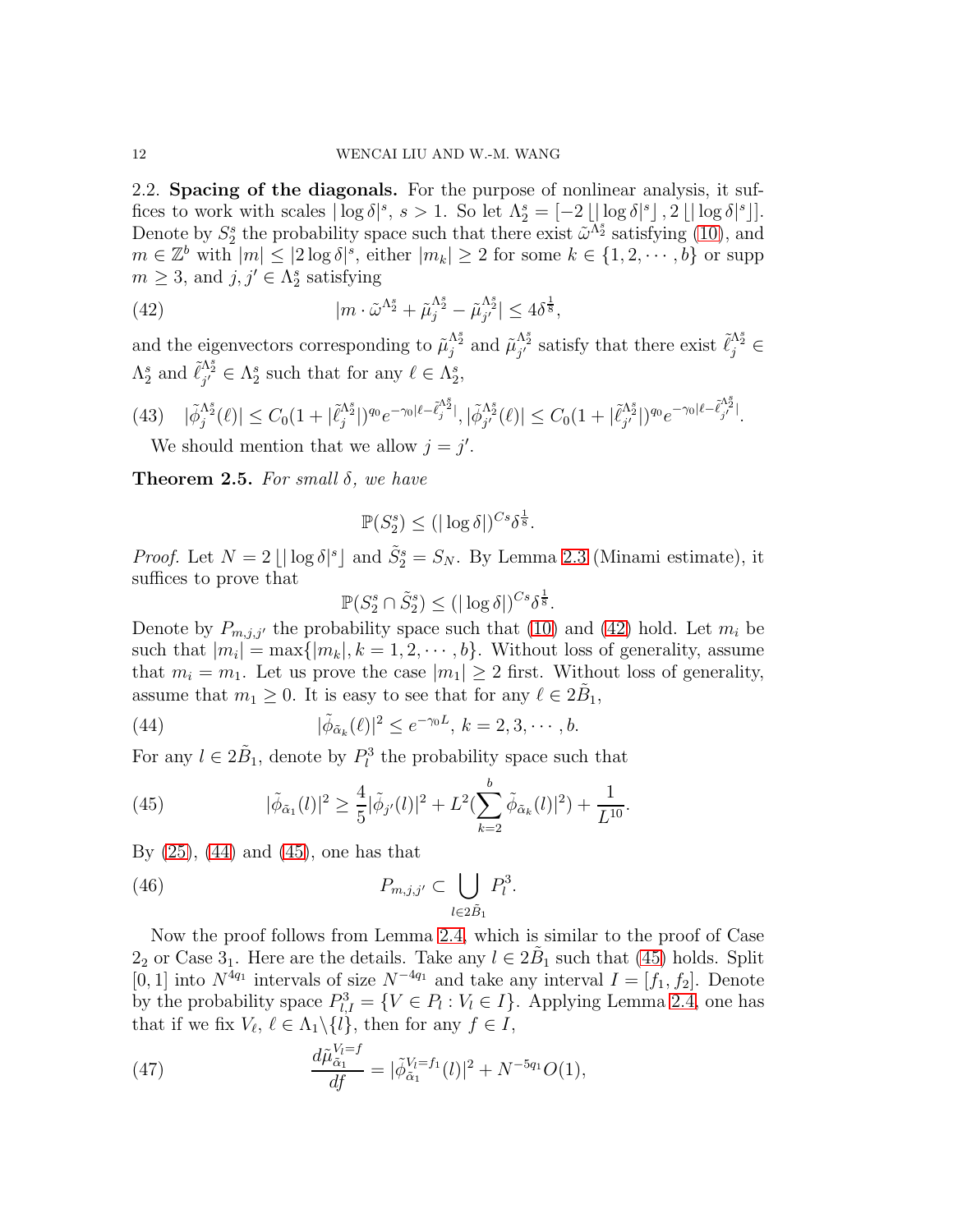and

(48) 
$$
\frac{d\tilde{\mu}_{j'}^{V_l=f}}{df} = |\tilde{\phi}_{j'}^{V_l=f_1}(l)|^2 + N^{-5q_1}O(1).
$$

<span id="page-12-0"></span>By [\(47\)](#page-11-3), [\(48\)](#page-12-0) and [\(29\)](#page-9-2), one has that

(49)  
\n
$$
\frac{d(m \cdot \tilde{\omega}^{V_i=f} + \tilde{\mu}_j^{V_i=f} - \tilde{\mu}_{j'}^{V_i=f})}{df} \ge \frac{3}{4} |\tilde{\phi}_{\tilde{\alpha}_1}^{V_i=f_1}(l)|^2 + N^{-5q_1}O(1)
$$
\n
$$
\ge \frac{3}{4L^{10}} + N^{-5q_1}O(1)
$$
\n
$$
\ge \frac{1}{2L^{10}}.
$$

Now the proof follows that of Case  $2<sub>2</sub>$  or Case  $3<sub>1</sub>$  of Theorem [2.1.](#page-6-0)

Let us proceed to the case supp  $m \geq 3$ . Without loss of generality, assume that  $m_i \neq 0, i = 1, 2, 3$ . In this case, if  $\tilde{\ell}_j \geq 2L^4$ , by [\(43\)](#page-11-4), one has that for any  $\ell \in \cup_{k=1}^b 2\tilde{B}_k,$ 

(50) 
$$
|\tilde{\phi}_j(\ell)| \leq e^{-\gamma_0 L}.
$$

If  $\tilde{\ell}_j \leq 2L^4$ , by [\(9\)](#page-5-6) and [\(43\)](#page-11-4), one has that either for any  $\ell \in 2\tilde{B}_1 \cup 2\tilde{B}_2$ ,

(51) 
$$
|\tilde{\phi}_j(\ell)| \leq e^{-\gamma_0 L},
$$

or for any  $\ell \in 2\tilde{B}_2 \cup 2\tilde{B}_3$ ,

(52) 
$$
|\tilde{\phi}_j(\ell)| \leq e^{-\gamma_0 L},
$$

or for any  $\ell \in 2\tilde{B}_1 \cup 2\tilde{B}_3$ ,

(53) 
$$
|\tilde{\phi}_j(\ell)| \le e^{-\gamma_0 L}
$$

Clearly, [\(50\)](#page-12-1)-[\(53\)](#page-12-2) also hold for j'. Therefore, we have that there exists  $i \in$  $\{1, 2, 3\}$ , such that for any  $m \in {\{\tilde{\alpha}_1, \tilde{\alpha}_2, \cdots, \tilde{\alpha}_b\}} \setminus {\{\tilde{\alpha}_i\}}$  and  $m = j, j'$ ,

<span id="page-12-2"></span><span id="page-12-1"></span>.

(54) 
$$
|\tilde{\phi}_m(\ell)| \le e^{-\gamma_0 L}, \ell \in 2\tilde{B}_i.
$$

Now the proof follows that of Case  $3<sub>2</sub>$  of Theorem [2.1.](#page-6-0)

 $\Box$ 

Denote by  $\hat{S}_2^s$  the probability space such that there exist  $\tilde{\omega}^{\Lambda_2^s}$  satisfying [\(10\)](#page-5-0),  $m \in \mathbb{Z}^b$  with  $\sum_{k=1}^b m_k \neq 0$ ,  $|m_k| \leq 1$ ,  $k = 1, 2, \cdots, b$ , and  $j \in \Lambda_2^s, j' \in \Lambda_2^s$ satisfying

(55) 
$$
|m \cdot \tilde{\omega}^{\Lambda_2^s} + \tilde{\mu}_j^{\Lambda_2^s} - \tilde{\mu}_{j'}^{\Lambda_2^s}| \leq 4\delta^{\frac{1}{8}}.
$$

<span id="page-12-4"></span>Theorem 2.6. For small  $\delta$ , we have

<span id="page-12-3"></span>
$$
\mathbb{P}(\hat{S}_2^s) \le (|\log \delta|)^{Cs} \delta^{\frac{1}{8}}.
$$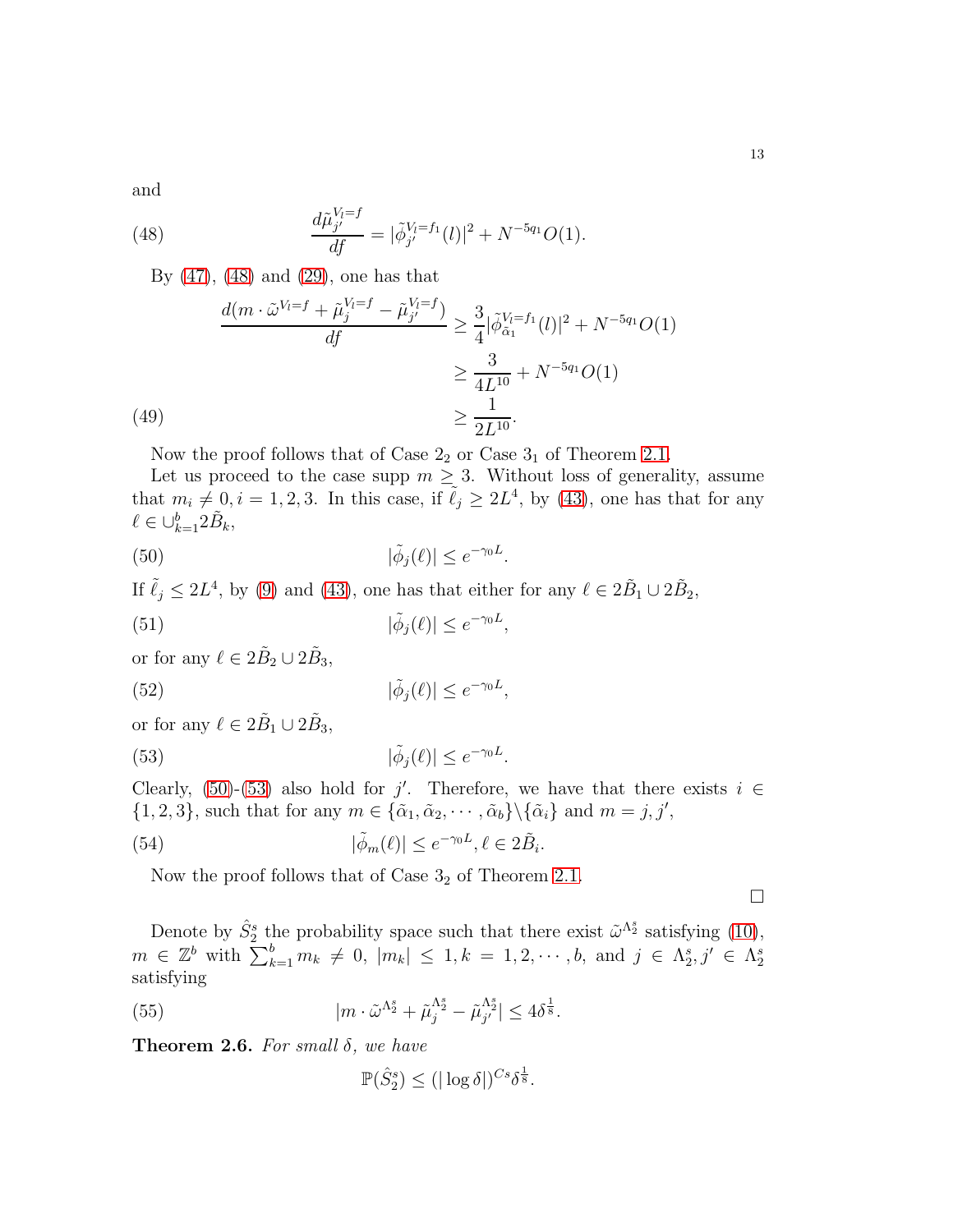*Proof.* Again, let  $N = 2 \lfloor |\log \delta|^s \rfloor$  and  $\tilde{S}_2^s = S_N$ . By Lemma [2.3](#page-6-2) (Minami estimate), it suffices to prove that

$$
\mathbb{P}(\hat{S}_2^s \cap \tilde{S}_2^s) \le (|\log \delta|)^{Cs} \delta^{\frac{1}{8}}.
$$

Since  $\sum_{k=1}^{b} m_k \neq 0$ , there exists  $l \in [-N, N]$ , such that

(56) 
$$
|(\sum_{k=1}^{b} m_{k}|\tilde{\phi}_{\tilde{\alpha}_{k}}(l)|^{2}) + |\tilde{\phi}_{j}(l)|^{2} - |\tilde{\phi}_{j'}(l)|^{2}| \geq \frac{1}{N^{10}}.
$$

Now we use Lemma [2.4](#page-6-4) to conclude as in the proof of Case  $2<sub>2</sub>$  of Theorem [2.1.](#page-6-0)  $\Box$ 

<span id="page-13-2"></span>**Remark 7.** We could replace the constant 4 in  $(12)$ ,  $(14)$ ,  $(42)$  and  $(55)$  with any fixed constant and all theorems in this section still hold.

#### 3. ONE DIMENSIONAL RANDOM SCHRÖDINGER OPERATORS

We now proceed to the infinite volume random Schrödinger operator,

$$
H = -\Delta + V.
$$

Let  $\{\varphi_j^V\}_j$  be the eigen-basis and assume that  $\iota_j^V$  satisfies

$$
|\varphi_j^V(\iota_j^V)| = \max_{x \in \mathbb{Z}} |\varphi_j^V(x)|.
$$

(If it is not unique, one may choose a maximum arbitrarily.) We have

<span id="page-13-0"></span>**Theorem 3.1.** (See e.g., [\[16](#page-38-3)] or [\[18](#page-38-11), sect. 1.6]) There exist some  $q > 0$  and  $\gamma_1 > 0$  such that, with probability 1,

(57) 
$$
|\varphi_j^V(\ell)| \le C_V (1 + |\iota_j^V|)^q e^{-\gamma_1 |\ell - \iota_j^V|},
$$

where  $\mathbb{E}(C_V) < \infty$ .

**Remark 8.** • Recall that  $\iota_j^V$  is called the localization center.

•  $\gamma_1$  and q only depend on the distribution g.  $\gamma_1$  can be arbitrarily close to the Lyapunov exponent.

By Theorem [3.1](#page-13-0) and following a similar proof of Theorem 7.1 in [\[11\]](#page-38-8), one has the following Lemma concerning the localization centers.

<span id="page-13-3"></span>**Lemma 3.2.** For any  $\epsilon$ , there exist  $\mathcal{V}_{\epsilon}$  with  $\mathbb{P}(\mathcal{V}_{\epsilon}) > 1 - \epsilon$  and a constant  $l_{\epsilon}$  such that the following holds. For any  $V \in \mathcal{V}_{\epsilon}$  and  $k \in [-L^4, L^4]$  with  $L \geq l_{\epsilon}$ ,

<span id="page-13-1"></span>(58) 
$$
(1 - \epsilon)L \leq #\{j : \iota_j^V \in [k, k + L]\} \leq (1 + \epsilon)L.
$$

See appendix [B](#page-35-0) for a proof.

Basing on [\(58\)](#page-13-1), one may (re)label the eigenfunctions so that if  $j > j'$ , then the localization centers of the corresponding eigenfunctions  $\phi_j^V$  and  $\phi_{j'}^V$  satisfy  $\ell_{j'}^V \geq \ell_j^V$ . The construction of such a map is presented in appendix [A.](#page-34-0) Here after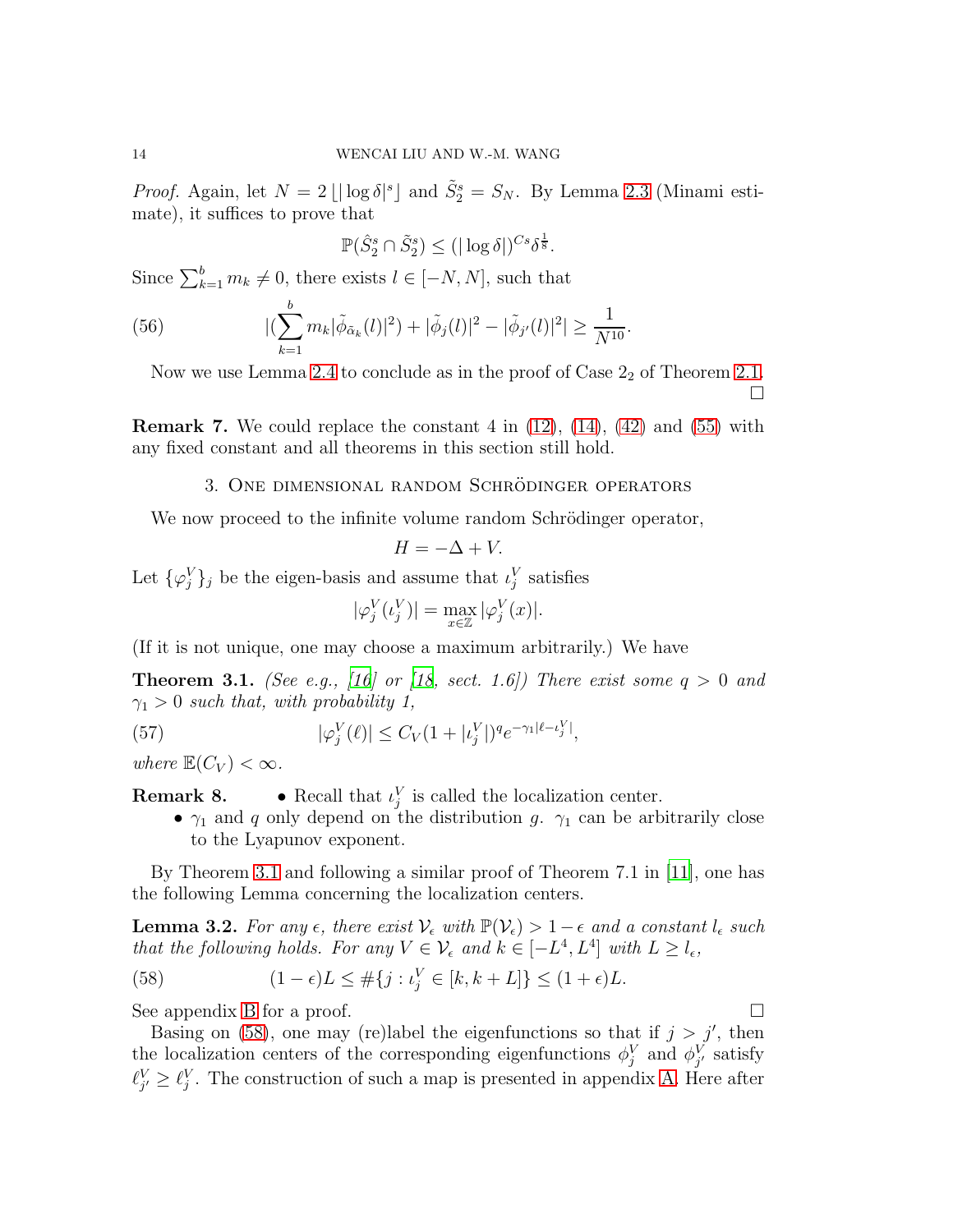relabelling, we use the notations  $\phi_j^V$  instead of  $\varphi_j^V$  and  $\ell_j^V$  instead of  $\iota_j^V$ . Recall that  $\mu_j^V$  is the eigenvalue corresponding to eigenfunction  $\phi_j^V$ . When there is no ambiguity, we omit the dependence on  $V$ .

Below we summarize properties of the eigenfunction basis in this labelling.

<span id="page-14-3"></span>**Lemma 3.3.** There exist  $q > 0$  and  $\gamma > 0$  such that for any  $\epsilon$ , there exist  $\mathcal{V}_{\epsilon}$  with  $\mathbb{P}(\mathcal{V}_{\epsilon}) > 1 - \epsilon$  and constants  $C_{\epsilon}$  and  $\ell_{\epsilon}$  such that for any  $V \in \mathcal{V}_{\epsilon}$ , the following statements hold:

• for any  $\ell \in \mathbb{Z}$ ,

(59) 
$$
|\phi_j^V(\ell)| \le C_{\epsilon} (1+|\ell_j^V|)^q e^{-\gamma |\ell - \ell_j^V|},
$$

• for any  $|\ell_j^V| \geq \ell_{\epsilon}$ ,

(60) 
$$
|\ell_j^V - j| \leq \epsilon |j|,
$$

• for any  $k \in [-L^4, L^4]$ ,

(61) 
$$
(1 - \epsilon)L \leq #\{j : \ell_j^V \in [k, k + L]\} \leq (1 + \epsilon)L.
$$

<span id="page-14-4"></span>**Lemma 3.4.** Choose any  $V \in \mathcal{V}_{\epsilon} \cap S_{2N}$ . Let  $\Lambda = [-2N, 2N]$ . Consider two distinct eigen-pairs  $(\mu_j, \phi_j)$  and  $(\mu_{j'}, \phi_{j'})$ ,  $|j|, |j'| \le N$ , of  $H = -\Delta + V$ . Then there exist two distinct eigen-pairs  $(\tilde{\mu}_{\tilde{j}}^{\tilde{\Lambda}}, \tilde{\phi}_{\tilde{j}}^{\tilde{\Lambda}})$  and  $(\tilde{\mu}_{\tilde{j}}^{\Lambda}, \tilde{\phi}_{\tilde{j}}^{\Lambda})$ ,  $\tilde{j} \in \Lambda$ ,  $\tilde{j}' \in \Lambda$  of  $H_{\Lambda}$ such that

<span id="page-14-0"></span>
$$
|\mu_j - \tilde{\mu}_j^{\Lambda}| \le e^{-\frac{\gamma}{2}N}, |\mu_{j'} - \tilde{\mu}_{\tilde{j}'}^{\Lambda}| \le e^{-\frac{\gamma}{2}N},
$$

and

$$
||\phi_j - \tilde{\phi}_{\tilde{j}}^{\Lambda}|| \leq e^{-\frac{\gamma}{2}N}, ||\phi_{j'} - \tilde{\phi}_{\tilde{j}'}^{\Lambda}|| \leq e^{-\frac{\gamma}{2}N}.
$$

*Proof.* By [\(60\)](#page-14-0), one has that  $|\ell_j| \le (1 + \epsilon)N$  and  $|\ell_{j'}| \le (1 + \epsilon)N$ . Then

$$
\sum_{|\ell|\geq 2N+1}|\phi_j(\ell)|^2\leq e^{-\frac{3\gamma}{2}N},\sum_{|\ell|\geq 2N+1}|\phi_{j'}(\ell)|^2\leq e^{-\frac{3\gamma}{2}N},
$$

and

(62) 
$$
||H_{\Lambda}\phi_j - \mu_j\phi_j|| \leq e^{-\frac{3\gamma}{4}N}, ||H_{\Lambda}\phi_{j'} - \mu_j\phi_{j'}|| \leq e^{-\frac{3\gamma}{4}N}.
$$

Therefore, there exist  $\tilde{j} \in \Lambda$  and  $\tilde{j}' \in \Lambda$  such that

<span id="page-14-1"></span>
$$
|\mu_j - \tilde{\mu}_{\tilde{j}}^{\Lambda}| \leq e^{-\frac{3\gamma}{4}N}, |\mu_{j'} - \tilde{\mu}_{\tilde{j}'}^{\Lambda}| \leq e^{-\frac{3\gamma}{4}N}.
$$

Since  $V \in S_{2N}$ , one has that for any distinct  $j_1$  and  $j_2$  in  $\Lambda$ ,

$$
|\tilde{\mu}_{j_1}^{\Lambda} - \tilde{\mu}_{j_2}^{\Lambda}| \ge \frac{1}{(2N)^{q_1}},
$$

and hence for any  $m \neq \tilde{j}$  (or  $m \neq \tilde{j}'$ ),

<span id="page-14-2"></span>(63) 
$$
|\tilde{\mu}_m^{\Lambda} - \mu_j| \ge \frac{1}{2^{q_1+1} N^{q_1}} \left( \text{or } |\tilde{\mu}_m^{\Lambda} - \mu_{j'}| \ge \frac{1}{2^{q_1+1} N^{q_1}} \right).
$$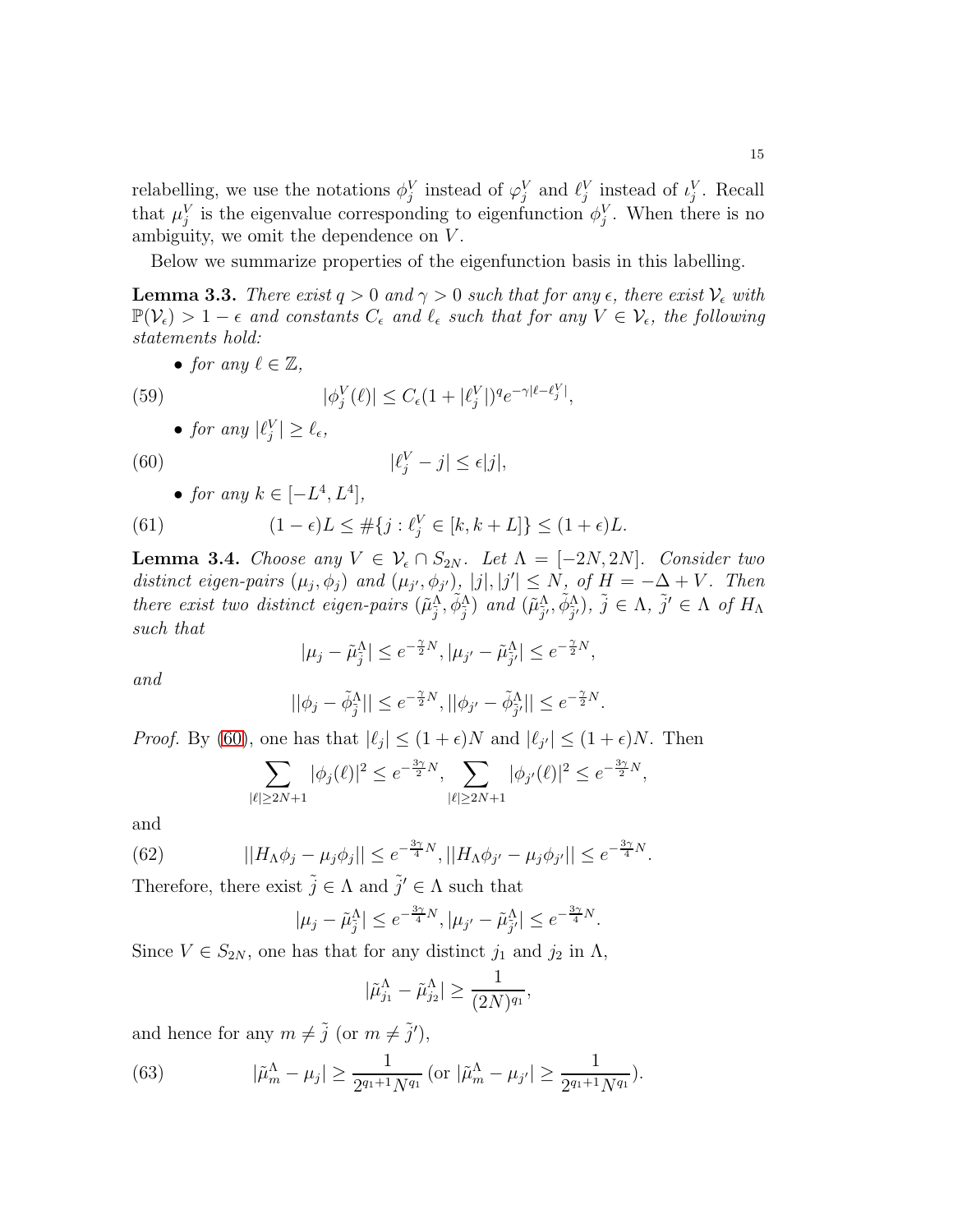Let  $\phi_m$  and  $\tilde{\mu}_m$  (as usual, for simplicity we have dropped the dependence on  $\Lambda$ from  $\tilde{\phi}_m^{\Lambda}$  and  $\tilde{\mu}_m^{\Lambda}$ ,  $m \in \Lambda$ ), be the eigen-pairs of  $H_{\Lambda}$ . Let

<span id="page-15-1"></span>(64) 
$$
I_{\Lambda}\phi_j = \sum_{m \in \Lambda} c_m \tilde{\phi}_m.
$$

From  $(62)$  and  $(64)$ , one has that

(65) 
$$
H_{\Lambda}\phi_j = \sum_{m \in \Lambda} \tilde{\mu}_m c_m \tilde{\phi}_m,
$$

and

(66) 
$$
||\sum_{m\in\Lambda}\tilde{\mu}_mc_m\tilde{\phi}_m-\sum_{m\in\Lambda}\mu_jc_m\tilde{\phi}_m||=O(1)e^{-\frac{3\gamma}{4}N}.
$$

By [\(63\)](#page-14-2), [\(65\)](#page-15-2) and [\(66\)](#page-15-3), one has that for any  $m \neq \tilde{j}$ ,

<span id="page-15-3"></span><span id="page-15-2"></span>
$$
|c_m| \le O(1)N^{q_1}e^{-\frac{3\gamma}{4}N}.
$$

Therefore,  $1 - O(1)N^{3q_1}e^{-\frac{3\gamma}{2}N} \leq c_j^2 \leq 1$ . We conclude that

$$
||\phi_j - \tilde{\phi}_{\tilde{j}}|| \le ||\phi_j - I_{\Lambda}\phi_j|| + ||I_{\Lambda}\phi_j - \tilde{\phi}_{\tilde{j}}|| \le e^{-\frac{\gamma}{2}N}.
$$

Similarly,

$$
||\phi_{j'}-\tilde{\phi}_{\tilde{j}'}||\leq e^{-\frac{\gamma}{2}N}.
$$

Since  $\phi_j$  and  $\phi_{j'}$  are ortho-normal eigenfunctions, we have that  $\tilde{j} \neq \tilde{j}'$ 

 $\Box$ 

We now state the conclusion:

<span id="page-15-0"></span>**Theorem 3.5.** For any  $\epsilon > 0$ , there exists  $l_{\epsilon}$  such that the following statements hold. Fix any  $L \geq \ell_{\epsilon}$  and  $\beta_k \in \mathbb{Z}$ ,  $k = 1, 2, \cdots, b$  satisfying  $10L \leq |\beta_k| \leq L^3$  and  $|\beta_k - \beta_{k'}| \ge 10L$ , for any distinct  $k, k' \in \{1, 2, \dots, b\}$ , there exists a probability space  $X_{\epsilon}$  with  $\mathbb{P}(X_{\epsilon}) \geq 1 - \epsilon$  and  $\delta_0 > 0$  (depending on g,  $\epsilon$  and L) such that for any  $V \in X_{\epsilon}$  and  $0 < \delta \leq \delta_0$ ,

$$
^{(1)}
$$

(67) 
$$
|\phi_j(\ell)| \leq C_{\epsilon} (1 + |\ell_j|)^q e^{-\gamma |\ell - \ell_j|},
$$

<span id="page-15-4"></span>(2) for any  $|\ell_j| \geq l_{\epsilon}$ ,

(68) 
$$
|\ell_j - j| \leq \epsilon |j|,
$$

(3) for large N (depending on  $\epsilon$ ),  $|j|, |j'| \leq N$  and  $j \neq j'$ ,

(69) 
$$
|\mu_j - \mu_{j'}| \geq \frac{1}{2^{q_1+1} N^{q_1}},
$$

<span id="page-15-5"></span>and

$$
|\mu_j| \ge \frac{1}{2N^{q_1}},
$$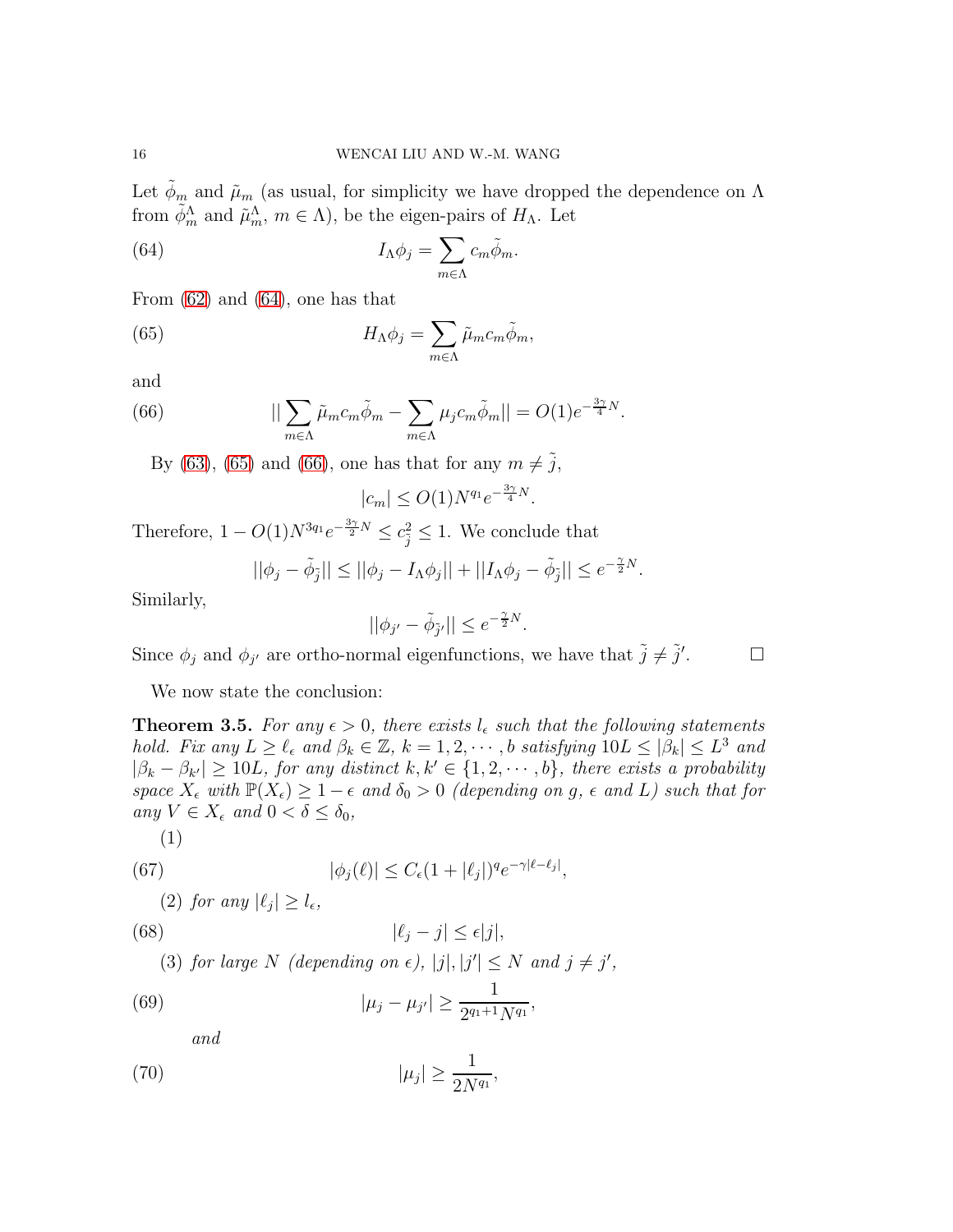<span id="page-16-0"></span>(4) for any eigenfunction  $\phi_{\alpha_k}$  with  $\ell_{\alpha_k} \in B_k = \{l \in \mathbb{Z} : |l - \beta_k| \leq L\}, k =$  $1, 2, \dots, b$ , we have that for any  $(n, j) \in [-e^{|\log \delta|^{\frac{3}{4}}}, e^{|\log \delta|^{\frac{3}{4}}}]^{b+1} \setminus \{(-e_k, \alpha_k)\}_{k=1}^b$ ,

(71)  
\n
$$
|n \cdot \omega^{(0)} + \mu_j| \ge 2\delta^{\frac{1}{8}},
$$
\nwhere  $\omega^{(0)} = (\omega_1^{(0)}, \dots, \omega_b^{(0)}) = (\mu_{\alpha_1}, \dots, \mu_{\alpha_b}),$  and for any  $(n, j) \in [-e^{|\log \delta|^{\frac{3}{4}}}, e^{|\log \delta|^{\frac{3}{4}}}]^{b+1} \setminus \{(e_k, \alpha_k)\}_{k=1}^b,$   
\n(72)  
\n
$$
|-n \cdot \omega^{(0)} + \mu_j| \ge 2\delta^{\frac{1}{8}},
$$

(5) for any  $\theta \in \mathbb{R}$ , there are at most b vertices  $(n, j) \in [-|\log \delta|^s, |\log \delta|^s]^{b+1}$ , such that

(73) 
$$
|(n \cdot \omega^{(0)} + \theta) + \mu_j| \leq \delta^{\frac{1}{8}},
$$

<span id="page-16-3"></span><span id="page-16-2"></span><span id="page-16-1"></span>for any  $\theta \in \mathbb{R}$ , there are at most b vertices  $(n, j) \in [-|\log \delta|^s, |\log \delta|^s]^{b+1}$ , such that

(74) 
$$
|-(n \cdot \omega^{(0)} + \theta) + \mu_j| \leq \delta^{\frac{1}{8}}.
$$

Proof. By Lemmas [2.2](#page-6-5) (Wegner estimate), [2.3](#page-6-2) (Minami estimate), [3.3,](#page-14-3) [3.4](#page-14-4) and Borel-Cantelli type arugments,, we have [\(67\)](#page-15-4)-[\(70\)](#page-15-5).

We apply the Theorems (with Remark [7\)](#page-13-2) in the previous section with  $\tilde{B}_k =$  $B_k$ ,  $k = 1, 2, \dots, b$  and  $\delta = 2^{-n}$ ,  $n = 1, 2, \dots$  Then by Borel-Cantelli type arugments, we have that there exists  $X_{\epsilon}$  with  $\mathbb{P}(X_{\epsilon}) \geq 1 - \epsilon$  and  $X_{\epsilon} \cap (\tilde{S}_1 \cup S_2^s \cup$  $\hat{S}_2^s$  =  $\emptyset$  for any small  $\delta$ .

[\(71\)](#page-16-0) and [\(72\)](#page-16-1) follow from Lemma [3.4](#page-14-4) with  $N = |e^{|\log \delta|^{\frac{3}{4}}}|$ .

The proof of [\(73\)](#page-16-2) and [\(74\)](#page-16-3) takes more time. Without loss of generality, we only prove [\(73\)](#page-16-2). Assume that there are  $(n^{(m)}, j^{(m)}) \in [-|\log \delta|^s, |\log \delta|^s]^{b+1}$ ,  $m = 1, 2, \cdots, b + 1$ , satisfying

(75) 
$$
|(n^{(m)} \cdot \omega^{(0)} + \theta) + \mu_{j^{(m)}}| \leq \delta^{\frac{1}{8}}.
$$

By Lemma [3.4,](#page-14-4) one has that there exist  $\tilde{\omega}^{\Lambda_2^s}$  satisfying [\(10\)](#page-5-0) and  $(n^{(m)}, \tilde{j}^{(m)}) \in$  $[-|\log \delta|^s, |\log \delta|^s]^{b} \times [-2|\log \delta|^s, 2|\log \delta|^{s}, m = 1, 2, \cdots, b+1$  such that

<span id="page-16-4"></span>(76) 
$$
|(n^{(m)} \cdot \tilde{\omega}^{\Lambda_2^s} + \theta) + \tilde{\mu}_{\tilde{j}^{(m)}}^{\Lambda_2^s}| \leq 2\delta^{\frac{1}{8}}.
$$

We can assume that  $n^{(m)}$ ,  $m = 1, 2, \cdots, b+1$  are distinct, otherwise Lemma [2.3](#page-6-2) (Minami estimate) gives the proof.

Choose any  $m_1, m_2 \in \{1, 2, \dots, b+1\}$  such that [\(76\)](#page-16-4) holds. When  $|n_k^{(m_1)}|$  $n_k^{(m_2)}$  $\binom{m_2}{k}$  2 for some  $k \in \{1, 2, \cdots, b\}$  or supp  $\binom{n^{(m_1)}-n^{(m_2)}}{2} \geq 3$ , the proof follows from Theorem [2.5.](#page-11-5) When  $\sum_{k=1}^{b} (n_k^{(m_1)} - n_k^{(m_2)})$  $\binom{m_2}{k} \neq 0$  and  $|n_k^{(m_1)}-n_k^{(m_2)}\rangle$  $|k^{(m_2)}| \leq 1,$  $k = 1, 2, \dots, b$ , the proof follows from Theorem [2.6.](#page-12-4)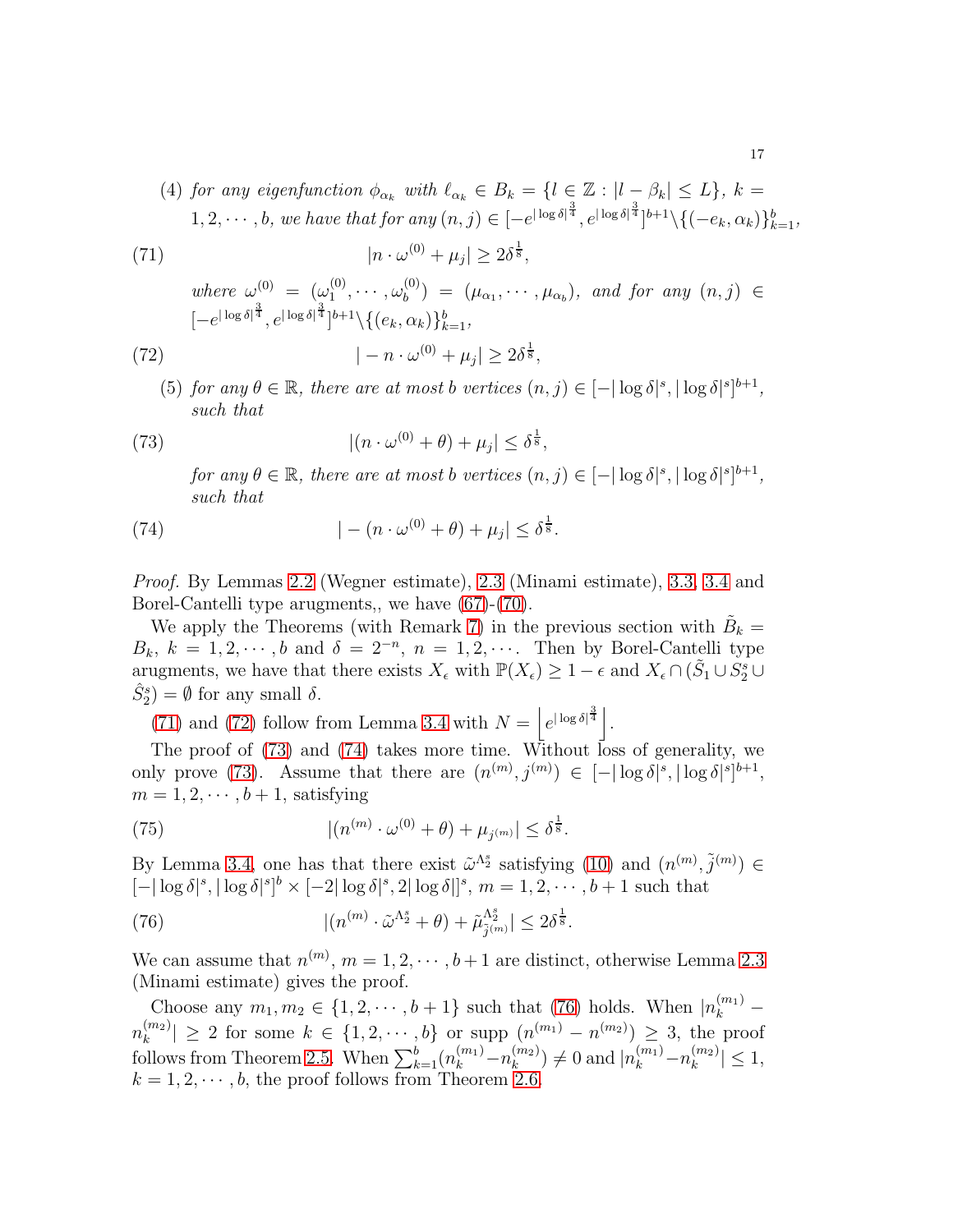So the only exceptional case is when for  $all m_1, m_2 \in \{1, 2, \cdots, b+1\}, n^{(m_1)}$  and  $n^{(m_2)}$  satisfy supp  $(n^{(m_1)}-n^{(m_2)})=2, \sum_{k=1}^{b} (n_k^{(m_1)}-n_k^{(m_2)})$  $\binom{m_2}{k}$  = 0 and  $n_k^{(m_1)}-n_k^{(m_2)}$  =  $\pm 1, 0, k = 1, 2, \cdots, b$ . We will show that this is not possible. Shifting  $n^{(m)}$  by  $n^{(1)}$ , one may assume that  $n^{(1)} = (0, 0, \dots, 0)$ . When  $b = 2$ , it is obvious. So let  $b \geq 3$ . Without loss of generality, assume that  $n^{(2)} = (1, -1, 0, \dots, 0)$ . Thus either  $n_1^{(m)} = 1$  or  $n_2^{(m)} = -1$  for all  $m \in \{3, 4, \cdots, b+1\}$ . Without loss of generality, assume that  $n^{(3)} = (1, 0, -1, 0, 0, \dots, 0)$ . Therefore, for all  $m \in \{2, 3, \cdots, b+1\}, n_1^{(m)} = 1$ . This contradicts with  $n^{(m)}$ ,  $m \in \{1, 2, \cdots, b+1\}$ being distinct.

## 4. Large deviation theorem

<span id="page-17-0"></span>Assume that  $\tilde{H}$  is an operator on  $\ell^2(\mathbb{Z}^{b+1}\times\{0,1\})$ , Töplitz with respect to  $n \in \mathbb{Z}^b$ . We now write  $\mathbb{Z}^{b+1}$  interchangeably with  $\mathbb{Z}^b \times \mathbb{Z}$ . Assume that there exist functions  $h_{r,r'}(n,j,j'), r,r' \in \{0,1\}$ , on  $\mathbb{Z}^b \times \mathbb{Z} \times \mathbb{Z}$ , such that for any  $u_r(n,j)$ ,  $r \in \{0, 1\}$  and  $(n, j) \in \mathbb{Z}^{b+1}$ ,

(77) 
$$
(\tilde{H}u)_r(n,j) := \sum_{(n',j')\in\mathbb{Z}^b\times\mathbb{Z}, r'\in\{0,1\}} h_{r,r'}(n-n',j,j')u_{r'}(n',j').
$$

Assume that there exist  $C_1 > 0$  and  $c_1 > 0$  such that

(78) 
$$
|h_{r,r'}(n,j,j')| \leq C_1 e^{-c_1(|n|+|j|+|j'|)}.
$$

<span id="page-17-2"></span>Let  $D(\theta)$  be a family of operators from  $\mathbb R$  to  $\text{Op}[\ell^2(\mathbb Z^{b+1}\times\{0,1\})]$ :

(79) 
$$
D(\theta) = \begin{bmatrix} D+ & 0 \\ 0 & D_- \end{bmatrix},
$$

where  $D_{\pm} = \text{diag}(\pm (n \cdot \omega + \theta) + \mu_j), (n, j) \in \mathbb{Z}^{b+1}$ . Define  $T = T(\theta)$ :  $\mathbb{R} \to$  $\mathrm{Op}[\ell^2(\mathbb{Z}^{b+1}\times\{0,1\})]$  as

(80) 
$$
T(\theta) = D(\theta) + \delta \tilde{H}.
$$

Denote by  $Q_N$  an elementary region of size N centered at 0, which is one of the following regions,

<span id="page-17-1"></span>
$$
Q_N = [-N, N]^{b+1}
$$

or

$$
Q_N = [-N, N]^{b+1} \setminus \{n \in \mathbb{Z}^{b+1} : n_i \varsigma_i 0, 1 \le i \le b+1\},\
$$

where for  $i = 1, 2, \dots, b + 1, \varsigma_i \in \{ \langle \rangle, \varnothing \}$  and at least two  $\varsigma_i$  are not  $\emptyset$ .

Denote by  $\mathcal{E}_N^0$  the set of all elementary regions of size N centered at 0. Let  $\mathcal{E}_N$  be the set of all translates of elementary regions with center at 0, namely,

$$
\mathcal{E}_N := \{ n + Q_N : n \in \mathbb{Z}^{b+1}, Q_N \in \mathcal{E}_N^0 \}.
$$

 $\Box$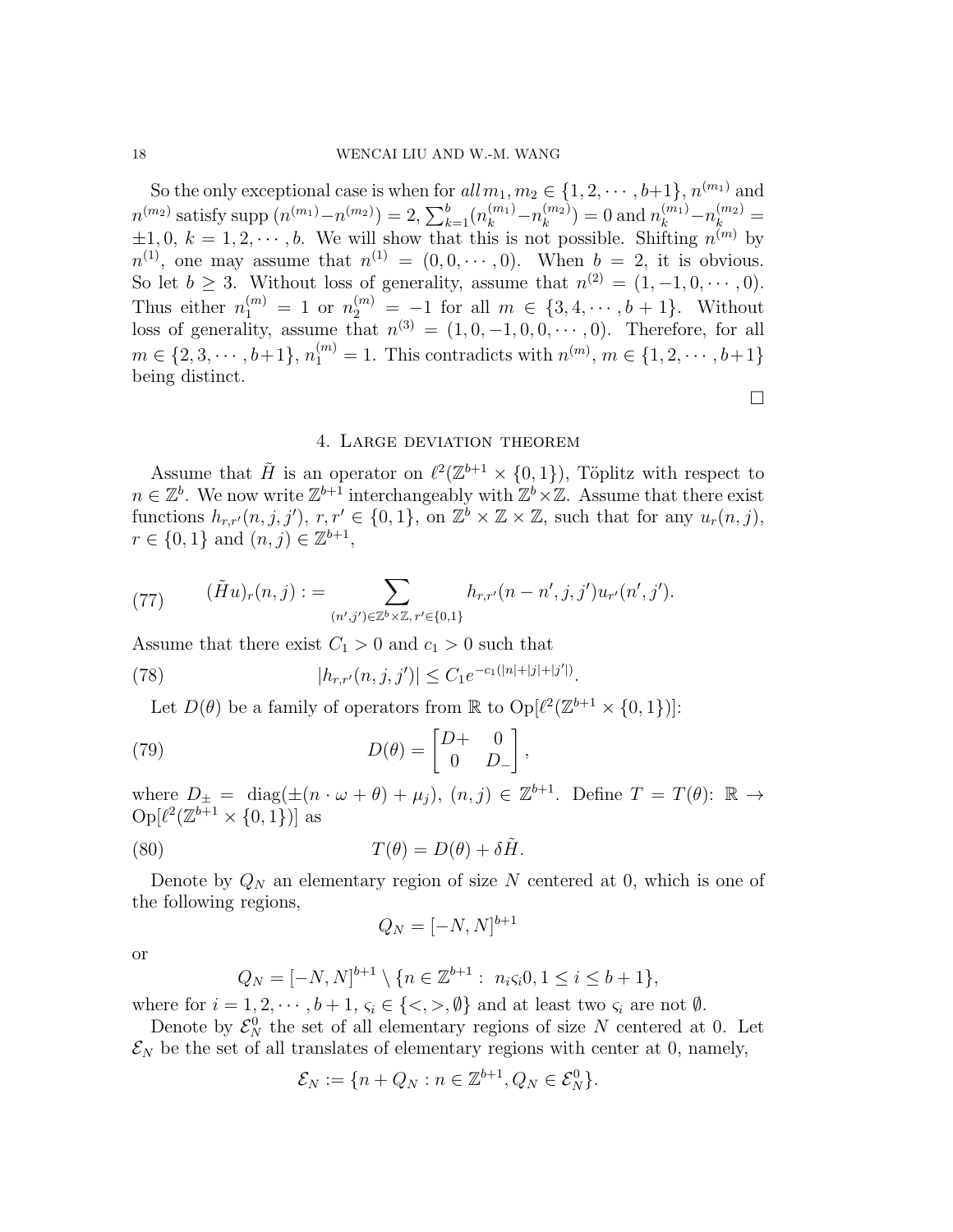For simplicity, we call elements in  $\mathcal{E}_N$  elementary regions. Let  $Q_N(j_0) = \{(n, j) \in$  $\mathbb{Z}^b \times \mathbb{Z} : (n, j - j_0) \in Q_N$ .

The width of a subset  $\Lambda \subset \mathbb{Z}^{b+1}$ , is defined as the maximum of  $M \in \mathbb{N}$  such that for any  $n \in \Lambda$ , there exists  $\hat{M} \in \mathcal{E}_M$  such that

$$
n \in \hat{M} \subset \Lambda
$$

and

$$
\text{dist}\ (n, \Lambda \backslash \hat{M}) \ge M/2.
$$

A generalized elementary region is defined to be a subset  $\Lambda \subset \mathbb{Z}^{b+1}$  of the form

$$
\Lambda := R \backslash (R + z),
$$

where  $z \in \mathbb{Z}^{b+1}$  is arbitrary and R is a rectangle,

$$
R = \{(n_1, n_2, \cdots, n_{b+1}) \in \mathbb{Z}^d : |n_1 - n'_1| \leq M_1, \cdots, |n_{b+1} - n'_{b+1}| \leq M_{b+1}\}.
$$

For  $\Lambda \subset \mathbb{Z}^{b+1}$ , we introduce its diameter,

$$
diam(\Lambda) = \sup_{n,n' \in \Lambda} |n - n'|.
$$

Denote by  $\mathcal{R}_N$  all generalized elementary regions with diameters less than or equal to N. Denote by  $\mathcal{R}_N^M$  all generalized elementary regions in  $\mathcal{R}_N$  with width larger than or equal to M.

With a slight abuse of notation, we also use  $\mathcal{E}_N$ ,  $\mathcal{E}_N^0$ ,  $Q_N$ ,  $Q_N(j_0)$ ,  $\mathcal{R}_N$  and  $\mathcal{R}_N^M$ to denote  $\mathcal{E}_N \times \{0, 1\}$ ,  $\mathcal{E}_N^0 \times \{0, 1\}$ ,  $Q_N \times \{0, 1\}$ ,  $Q_N(j_0) \times \{0, 1\}$ ,  $\mathcal{R}_N \times \{0, 1\}$ and  $\mathcal{R}_N^M \times \{0,1\}$  respectively. Similarly for any  $\Lambda \subset \mathbb{Z}^{b+1}$ , denote by  $R_\Lambda$  the restriction to  $\Lambda \times \{0, 1\}.$ 

We say that T (given by  $(80)$ ) satisfies the large deviation theorem (LDT) at scale N with parameter  $\tilde{c}_1$  if there exists a subset  $\Theta_N \subset \mathbb{R}$  such that

<span id="page-18-1"></span>
$$
Leb(\Theta_N) \le e^{-N^{\frac{1}{30}}},
$$

and for any  $j_0 \in [-2N, 2N]$ ,  $Q_N \in \mathcal{E}_N^0$ , and  $\theta \notin \Theta_N$ ,

(81) 
$$
||(R_{Q_N(j_0)}T(\theta)R_{Q_N(j_0)})^{-1}|| \leq e^{N^{\frac{9}{10}}},
$$

and for any  $(n, j)$  and  $(n', j')$  satisfying  $\max\{|n - n'|, |j - j'|\} \ge \frac{N}{10}$ ,

(82) 
$$
|(R_{Q_N(j_0)}T(\theta)R_{Q_N(j_0)})^{-1}(n,j;n',j')| \leq e^{-\tilde{c}_1 \max\{|n-n'|,|j-j'|\}}.
$$

<span id="page-18-2"></span>Let  $K_1$  be a large constant depending only on b. Let  $K = K_1^{100}, K_2 = K_1^5$ .

<span id="page-18-0"></span>**Theorem 4.1.** Assume that  $\omega$  satisfies

(1)  $|\omega_k - \mu_{\alpha_k}| \le C_2 \delta, k = 1, 2, \cdots, b;$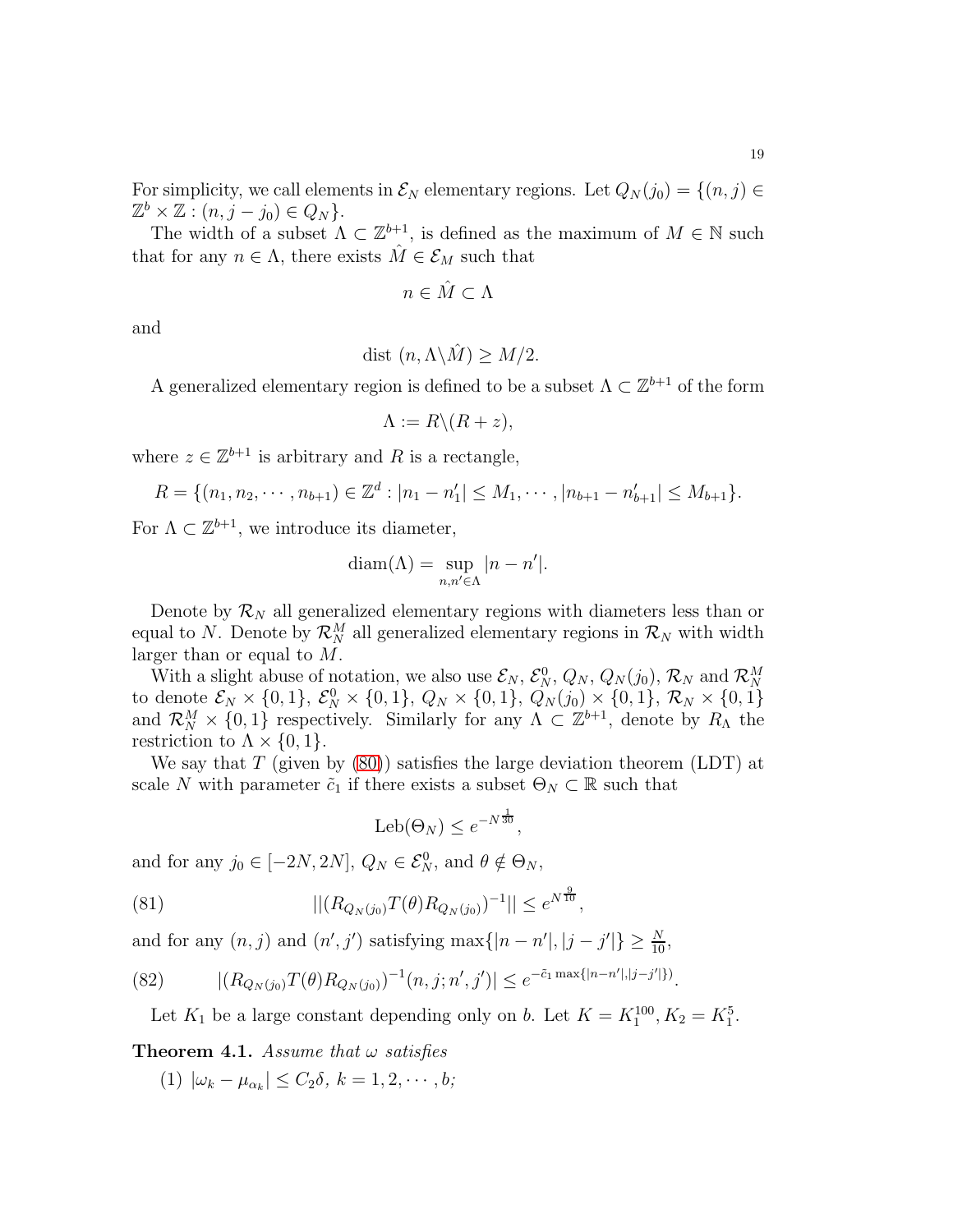(2) for any fixed  $N \geq (\log \frac{1}{\delta})^K$ , and any  $\tilde{N}$  with  $(\log \frac{1}{\delta})^K \leq \tilde{N} \leq N$  and  $0 \neq |n| \leq 2\tilde{N},$ 

(83) 
$$
|n \cdot \omega| \ge e^{-\tilde{N}^{\frac{1}{K_2}}},
$$

<span id="page-19-1"></span><span id="page-19-0"></span>and for any  $|j| \leq 3\tilde{N}, |j'| \leq 3\tilde{N}, |n| \leq 2\tilde{N}$  with  $(n, j - j') \neq 0$ ,

(84) 
$$
|n \cdot \omega - \mu_j + \mu_{j'}| \ge e^{-\tilde{N}^{\frac{1}{K_2}}}.
$$

Then for small enough  $\delta$ , the LDT holds at any scale  $\tilde{N} \leq N$  with parameter 1  $\frac{1}{2}c_1$ .

- Remark 9. (1) The proof of Theorem [4.1](#page-18-0) uses ideas from the work of Bourgain, Goldstein and Schlag [\[7](#page-38-12)]. The implementation follows, however, the more recent paper [\[23](#page-39-10)], which streamlined and quantified some of their arguments.
	- (2) From [\(83\)](#page-19-0) and [\(84\)](#page-19-1), in order to have LDT at all scales, we only need to remove measure (with respect to  $\omega$ ) less than  $e^{-\frac{1}{2}(\log \frac{1}{\delta})^{\frac{K}{K_2}}} \leq e^{-(\log \frac{1}{\delta})^{K_1^{90}}} \ll$ δ.
	- (3) Theorem [4.1](#page-18-0) holds for any parameter  $\tilde{c}_1$  with  $\tilde{c}_1 < c_1$ .

#### 4.1. Preparations.

<span id="page-19-2"></span>**Lemma 4.2.** [\[5,](#page-38-10) Prop. 14.1] Let  $T(x)$  be a  $N \times N$  matrix function of a parameter  $x \in [-\tau, \tau]$  satisfying the following conditions:

(i)  $T(x)$  is real analytic in  $x \in [-\tau, \tau]$  and has a holomorphic extension to

$$
\mathcal{D}_{\tau,\tau_1} = \{ z : |\Re z| \leq \tau, |\Im z| \leq \tau_1 \}
$$

satisfying

(85) 
$$
\sup_{z \in \mathcal{D}_{\tau,\tau_1}} ||T(z)|| \leq B_1, B_1 \geq 1.
$$

(ii) For all  $x \in [-\tau, \tau]$ , there is a subset  $\Lambda \subset [1, N]$  with

$$
|\Lambda| \le M,
$$

and

(86) 
$$
||(R_{[1,N]\setminus\Lambda}T(x)R_{[1,N]\setminus\Lambda})^{-1}|| \leq B_2, B_2 \geq 1.
$$

(iii)

(87) 
$$
\text{Leb}\{x \in [-\tau, \tau]: \|T^{-1}(x)\| \ge B_3\} \le 10^{-3} \tau_1 (1 + B_1)^{-1} (1 + B_2)^{-1}.
$$

<span id="page-19-3"></span>Let

(88) 
$$
0 < \epsilon \le (1 + B_1 + B_2)^{-10M}.
$$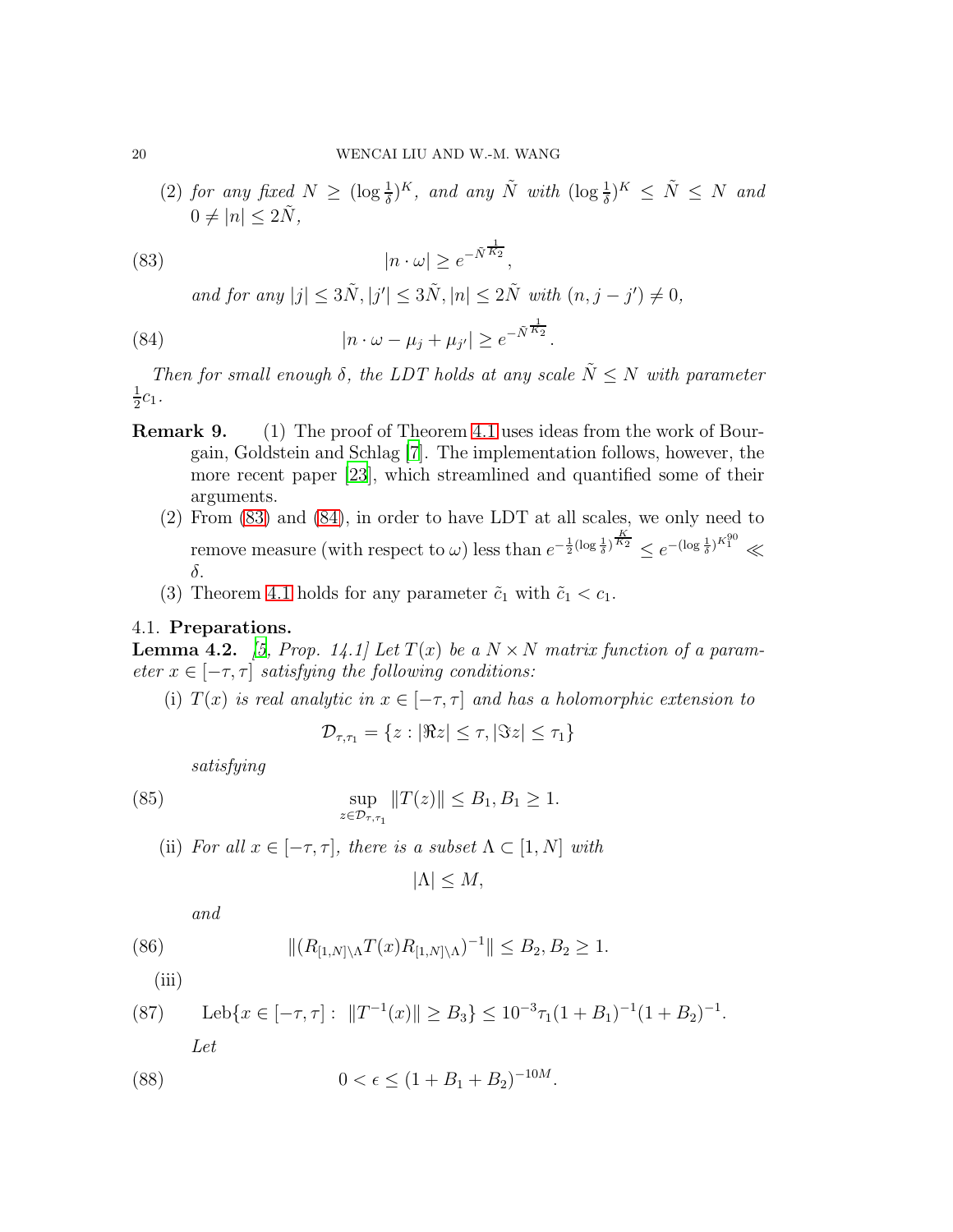Then

(89) 
$$
\text{Leb}\left\{x \in [-\tau/2, \tau/2]: ||T^{-1}(x)|| \geq \epsilon^{-1}\right\} \leq C\tau e^{-c\left(\frac{\log \epsilon^{-1}}{M\log(B_1 + B_2 + B_3)}\right)},
$$

where C and c are absolute constants.

To apply Lemma [4.2,](#page-19-2) we also need to introduce semi-algebraic sets. A set  $S \subset$  $\mathbb{R}^d$  is called *semi-algebraic* if it is a finite union of sets defined by a finite number of polynomial equalities and inequalities. More precisely, let  $\{P_1, \dots, P_s\} \subset$  $\mathbb{R}[x_1, \dots, x_d]$  be a family of real polynomials whose degrees are bounded by  $\kappa$ . A (closed) semi-algebraic set  $\mathcal S$  is given by an expression

<span id="page-20-0"></span>(90) 
$$
\mathcal{S} = \bigcup_{l} \bigcap_{\ell \in \mathcal{L}_l} \left\{ x \in \mathbb{R}^d : P_{\ell}(x) \varsigma_{l\ell} 0 \right\},
$$

where  $\mathcal{L}_l \subset \{1, \dots, s\}$  and  $\varsigma_{l\ell} \in \{\geq, \leq, =\}.$  Then we say that S has degree at most sk. In fact, the degree of S which is denoted by  $deg(S)$ , means the smallest  $s\kappa$  over all representations as in [\(90\)](#page-20-0).

Following are some basic properties of these sets. They are special cases of that in [\[2\]](#page-37-1), and restated in [\[5\]](#page-38-10).

**Lemma 4.3.** [\[5,](#page-38-10) Theorem 9.3] [\[2](#page-37-1), Theorem 1] Let  $S \subset [0,1]^d$  be a semi-algebraic set of degree  $B$ . Then the number of connected components of  $S$  does not exceed  $(1 + B)^{C(d)}$ .

<span id="page-20-1"></span>**Lemma 4.4.** [\[5](#page-38-10), Theorem 9.3] [\[2,](#page-37-1) Theorem 1] Let  $S \subset [0,1]^{d_1+d_2}$  be a semialgebraic set of degree B. Let  $(x, y) \in \mathbb{R}^{d_1} \times \mathbb{R}^{d_2}$ . Then the projection  $\text{proj}_{x_1}(S)$ is a semi-algebraic set of degree at most  $(1 + B)^{C(d_1,d_2)}$ .

4.2. Large deviation theorem for small scales:  $N \leq (\log \frac{1}{\delta})^{10}$ .

Proof. In this case, let

$$
\tilde{\Theta}_N = \{ \theta \in \mathbb{R} : \text{ there exists } (n, j) \in [-N, N]^b \times [-3N, 3N] \text{ such that either}
$$

$$
|(n \cdot \omega + \theta) + \mu_j| \le 2e^{-N\frac{1}{20}} \text{ or } |(-n \cdot \omega - \theta) + \mu_j| \le 2e^{-N\frac{1}{20}} \}.
$$

Clearly, Leb $(\tilde{\Theta}_N) \leq N^{C(b)} e^{-N^{\frac{1}{20}}}$ . When  $N \leq (\log \frac{1}{\delta})^{10}$ ,  $\delta$  is much smaller than  $e^{-N^{\frac{1}{20}}}$ . Now [\(81\)](#page-18-1) and [\(82\)](#page-18-2) follow from standard perturbation arguments.

 $\Box$ 

4.3. Large deviation theorem for intermediate scales:  $(\log \frac{1}{\delta})^{10} \leq N \leq$  $(\log \frac{1}{\delta})^K$ .

Proof. Let  $\Theta_N$  be such that at least one of [\(81\)](#page-18-1) and [\(82\)](#page-18-2) does not hold for  $\theta \in \Theta_N$ . Choose any  $N \in \left[ (\log \frac{1}{\delta})^{10}, (\log \frac{1}{\delta})^K \right]$ .

Assume that [\(81\)](#page-18-1) and [\(82\)](#page-18-2) do not hold for some  $\theta$ . Then we must have for some  $(n, j) \in [-N, N]^b \times [-3N, 3N]$ , either  $|\theta + n \cdot \omega^{(0)} + \mu_j| \leq C\delta$  or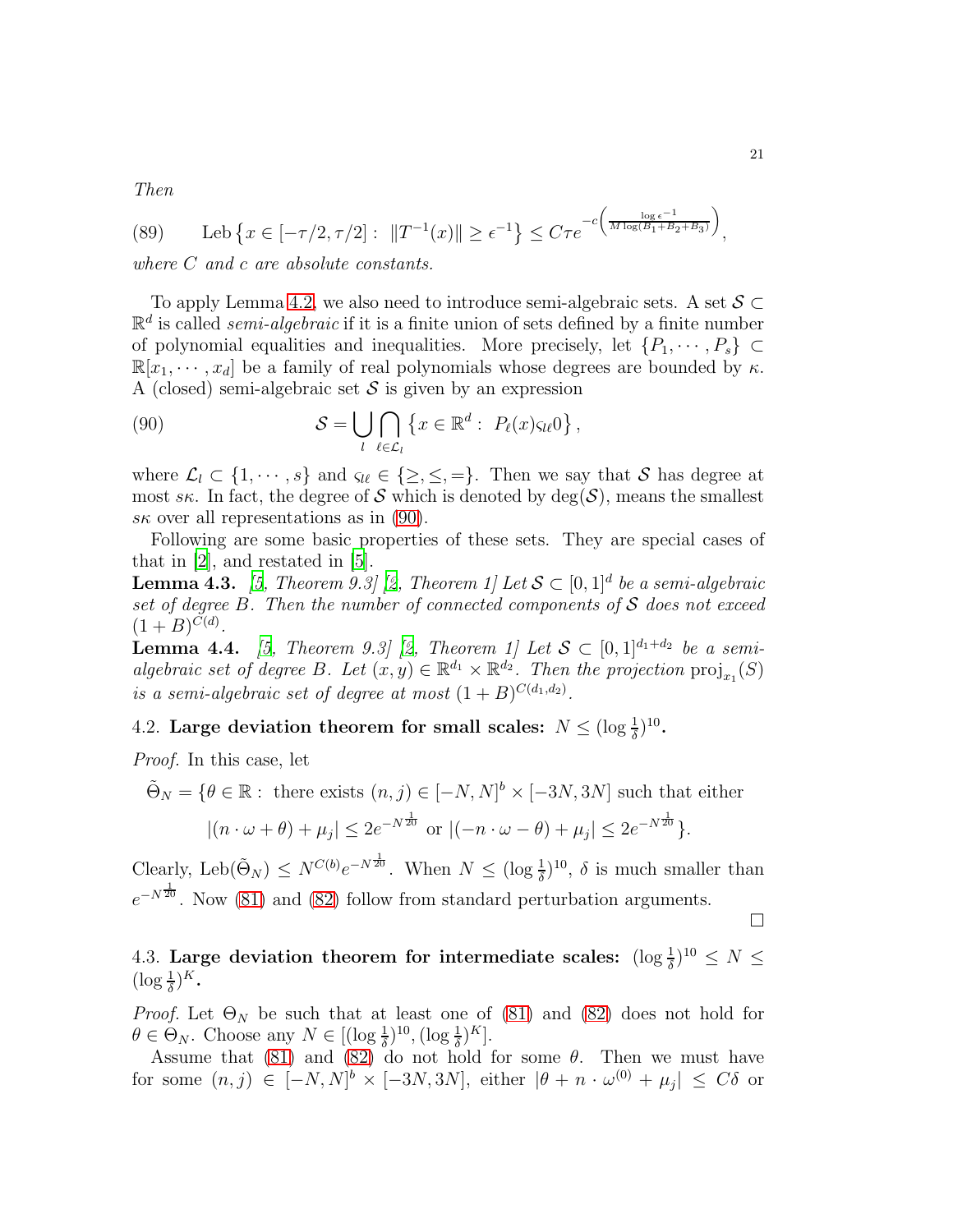$|\theta + n \cdot \omega^{(0)} - \mu_j| \leq C\delta$ . Otherwise, standard perturbation arguments yield that for any  $j_0$  with  $|j_0| \leq 2N$ ,

$$
||(R_{Q_N(j_0)}TR_{Q_N(j_0)})^{-1}|| \leq \frac{1}{C\delta} \leq e^{N^{\frac{9}{10}}},
$$

and for any  $(n, j)$  and  $(n', j')$  such that  $\max\{|n - n'|, |j - j'|\} \ge \frac{N}{10}$ ,

$$
|(R_{Q_N(j_0)}TR_{Q_N(j_0)})^{-1}(n,j;n',j')| \leq e^{-\tilde{c}_1 \max\{n-n'\mid,|j-j'|\}},
$$

where  $\tilde{c}_1$  can be any constant smaller than  $c_1$ .

Therefore, we can restrict  $\theta$  to be in  $10^{b+1}N^{b+1}$  intervals of size C $\delta$ . Denote all the intervals by  $\{I_i\}$  and take one of them,  $I_0$ , into consideration. Without loss of generality, assume that  $I_0$  comes from the  $+$  sector, namely

$$
I_0 = \{ \theta : |\theta + n_0 \cdot \omega^{(0)} + \mu_{j_0}| \le C\delta \text{ and } (n_0, j_0) \in [-N, N]^b \times [-3N, 3N] \}.
$$

For the – sector  $I_0 = \{ \theta : |\theta + n_0 \cdot \omega^{(0)} - \mu_{j_0} | \leq C \delta \text{ and } (n_0, j_0) \in [-N, N]^b \times$  $[-3N, 3N]$ , the proof is similar.

Let

$$
\mathcal{A}_1^{\theta} = \{ (n,j) \in [-N,N]^b \times [-3N,3N] : |\theta + n \cdot \omega^{(0)} + \mu_j| \le \delta^{\frac{1}{8}} \},
$$

and

$$
\mathcal{A}_{2}^{\theta} = \{ (n, j) \in [-N, N]^{b} \times [-3N, 3N] : |\theta + n \cdot \omega^{(0)} - \mu_{j}| \leq \delta^{\frac{1}{8}} \}.
$$

By (5) of Theorem [3.5,](#page-15-0) one has that for any  $\theta$ ,

(91) 
$$
\#\mathcal{A}_1^{\theta} \leq b, \#\mathcal{A}_2^{\theta} \leq b.
$$

Since the size of  $I_0$  is  $C\delta$ , we have that there exist  $\mathcal{A}_1$  and  $\mathcal{A}_2$  independent of  $\theta \in I_0$  such that

<span id="page-21-0"></span>
$$
(92) \qquad \qquad #\mathcal{A}_1 \leq b, \#\mathcal{A}_2 \leq b,
$$

and for any  $(n, j) \in [-N, N]^b \times [-3N, 3N] \setminus (\mathcal{A}_1 \cup \mathcal{A}_2)$  and  $\theta \in I_0$ 

<span id="page-21-1"></span>(93) 
$$
|\theta + n \cdot \omega^{(0)} \pm \mu_j| \geq \frac{1}{2} \delta^{\frac{1}{8}}.
$$

Take any  $\tilde{\Lambda} \in R_{N_1}^{\sqrt{N}}$  $\sqrt{\frac{N}{N}}$  with  $N_1 \in [\sqrt{N}, 6N]$  and  $\tilde{\Lambda} \subset [-N, N]^b \times [-3N, 3N]$ . By perturbation arguments, we have that for any  $\theta \in I_0$ ,

(94) 
$$
\| (R_{\tilde{\Lambda} \setminus (A_1 \cup A_2)} T(\theta) R_{\tilde{\Lambda} \setminus (A_1 \cup A_2)})^{-1} \| \leq 3\delta^{-\frac{1}{8}}.
$$

We are going to apply Cartan's estimate, Lemma [4.2.](#page-19-2) For this reason, let  $\tau = C\delta$ ,  $\tau_1 = 1$ ,  $\Lambda = \mathcal{A}_1 \cup \mathcal{A}_2$ ,  $M = 2b$ ,  $B_1 = O(1)(\log \frac{1}{\delta})^K$ ,  $B_2 = 3\delta^{-\frac{1}{8}}$ ,  $B_3 = 1$ and  $\epsilon = e^{-N_1^{3/4}}$ . We note that since  $I_0$  has size  $C\delta$ , [\(87\)](#page-19-3) holds automatically.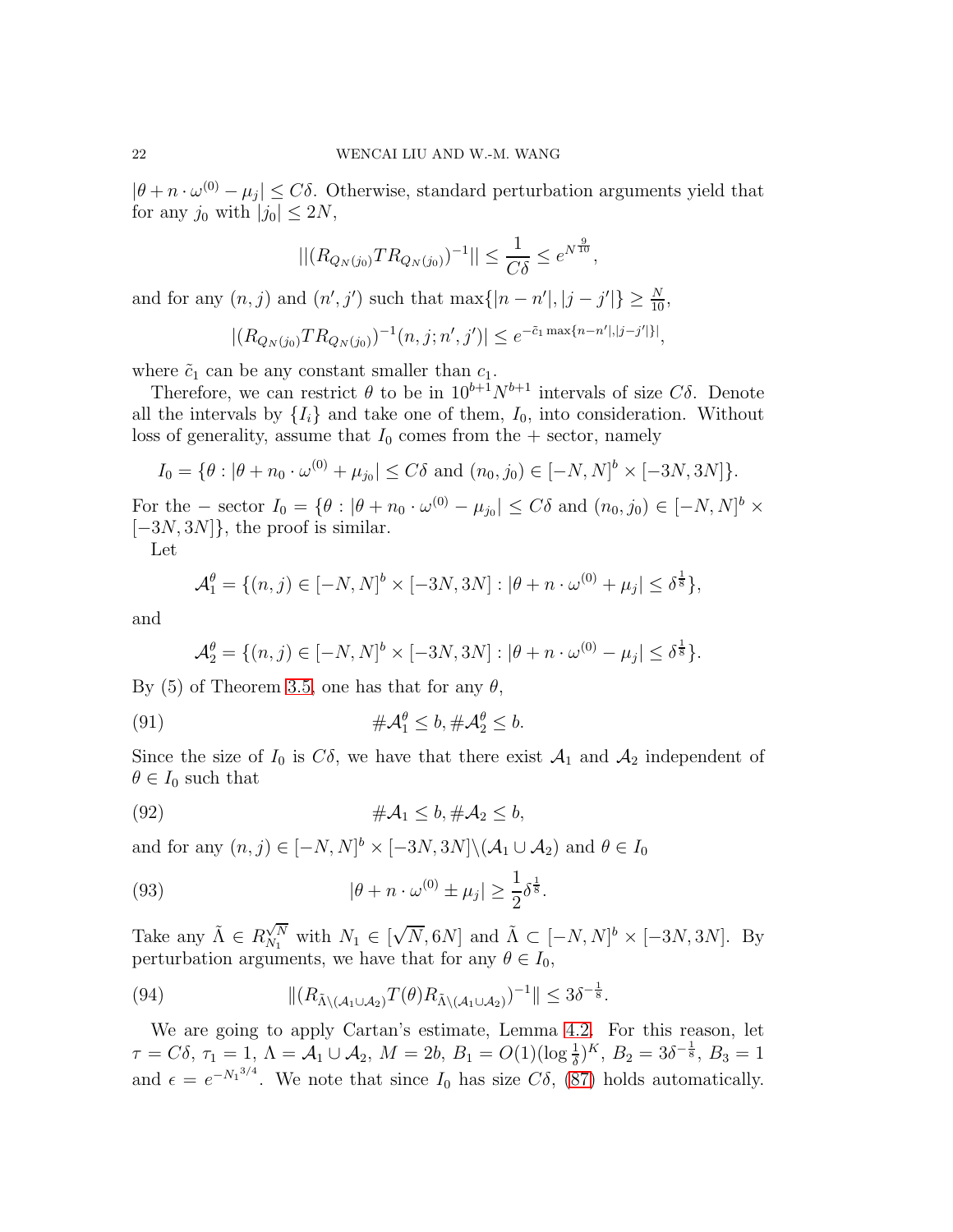Applying Cartan's estimate (Lemma [4.2\)](#page-19-2) in all possible  $\tilde{\Lambda} \in R_{N_1}^{\sqrt{N}}$  $\mathcal{N}_N^{N}$  (in total  $N^C$ ), there exists a subset  $\tilde{\Theta}_{N_1} \subset \mathbb{R}$  such that

<span id="page-22-0"></span>
$$
Leb(\tilde{\Theta}_{N_1}) \leq e^{-\frac{N_1^{\frac{3}{4}}}{|\log \delta|^2}},
$$

and for any  $\theta \notin \tilde{\Theta}_{N_1}$  and any  $\tilde{\Lambda} \in R_{N_1}^{\sqrt{N}}$  $\sqrt{\frac{N}{N_1}}$  with  $\tilde{\Lambda} \subset [-N, N]^b \times [-3N, 3N],$ 

(95)  $||(R_{\tilde{\Lambda}}TR_{\tilde{\Lambda}})^{-1}|| \leq e^{N_1^{\frac{3}{4}}}.$ 

Let  $N_0 = \sqrt{N}$ . We call a box  $(n_1, j_1) + Q_{N_0} \in \mathcal{E}_{N_0}$ ,  $(n_1, j_1) \in [-N, N]^b \times$  $[-3N, 3N]$  good if

$$
||(R_{(n_1,j_1)+Q_{N_0}}TR_{(n_1,j_1)+Q_{N_0}})^{-1}|| \leq e^{N_0^{\frac{9}{10}}}
$$

and for any  $(n, j)$  and  $(n', j')$  such that  $\max\{|n - n'|, |j - j'|\} \ge \frac{N_0}{10}$ ,

$$
|(R_{(n_1,j_1)+Q_{N_0}}TR_{(n_1,j_1)+Q_{N_0}})^{-1}(n,j;n',j')| \leq e^{-\tilde{c}_1 \max\{|n-n'|,|j-j'|\}}.
$$

Otherwise, we call  $(n_1, j_1) + Q_{N_0} \in [-N, N]^b \times [-3N, 3N]$  bad. By [\(92\)](#page-21-0), [\(93\)](#page-21-1) and perturbation arguments, we have that there are at most 2b disjoint bad boxes of size  $N_0 = N^{1/2}$  contained in  $[-N, N]^b \times [-3N, 3N]$ .

We have sublinear bound and [\(95\)](#page-22-0). By [\[23](#page-39-10), Theorem 2.1], for any  $\theta \notin$  $\bigcup_{\{I_i\}} \bigcup_{N_1 \in [\sqrt{N}, 6N]} \tilde{\Theta}_{N_1}$ , [\(81\)](#page-18-1) and [\(82\)](#page-18-2) hold for the scale N. Therefore,

$$
\Theta_N \subset \bigcup_{\{I_i\}} \bigcup_{N_1 \in [\sqrt{N}, 6N]} \tilde{\Theta}_{N_1}
$$

and hence

$$
\text{Leb}(\Theta_N) \le e^{-N^{\frac{1}{10}}}
$$

.

# 4.4. Large deviation theorem for large scales:  $N \geq (\log \frac{1}{\delta})^K$ .

*Proof.* Let  $N_2 = N_1^{K_1}$  and  $N_4 = N_2^{K_1}$ . Assume that  $N_4 \geq (\log \frac{1}{\delta})^K$  and that the LDT holds at both scales  $N_1$  and  $N_2$  with parameter  $\tilde{c}_1$ .

We will show that there are at most  $N_1^C$  bad disjoint boxes of size  $N_1$  contained  $\text{in } [-N_4, N_4]^b \times [-3N_4, 3N_4]$ . Let  $(n_1, l_1) \in [-N_4, N_4]^b \times [-3N_4, 3N_4]$  be such that  $(n_1, l_1) + Q_{N_1}$  is bad for some  $Q_{N_1} \in \mathcal{E}_{N_1}^0$ .

We first bound the case when  $|l_1| \leq 2N_1$ . By the LDT at scale  $N_1$ , there exists a set  $\Theta_{N_1}$  with  $\text{Leb}(\Theta_{N_1}) \leq e^{-N_1^{1/30}}$  such that for any  $\theta \notin \Theta_{N_1}$  and any  $Q_{N_1} \in \mathcal{E}_{N_1}^0$ ,  $Q_{N_1}$  is good. Since the operator is Töplitz with respect to  $n \in \mathbb{Z}^b$ , one has that for any  $(n_1, l_1)$  with  $\theta + n_1 \cdot \omega \notin \Theta_{N_1}$ ,  $(n_1, l_1) + Q_{N_1}$  is good for any  $Q_{N_1} \in \mathcal{E}_{N_1}^0$ . By standard arguments, we can assume that  $\Theta_{N_1}$  is a semi-algebraic set of degree at most  $N_1^C$ , namely, there exist  $N_1^C$  intervals  $I_i$  of size  $e^{-N_1^{1/30}}$ ,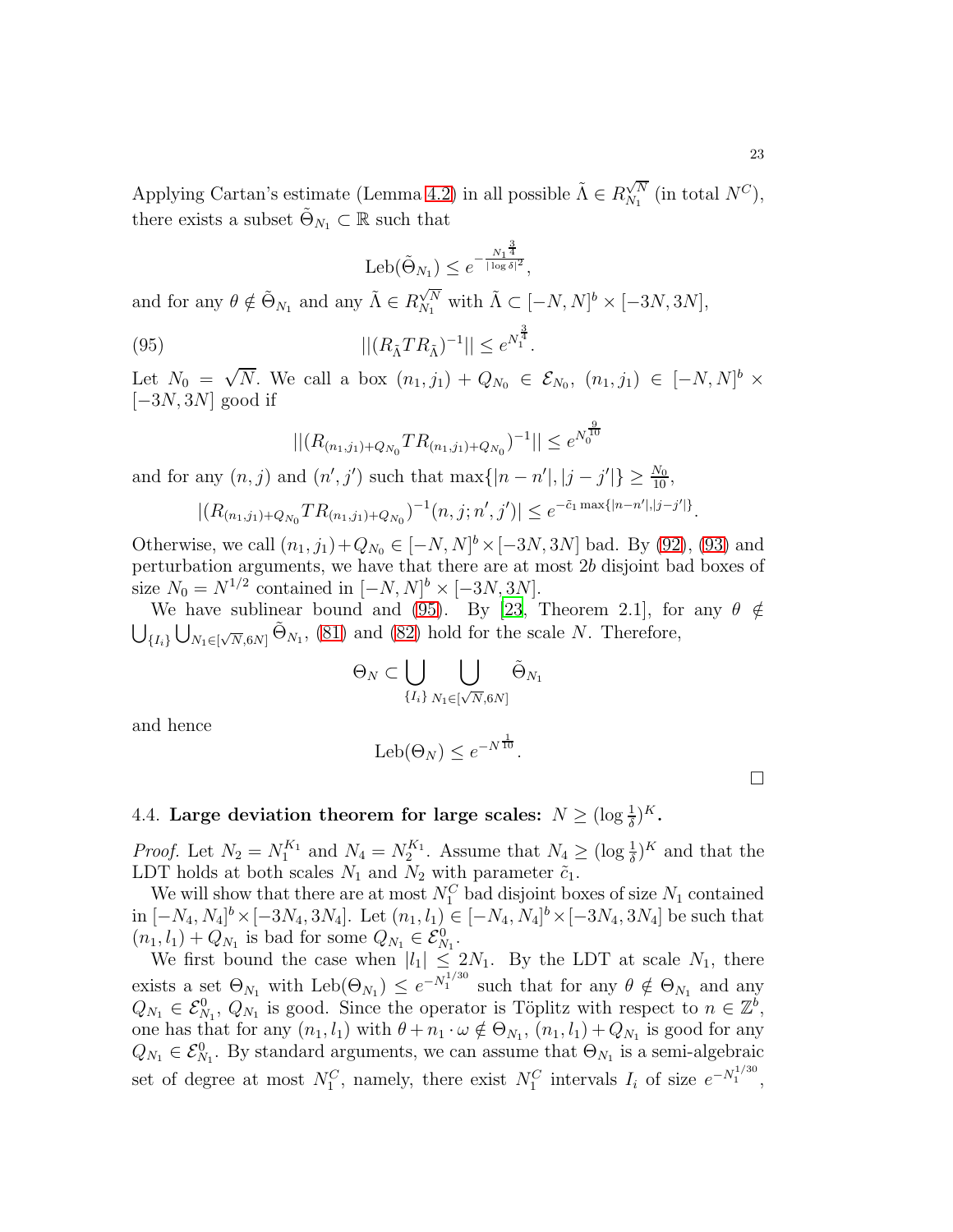such that  $\Theta_{N_1} \subset \bigcup_i I_i$ . The assumption on  $\omega$  indicates that, for any nonzero n with  $|n| \leq 2N_4$ ,

(96) 
$$
|n \cdot \omega| \ge e^{-(2N_4)^{\frac{1}{K_2}}} \ge e^{-N_1^{\frac{1}{30}}}.
$$

Therefore, for any  $|l_1| \leq 2N_1$ , there is at most one bad box  $(n_1, l_1)$  such that  $n_1 \cdot \omega \in I_i$ . This leads to at most  $N_1^C$  bad boxes in this case.

When  $|l_1| \geq 2N_1$ , we will show that there are at most three disjoint bad boxes of size  $N_1$ . First, if a box  $(n, j) + Q_{N_1}$  is bad, by [\(78\)](#page-17-2) and perturbation arguments, we must have that for some  $(n_1, l_1) \in (n, j) + Q_{N_1}$ , either

(97) 
$$
|\theta + n_1 \cdot \omega + \mu_{l_1}| \leq 2e^{-N_1^{9/10}}
$$

or

(98) 
$$
|\theta + n_1 \cdot \omega - \mu_{l_1}| \leq 2e^{-N_1^{9/10}}.
$$

Assume that indeed there are three bad boxes. We have that there are two from  $D_{+}$ , namely [\(97\)](#page-23-0) (or  $D_{-}$ , namely [\(98\)](#page-23-1)). Therefore, we have that for two distinct vertices  $(n, j) \in [-N_4, N_4]^b \times [-3N_4, 3N_4]$  and  $(n', j') \in [-N_4, N_4]^b \times [-3N_4, 3N_4]$ ,

<span id="page-23-1"></span><span id="page-23-0"></span>
$$
|m \cdot \omega - \mu_j + \mu_{j'}| \le 4e^{-N_1^{9/10}}, m = n - n'.
$$

This contradicts the assumption [\(84\)](#page-19-1).

Let  $\tilde{\Theta}_{N_2} \subset \mathbb{R}$  be such that for some  $(n, j) \in [-N_4, N_4]^b \times [-3N_4, 3N_4]$  such that either  $|\theta + n \cdot \omega + \mu_j| \leq 2e^{-N_2^{9/10}}$  or  $|\theta + n \cdot \omega - \mu_j| \leq 2e^{-N_2^{9/10}}$ . Since for any  $|l_1| \geq 2N_2$ , the matrix is essentially diagonal, we have that for any  $\theta \notin \tilde{\Theta}_{N_2}$ ,  $(n_1, l_1) \in [-N_4, N_4]^b \times [-3N_4, 3N_4]$  with  $|l_1| \ge 2N_2$  and  $Q_{N_2} \in \mathcal{E}_{N_2}^0$ ,  $(n_1, l_1) + Q_{N_2}$ is good. Let  $\hat{\Theta}_{N_2} = \{ \theta : \text{ for some } n \in [-N_4, N_4]^b, \theta + n \cdot \omega \in \Theta_{N_2} \}.$  Therefore, for any  $\theta \notin \hat{\Theta}_{N_2}$ ,  $(n_1, l_1) \in [-N_4, N_4]^b \times [-2N_2, 2N_2]$  and  $Q_{N_2} \in \mathcal{E}_{N_2}^0$ ,  $(n_1, l_1) + Q_{N_2}$ is good. Clearly

$$
Leb(\tilde{\Theta}_{N_2} \cap \hat{\Theta}_{N_2}) \le e^{-N_2^{1/31}},
$$

and for any  $\theta \notin \tilde{\Theta}_{N_2} \cap \hat{\Theta}_{N_2}$ ,  $(n_1, l_1) \in [-N_4, N_4]^b \times [-3N_4, 3N_4]$  and  $Q_{N_2} \in \mathcal{E}_{N_2}^0$ ,  $(n_1, l_1) + Q_{N_2}$  is good.

Applying Lemma [4.2](#page-19-2) (see proof of [\[23,](#page-39-10) Theorem 2.2] for details), for any  $N_3 \in [N_4^{1/2}]$  $\{\tilde{\Theta}_{N_3} \subset \mathbb{R} \text{ such that }$  and  $\tilde{\Theta}_{N_3} \subset \mathbb{R}$  such that

<span id="page-23-2"></span>
$$
Leb(\tilde{\Theta}_{N_3}) \leq e^{-N_3^{\frac{1}{4}}},
$$

and for any  $N \in [N_3^{1/2}]$  $S_3^{1/2}, N_3$ ,  $\tilde{\Lambda} \in R_{6N}^{N_3^{1/2}}$  with  $\tilde{\Lambda} \subset [-N_3, N_3]^b \times [-3N_3, 3N_3]$ , and for any  $\theta \notin \tilde{\Theta}_{N_3}$ ,

(99) 
$$
||(R_{\tilde{\Lambda}}TR_{\tilde{\Lambda}})^{-1}|| \leq e^{N^{\frac{3}{4}}}.
$$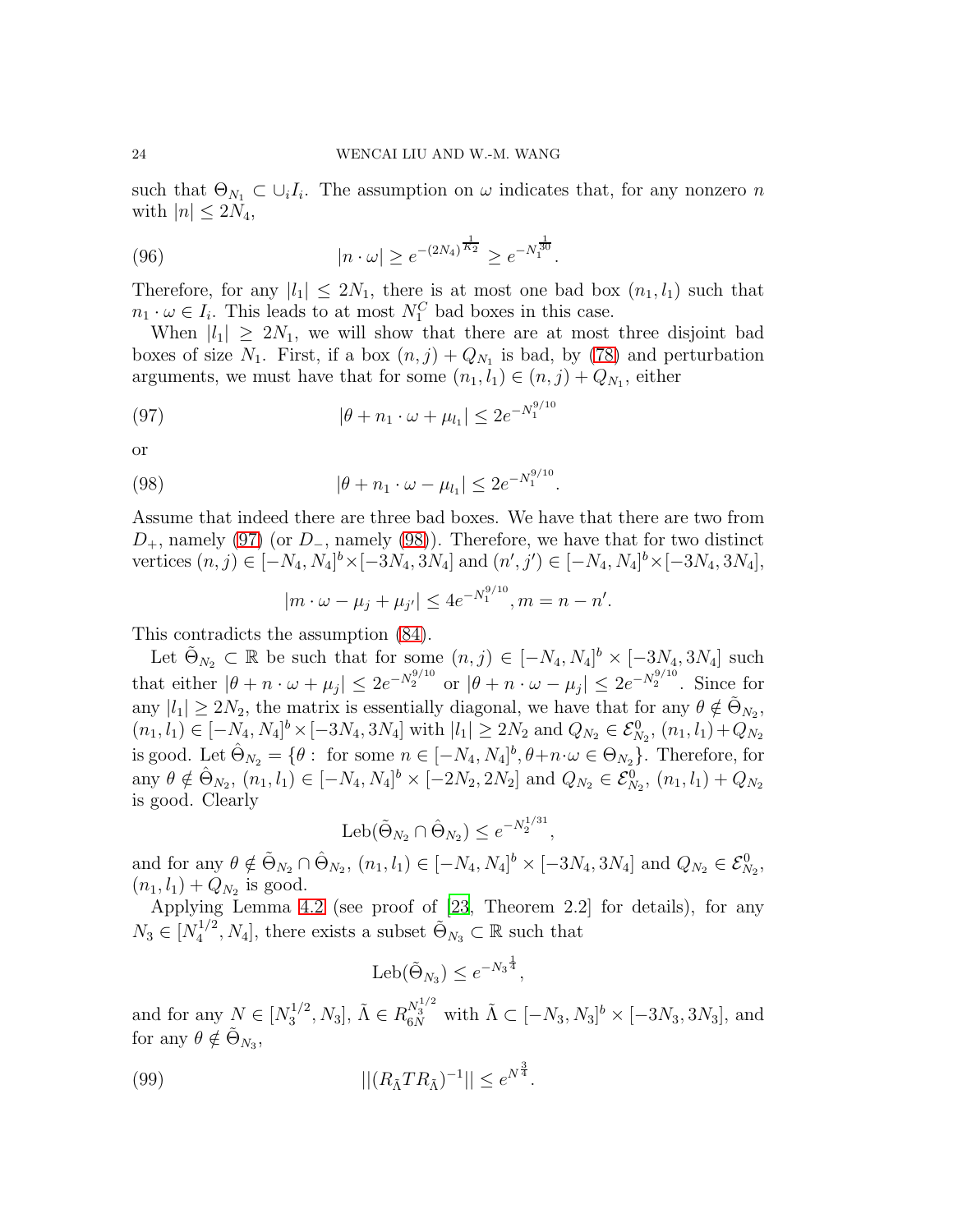Let  $N_0 = N_3^{1/2}$ . We call a box  $(n_1, l_1) + Q_{N_0} \in \mathcal{E}_{N_0}^0$ ,  $(n_1, l_1) \in [-N_3, N_3]^b \times$  $[-3N_3, 3N_3]$  good if

$$
||(R_{(n_1,l_1)+Q_{N_0}}TR_{(n_1,l_1)+Q_{N_0}})^{-1}|| \leq e^{N_0^{\frac{9}{10}}},
$$

and for any  $(n, j)$  and  $(n', j')$  such that  $\max\{|n - n'|, |j - j'|\} \ge \frac{N_0}{10}$ ,

$$
|(R_{(n_1,l_1)+Q_{N_0}}TR_{(n_1,l_1)+Q_{N_0}})^{-1}(n,j;n',j')| \le e^{-c_2 \max\{|n-n'|,|j-j'|\}},
$$

where  $c_2 = \tilde{c}_1 - N_4^{-\kappa}$  with a proper  $\kappa > 0$ . Otherwise, we call  $(n_1, l_1) + Q_{N_0} \in$  $[-N_3, N_3]^b \times [-3N_3, 3N_3]$  bad. Since there are at most  $N_1^C$  bad boxes of size  $N_1$ , by resolvent identity, we have that there are at most  $N_1^C$  disjoint bad boxes of size  $N_0 = N_3^{1/2}$  $\frac{1}{3}^{1/2}$  contained in  $[-N_3, N_3]^b \times [-3N_3, 3N_3]$ .

We have achieved the sublinear bound and [\(99\)](#page-23-2). By [\[23,](#page-39-10) Theorem 2.1], we have that the LDT holds for any scale  $N_3 \in [N_4^{1/2}]$  $\tilde{c}_1 - N_4^{-\kappa}$ , with parameter  $\tilde{c}_1 - N_4^{-\kappa}$ , where  $\kappa$  is a proper small positive constant. Now the proof follows from standard inductions.  $\Box$ 

#### 5. The nonlinear analysis

Fix  $V \in X_{\epsilon}$ , so that the conclusions of Theorem [3.5](#page-15-0) hold and Theorem [4.1](#page-18-0) is available. (As before, we omit the superscript  $V$ , as it is fixed.) We can now solve the nonlinear matrix equation [\(6\)](#page-2-1) and therfore the NLRS equation [\(1\)](#page-0-0).

5.1. Lyapunov-Schmidt decomposition. To simplify notations, we write  $u$ for  $\hat{u}$ , namely  $u(n, j) = \hat{u}(n, j)$ . Let v be the complex conjugate of u, more precisely,  $v(n, j) = \overline{\hat{u}(-n, j)}$ .

By [\(8\)](#page-3-1),  $W_u$  is a vector on  $\ell^2(\mathbb{Z}^{b+1})$ , which is now given by

$$
W_u(n,j) = \sum_{\substack{n' + \sum_{m=1}^p (n_m + n'_m) = n \\ n', n_m, n'_m \in \mathbb{Z}^b}} \sum_{l_m, l'_m, j' \in \mathbb{Z}} u(n', j') \prod_{m=1}^p u(n_m, l_m) v(n'_m, l'_m)
$$
\n
$$
\left(\sum_{x \in \mathbb{Z}} \phi_j(x) \phi_{j'}(x) \prod_{m=1}^p \phi_{l_m}(x) \phi_{l'_m}(x)\right).
$$

Let  $\widetilde{W}_u$  be a vector on  $\ell^2(\mathbb{Z}^{b+1})$ , which is given by

$$
\widetilde{W}_{u}(n,j) = \sum_{n' + \sum_{m=1}^{p} (n_m + n'_m) = n} \sum_{j',l_m,l'_m \in \mathbb{Z}} v(n',j') \prod_{m=1}^{p} v(n_m, l_m) u(n'_m, l'_m)
$$
\n(101)\n
$$
\left( \sum_{x \in \mathbb{Z}} \phi_j(x) \phi_{j'}(x) \prod_{m=1}^{p} \phi_{l_m}(x) \phi_{l'_m}(x) \right).
$$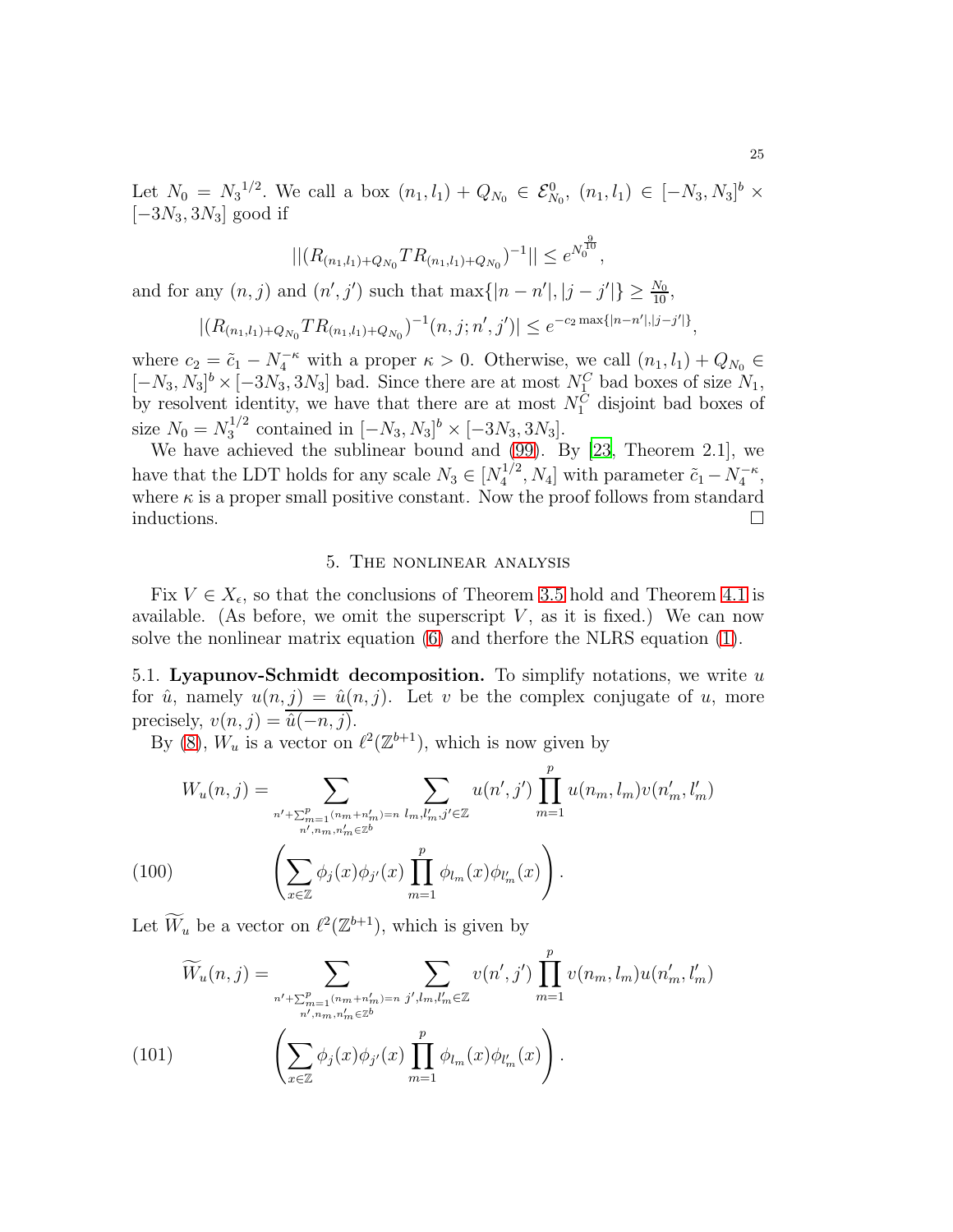We remark that  $\widetilde{W}_u$  and  $W_u$  are functions of u and v. We only indicate the dependence on u for simplicity and the fact that  $v$  is the conjugate of  $u$ .

Writing the equation for  $v$  as well, leads to the system of nonlinear equations on  $\mathbb{Z}^{b+1} \times \{0,1\}$ :

<span id="page-25-0"></span>(102) 
$$
(D_{+}u)(n,j) + \delta W_{u}(n,j) = 0,
$$

$$
(D_{-}u)(n,j) + \delta \widetilde{W}_{u}(n,j) = 0,
$$

where  $D_{\pm}$  are the diagonal matrices with entries

(103) 
$$
D_{\pm}(n,j) := D_{\pm}(n,j;n,j) = \pm n \cdot \omega + \mu_j.
$$

Define

(104) 
$$
S = \{(-e_k, \alpha_k) \times \{0\}, (e_k, \alpha_k) \times \{1\}, k = 1, 2, \cdots, b\},\
$$

and denote the complement by  $S^c$ :

(105) 
$$
S^c = \mathbb{Z}^{b+1} \times \{0, 1\} \backslash S.
$$

Write  $D$  for the diagonal matrix composed of the diagonal blocks  $D_{\pm}$  and write [\(102\)](#page-25-0) in the form  $F(u, v) = 0$ . Since v is the conjugate of u, we simply write  $F(u) = 0$  for  $F(u, v) = 0$ . We make a Lyapunov-Schmidt decomposition of [\(102\)](#page-25-0) into the P-equations:

(106) 
$$
F(u)|_{S^c} = 0.
$$

and the Q-equations:

$$
(107) \t\t\t F(u)|_S = 0.
$$

5.2. The P-equations. The P-equations are infinite dimensional. They are solved using a Newton scheme, starting from the initial approximation  $u^{(0)} = u_0$ . Let F' be the linearized operator on  $\ell^2(\mathbb{Z}^{b+1}) \times \{0,1\},\$ 

$$
F'(u) = D + \delta \mathcal{W}_u,
$$

where

$$
\mathcal{W}_u = \begin{pmatrix} \frac{\partial W_u}{\partial u} & \frac{\partial W_u}{\partial v} \\ \frac{\partial W_u}{\partial u} & \frac{\partial W_u}{\partial v} \end{pmatrix}.
$$

It is easy to see that  $W = W_u$  satisfies

(1) W is Töplitz with respect to  $n \in \mathbb{Z}^b$ , namely for any  $j \in \mathbb{Z}, j' \in \mathbb{Z}, k \in \mathbb{Z}$  $\mathbb{Z}^b, n \in \mathbb{Z}^b, n' \in \mathbb{Z}^b, r \in \{0, 1\}, r' \in \{0, 1\}$ 

$$
\mathcal{W}_{r,r'}(n,j;n',j') = \mathcal{W}_{r,r'}(n+k,j;n'+k,j').
$$

(2) Assume that  $|u(n, j)| \leq e^{-c(|n|+|j|)}$ . Direct computation implies that

$$
|\mathcal{W}_{r,r'}(n,j;n',j')| \leq Ce^{-c'(|n-n'|+|j|+|j'|)}.
$$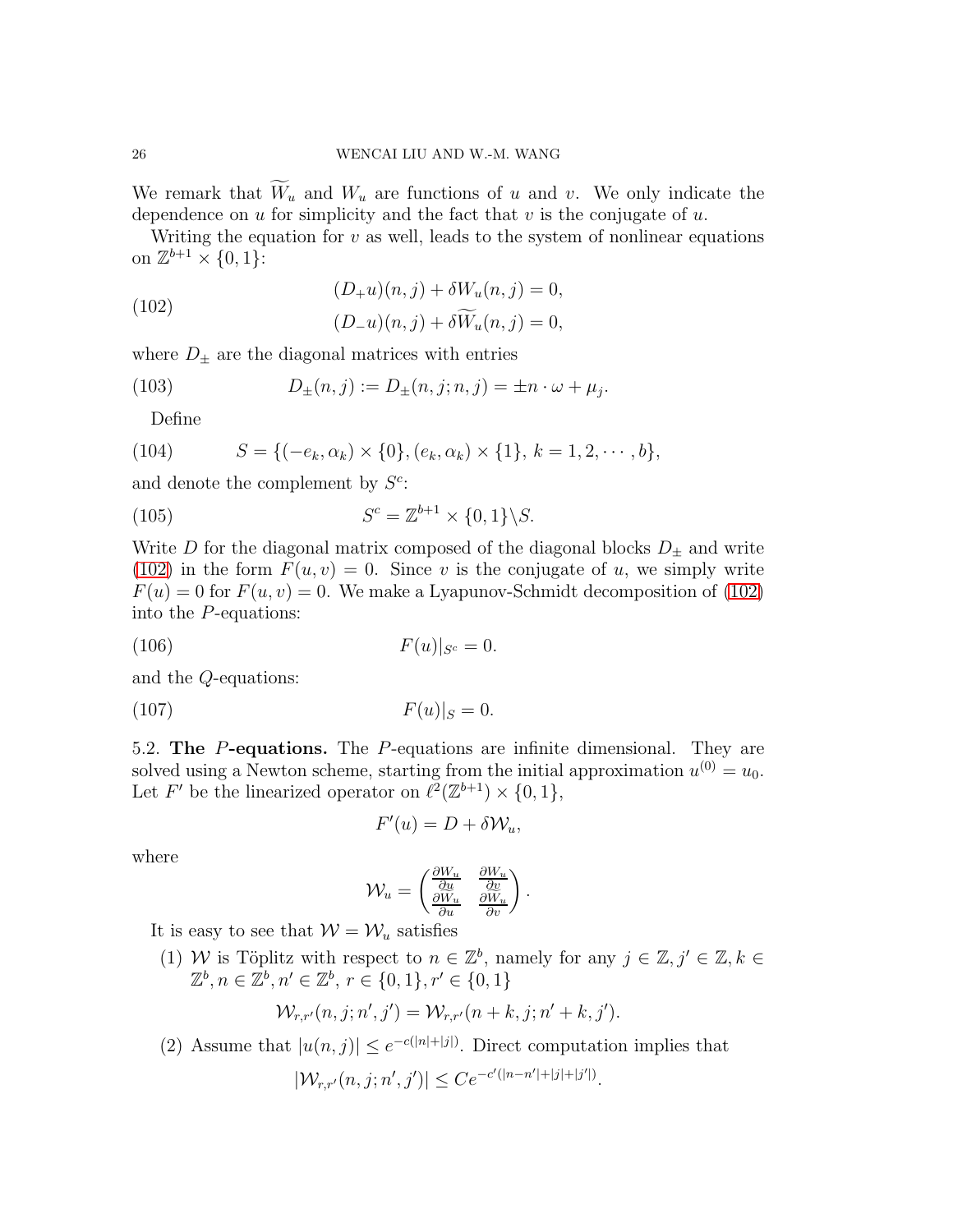The operator F' is to be evaluated near  $\omega = \omega^{(0)} = (\mu_{\alpha_1}, \mu_{\alpha_2}, \cdots, \mu_{\alpha_b})$ , the linear frequency, and  $u = u^{(0)}$  and  $v = v^{(0)}$ . As earlier, we have that  $u^{(0)}(-e_k, \alpha_k) = a_k$ ,  $k = 1, 2, \dots, b; u^{(0)}(n, j) = 0$ , otherwise.

Recall next the formal Newton scheme:

$$
\Delta \begin{pmatrix} u \\ v \end{pmatrix} = -[F'_{S^c}(u)]^{-1} F(u)|_{S^c},
$$

where the left side denotes the correction to  $\begin{pmatrix} u \\ v \end{pmatrix}$  $\overline{v}$  $\overline{\phantom{0}}$ ,  $F'_{S^c}(u)$  is the linearized operator evaluated at  $(u, v)$ :  $F'(u)$ , and restricted to  $S^c$ :

$$
F_{S^c}'(u)(x,y) = F'(u)(x,y),
$$

for  $x, y \in S^c$ ; likewise  $F(u)|_{S^c}$  is  $F(u)$  restricted to  $S^c$ :

$$
[F(u)|_{S^c}](x) = F(u)(x),
$$

for  $x \in S^c$ .

Since we seek solutions close to  $(u^{(0)}, v^{(0)})$ , which has compact support in  $\mathbb{Z}^{b+1} \times \{0,1\}$ , we adopt a *multiscale* Newton scheme as follows: At iteration step  $(r + 1)$ , choose an appropriate scale N and estimate  $[F'_N]^{-1}$ , where  $F'_N$  is  $F'$  restricted to

$$
[-N, N]^{b+1} \times \{0, 1\} \backslash S \subset \mathbb{Z}^{b+1} \times \{0, 1\},\
$$

and evaluated at  $u^{(r)}$  and  $v^{(r)}$ :  $F'_N = F'_N(u^{(r)})$ . Define the  $(r + 1)$ -th correction to be:

$$
\Delta \begin{pmatrix} u^{(r+1)} \\ v^{(r+1)} \end{pmatrix} = -[F'_N(u^{(r)})]^{-1}F(u^{(r)}),
$$

and

$$
u^{(r+1)} = u^{(r)} + \Delta u^{(r+1)},
$$
  

$$
v^{(r+1)} = v^{(r)} + \Delta v^{(r+1)},
$$

for all  $r = 0, 1, 2, \cdots$ .

At step r,  $\mathcal{W}_{u^{(r)}(\omega,a)}$  (depending on  $u^{(r)}(\omega,a)$ ) is a function of  $\omega$  and a. We write  $T_{u^{(r)}}(\theta,\omega,a)$  for the operator  $F' = D(\theta) + \delta \mathcal{W}_{u^{(r)}(\omega,a)}$ , and  $\tilde{T}(\theta,\omega,a)$  the operator  $F' = D(\theta) + \delta \mathcal{W}_{u^{(r)}(\omega, a)}$ , restricted to  $\mathbb{Z}^{b+1} \times \{0, 1\} \backslash S$ , where

(108) 
$$
D(\theta) = \begin{bmatrix} \text{diag } (n \cdot \omega + \theta + \mu_j) & 0 \\ 0 & \text{diag } (-n \cdot \omega - \theta + \mu_j) \end{bmatrix}, (n, j) \in \mathbb{Z}^{b+1}.
$$

For simplicity, write  $\tilde{T}_{u^{(r)}}(\omega, a)$  for  $\tilde{T}_{u^{(r)}}(0, \omega, a)$  and  $T_{u^{(r)}}(\omega, a)$  for  $T_{u^{(r)}}(0, \omega, a)$ .

The analysis of the linearized operators  $F'_{N}$  uses Theorem [3.5](#page-15-0) for small scales; for large scales, it also uses Theorem [4.1](#page-18-0) and semi-algebraic projection to convert estimates in  $\theta$  into that of  $\omega$ , and finally a.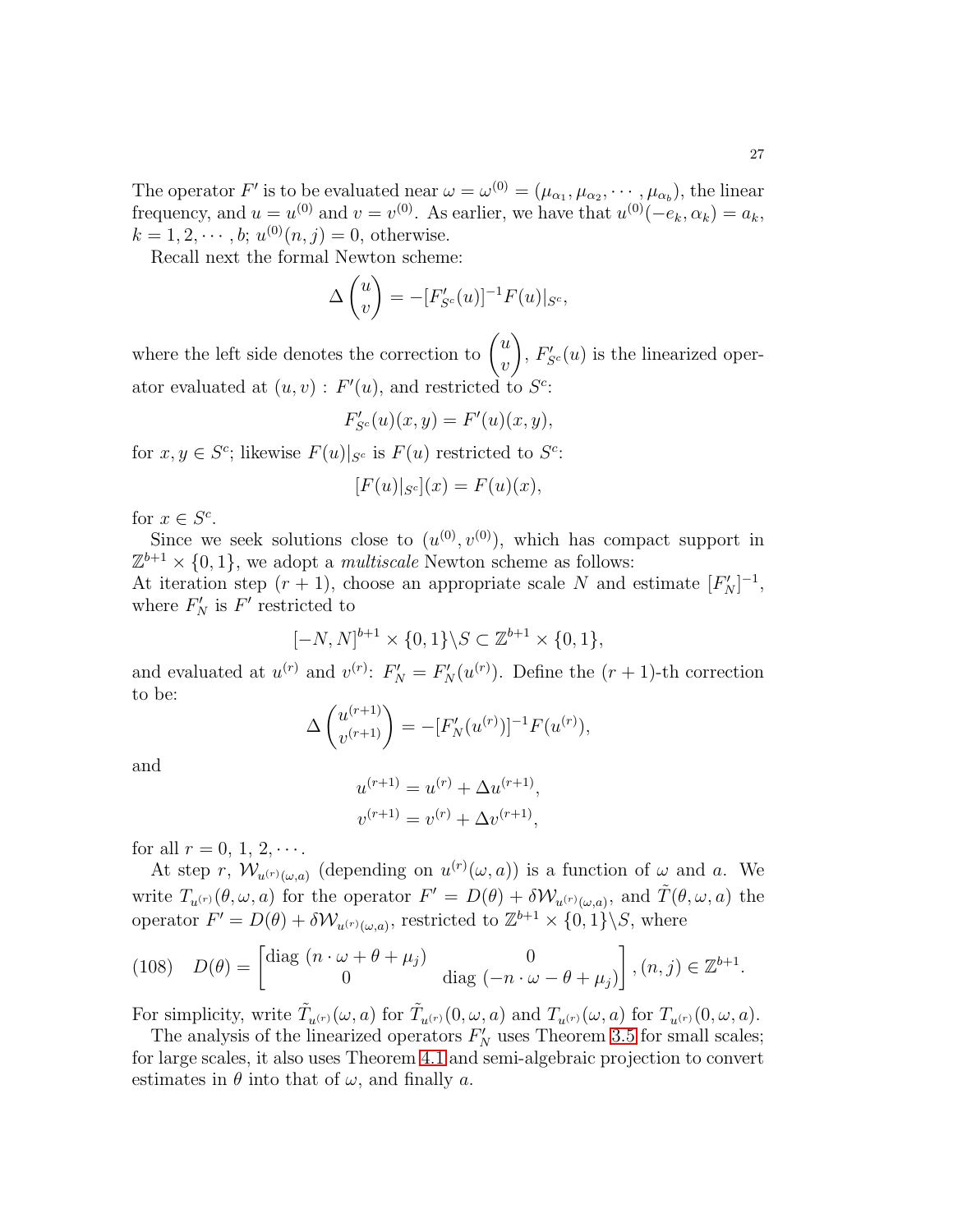5.3. The Q-equations. The Q-equations are 2b dimensional, but due to symmetry leading to b equations only. They are used to relate  $\omega$  with a. The amplitudes  $u(n, j)$  are fixed on S, i.e.,  $u(-e_{\alpha_k}, \alpha_k) = a_k$ ,  $k = 1, 2, \dots, b$ , and the same for the complex conjugate. So we have

<span id="page-27-0"></span>(109) 
$$
\omega_k = \mu_{\alpha_k} + \delta \frac{W_u(-e_k, \alpha_k)}{a_k}, k = 1, 2, \cdots, b.
$$

When  $u = u^{(0)}$ , let us compute the terms in the Q-equations [\(109\)](#page-27-0). For  $k \in \{1, 2, \dots, b\}$ , we have

<span id="page-27-1"></span>
$$
(110)
$$

$$
W_{u^{(0)}}(-e_k, \alpha_k) = \sum_{n' + \sum_{m=1}^p n_m - n'_m = -e_k} u^{(0)}(n', l') \prod_{m=1}^p u^{(0)}(n_m, l_m) v^{(0)}(n'_m, l'_m)
$$

$$
\left(\sum_{x \in \mathbb{Z}} \phi_{\alpha_k}(x) \phi_{l'}(x) \prod_{m=1}^p \phi_{l_m}(x) \phi_{l'_m}(x)\right).
$$

The sum in [\(110\)](#page-27-1) runs over  $l_m \in \mathbb{Z}$ ,  $l'_m \in \mathbb{Z}$ ,  $n'_m \in \mathbb{Z}^b$ ,  $n_m \in \mathbb{Z}^b$ ,  $n' \in \mathbb{Z}^b$ ,  $l' \in \mathbb{Z}$ ,  $m = 1, 2, \cdots, p.$ 

Since  $u^{(0)}$  has support  $\{(-e_k, \alpha_k)\}_{k=1}^b$ , in order to contribute to [\(110\)](#page-27-1), one has that

<span id="page-27-2"></span>(111) 
$$
l_m \in {\alpha_k}_{k=1}^b, l'_m \in {\alpha_k}_{k=1}^b, m = 1, 2, \cdots, b \text{ and } l' \in {\alpha_k}_{k=1}^b.
$$

Take  $\sum_{x\in\mathbb{Z}}\phi_{\alpha_k}(x)\phi_{l'}(x)\prod_{m=1}^p\phi_{l_m}(x)\phi_{l'_m}(x)$  into consideration. Assume  $l'=\alpha_k$ and  $l_m = l'_m = \alpha_k$ ,  $m = 1, 2, \cdots, b$ . It is easy to see that (similar to the proof of  $(25)$ ,

(112) 
$$
\sum_{\ell \in \mathbb{Z}, |\ell - \ell_{\alpha_k}| \leq \frac{L}{2}} |\phi_{\alpha_k}(\ell)|^2 \geq 1 - e^{-\frac{\gamma}{4}L}.
$$

This implies that there exists  $\ell \in \mathbb{Z}$  with  $|\ell - \ell_{\alpha_k}| \leq \frac{L}{2}$  such that

(113) 
$$
|\phi_{\alpha_k}(\ell)| \geq \frac{1}{L^3}.
$$

Therefore, in this case,

<span id="page-27-3"></span>(114)  

$$
\sum_{x \in \mathbb{Z}} \phi_{\alpha_k}(x) \phi_{l'}(x) \prod_{m=1}^p \phi_{l_m}(x) \phi_{l'_m}(x) = \sum_{x \in \mathbb{Z}} |\phi_{\alpha_k}(x)|^{2p+2}
$$

$$
\geq \frac{1}{L^{10p}}.
$$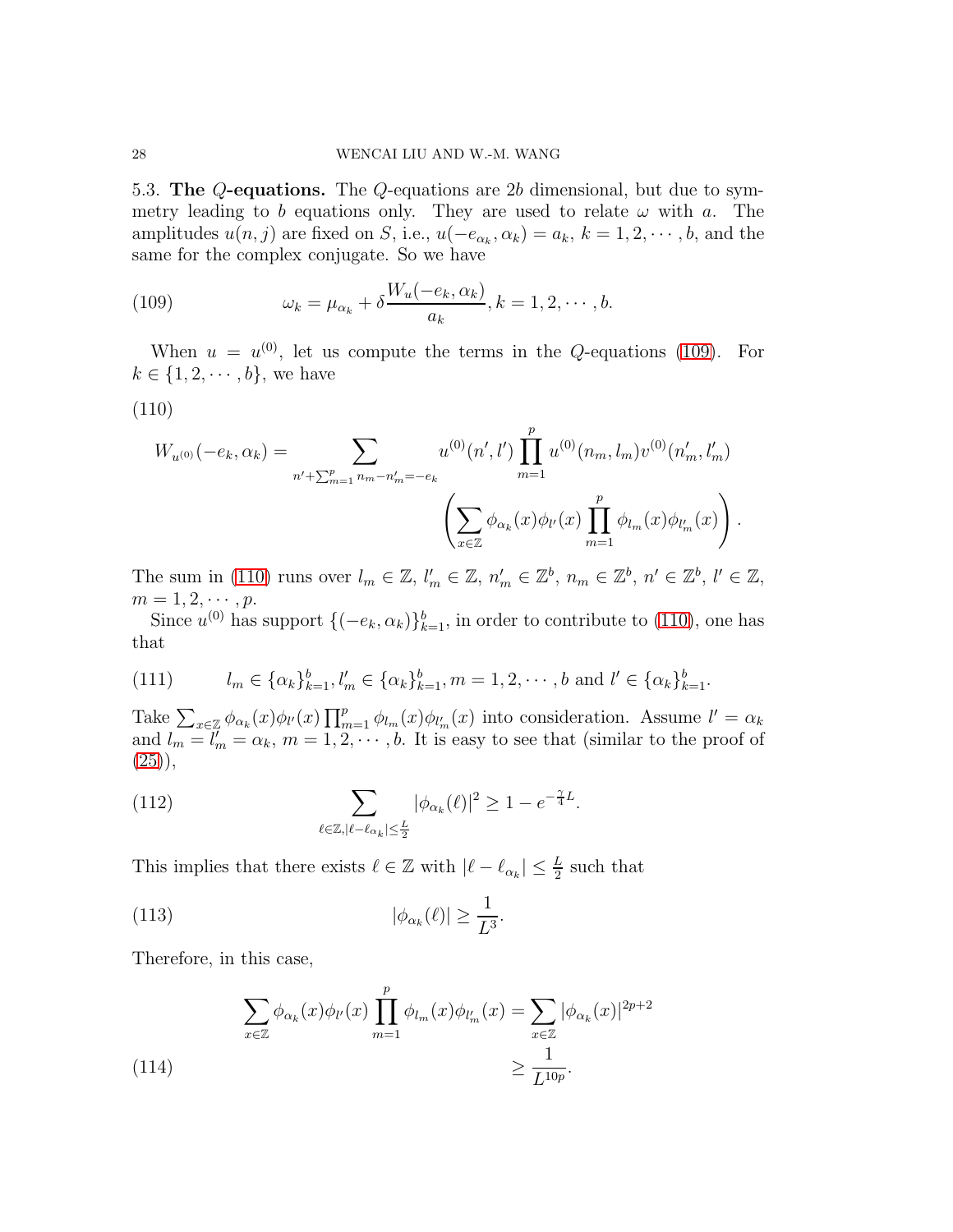Except for the case  $l' = \alpha_k$  and  $l_m = l'_m = \alpha_k$ ,  $m = 1, 2, \dots, b$ , by [\(111\)](#page-27-2), we have that

(115) 
$$
|\sum_{x \in \mathbb{Z}} \phi_{\alpha_k}(x) \phi_{l'}(x) \prod_{m=1}^p \phi_{l_m}(x) \phi_{l'_m}(x)| \le e^{-cL}.
$$

Denote by  $A_k = \sum_{x \in \mathbb{Z}} |\phi_{\alpha_k}(x)|^{2p+2}$ . By [\(110\)](#page-27-1), [\(114\)](#page-27-3) and [\(115\)](#page-28-0) (the lead-ing contribution in the sum of [\(110\)](#page-27-1) is when  $(n', l') = (n'_m, l'_m) = (n_m, l_m) =$  $(-e_k, \alpha_k)$ , we have that

<span id="page-28-0"></span>
$$
\omega_k^{(0)} = \mu_{\alpha_k} + \delta(A_k a_k^{2p} + O(1)e^{-cL}),
$$

and  $\frac{1}{L^{10p}} \leq A_k \leq 1$ .

Denote by  $\Omega_0 = [\mu_{\alpha_1}, \mu_{\alpha_1} + 2^{2p+1}\delta] \times [\mu_{\alpha_2}, \mu_{\alpha_2} + 2^{2p+1}\delta] \times [\mu_{\alpha_b}, \mu_{\alpha_b} + 2^{2p+1}\delta] \subset \mathbb{R}^b$ . Assume that after r steps, we obtain a  $C^1$  function  $u^{(r)}(\omega, a)$  on  $\Omega_0 \times [1, 2]^b$ . Substituting  $u^{(r)}(\omega, a)$  and  $v^{(r)}(\omega, a)$  into [\(109\)](#page-27-0), the implicit function theorem yields,

(116) 
$$
\omega = \omega^{(r+1)}(a),
$$

$$
a = a^{(r+1)}(\omega).
$$

Moreover, for some  $C^1$  functions  $f_k$ ,  $k = 1, 2, \dots, b$ ,

(117) 
$$
\omega_k = \mu_{\alpha_k} + \delta(A_k a_k^{2p} + f_k(a_1, a_2, \cdots, a_b).
$$

Denote by  $\Gamma_r$ , the graph of  $(\omega, a)$  at step r. Denote by  $P_x$  the projection onto the x-variable, where  $x = a, \omega$  or  $(\omega, a)$ .

5.4. The induction hypothesis. Let  $M$  be a large integer, and denote by  $B(0, R)$  the  $\ell^{\infty}$  ball on  $\mathbb{Z}^{b+1}$  centered at the origin with radius R. Set

$$
r_0 = \left\lfloor \frac{|\log \delta|^{\frac{3}{4}}}{\log M} \right\rfloor.
$$

The proof of the Theorem is an induction. So we first lay down the induction hypothesis, which we prove in sect. 6. In the following  $C$  is a large constant (much larger than  $K_2$ , which appears in Theorem [4.1\)](#page-18-0) and  $c > 0$  is a small constant.

For  $r \geq 1$ , we assume that the following holds:

- **Hi.**  $u^{(r)}(\omega, a)$  is a  $C^1$  map on  $\Omega_0 \times [1, 2]^b$ , and supp  $u^{(r)} \subseteq B(0, M^r)$  (supp  $u^{(0)} \subset$  $B(0, M)$ .
- Hii.  $\|\Delta u^{(r)}\| \leq \delta_r$ ,  $\|\partial \Delta u^{(r)}\| \leq \bar{\delta}_r$ , where  $\partial$  denotes  $\partial_x$ , x stands for  $\omega_i$ ,  $a_i$ ,  $i = 1, 2, \cdots, b \text{ and } || || := \sup_{(\omega, a)} || ||_{\ell^2(\mathbb{Z}^{b+1})}.$
- **Hiii.**  $|u^{(r)}(n,j)| \leq Ce^{-c \max\{|n|,|j|\}}$ .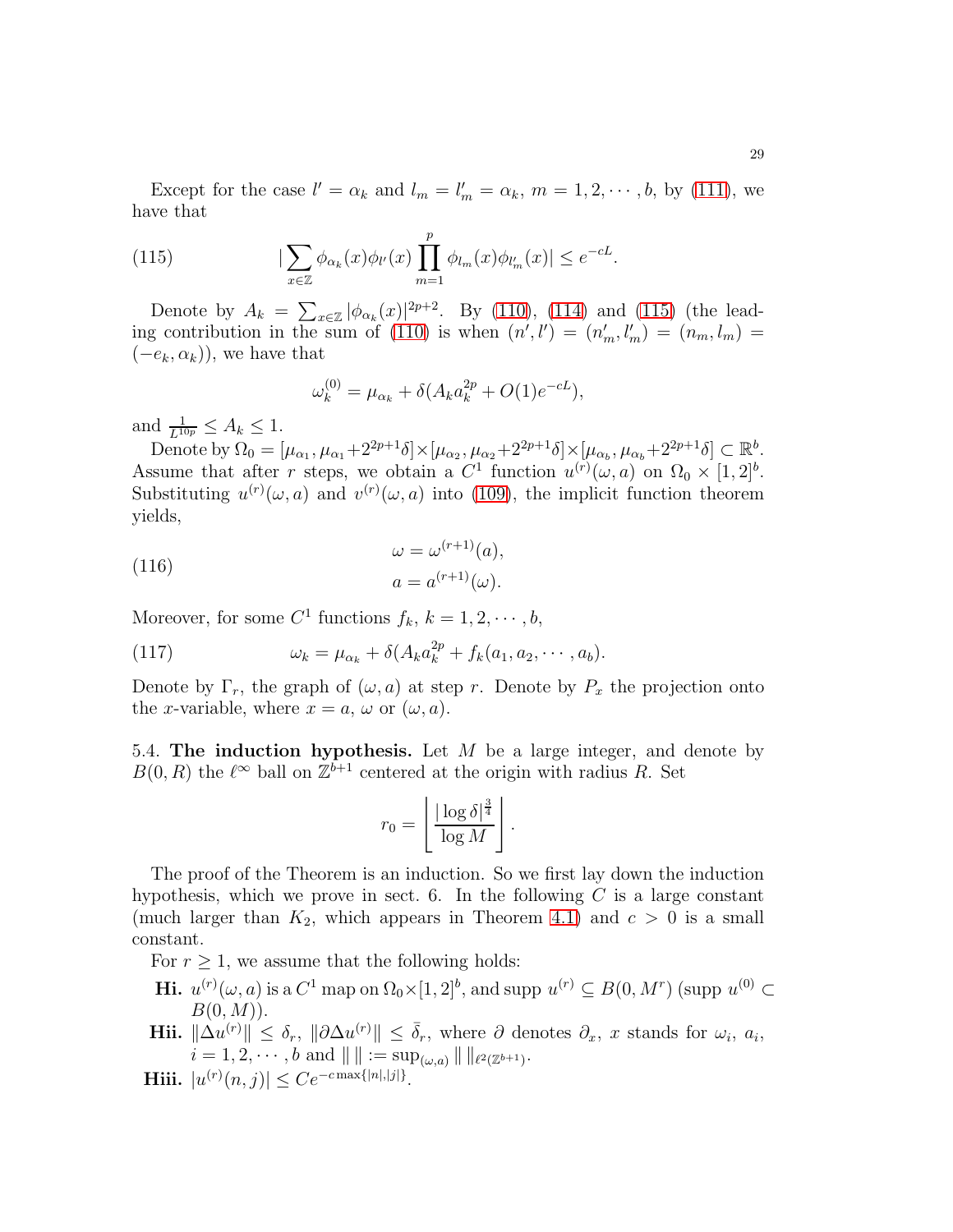Hiv. There exists  $\Lambda_r$ , a set of open sets I in  $(\omega, a)$  of size  $M^{-r^C}$  when  $r \geq r_0$ (the total number of open sets is therefore bounded above by  $M^{r^C}$ ), such that for any  $(\omega, a) \in \overline{\bigcup_{I \in \Lambda_r} I}$  when  $r \geq r_0$  and  $(\omega, a) \in \Omega_0 \times [1, 2]^b$  when  $1 \leq r \leq r_0 - 1$ , (1)  $u^{(r)}(\omega, a)$  is a rational function in  $(\omega, a)$  of degree at most  $M^{r^3}$ ; (2)

(118) 
$$
||F(u^{(r)})|| \leq \kappa_r, ||\partial F(u^{(r)})|| \leq \bar{\kappa}_r;
$$

<span id="page-29-3"></span> $(9)$ 

$$
|| (B_{[-M^r, M^r]^{b+1}} \tilde{T}_{u^{(r-1)}}(\omega, a) R_{[-M^r, M^r]^{b+1}})^{-1} || \leq \delta^{-\frac{1}{8}} M^{r^C},
$$

(119) 
$$
\| (R_{[-M^r, M^r]^{b+1}} T_{u^{(r-1)}}(\omega, a) R_{[-M^r, M^r]^{b+1}})^{-1} \| \leq \delta^{-\frac{1}{8}} M^{r^{c}}
$$
  
and for  $\max\{|n - n'|, |j - j'|\} > r^{C}$ ,

<span id="page-29-4"></span>
$$
\frac{(120)}{|(R_{[-M^r,M^r]^{b+1}}\tilde{T}_{u^{(r-1)}}(\omega,a)R_{[-M^r,M^r]^{b+1}})^{-1}(n,j;n',j')|} \leq \delta^{-\frac{1}{8}}e^{-c\max\{|n-n'|,|j-j'|\}}.
$$

<span id="page-29-1"></span>(4) Each 
$$
I \in \Lambda_r
$$
 is contained in an open set  $I' \in \Lambda_{r-1}$ ,  $r \ge r_0$ , and

(121) 
$$
\operatorname{Leb}(P_a(\Gamma_{r-1} \cap (\bigcup_{I' \in \Lambda_{r-1}} I' \setminus \bigcup_{I \in \Lambda_r} I))) \leq e^{-|\log \delta|^{K_1^{90}}} + M^{-\frac{r_0}{2^b}}, r = r_0;
$$

<span id="page-29-2"></span>and

(122) 
$$
\operatorname{Leb}(P_a(\Gamma_{r-1} \cap (\bigcup_{I' \in \Lambda_{r-1}} I' \setminus \bigcup_{I \in \Lambda_r} I))) \leq M^{-\frac{r}{2^b}}, r \geq r_0 + 1;
$$

- (5) for  $(\omega, a) \in \bigcup_{I \in \Lambda_r} I$  with  $r \ge r_0$ ,  $\omega$  satisfies the conditions [\(83\)](#page-19-0), and [\(84\)](#page-19-1) for  $n \neq 0$ , in the scales  $\tilde{N}$  in  $[(\log \frac{1}{\delta})^K, M^r]$ ;
- <span id="page-29-5"></span>(6) The iteration holds with

$$
(123) \quad \delta_r = \delta^{\frac{1}{2}} M^{-(\frac{4}{3})^r}, \quad \bar{\delta}_r = \delta^{\frac{1}{8}} M^{-\frac{1}{2}(\frac{4}{3})^r}; \quad \kappa_r = \delta^{\frac{3}{4}} M^{-(\frac{4}{3})^{r+2}}, \quad \bar{\kappa}_r = \delta^{\frac{3}{8}} M^{-\frac{1}{2}(\frac{4}{3})^{r+2}}.
$$

**Remark 10.** As usual in multi-scale arguments, the constant c depends on  $r$ . From step r to step  $r+1$ , c becomes slightly smaller. We ignore the dependence since it is essentially irrelevant.

Remark 11. The Lyapunov-Schmidt approach to quasi-periodic solutions was initiated in the paper [\[10](#page-38-13)], and greatly generalized by Bourgain starting from the paper [\[4\]](#page-38-14).

#### 6. Proof of the Theorem

<span id="page-29-0"></span>The general scheme of the proof is that, for small scales, we use [\(71\)](#page-16-0) and [\(72\)](#page-16-1) of Theorem [3.5](#page-15-0) to solve the P-equations; while for larger scales, we use [\(73\)](#page-16-2) and [\(74\)](#page-16-3) of Theorem [3.5,](#page-15-0) Theorem [4.1](#page-18-0) and semi-algebraic projection.

Let us state the projection lemma.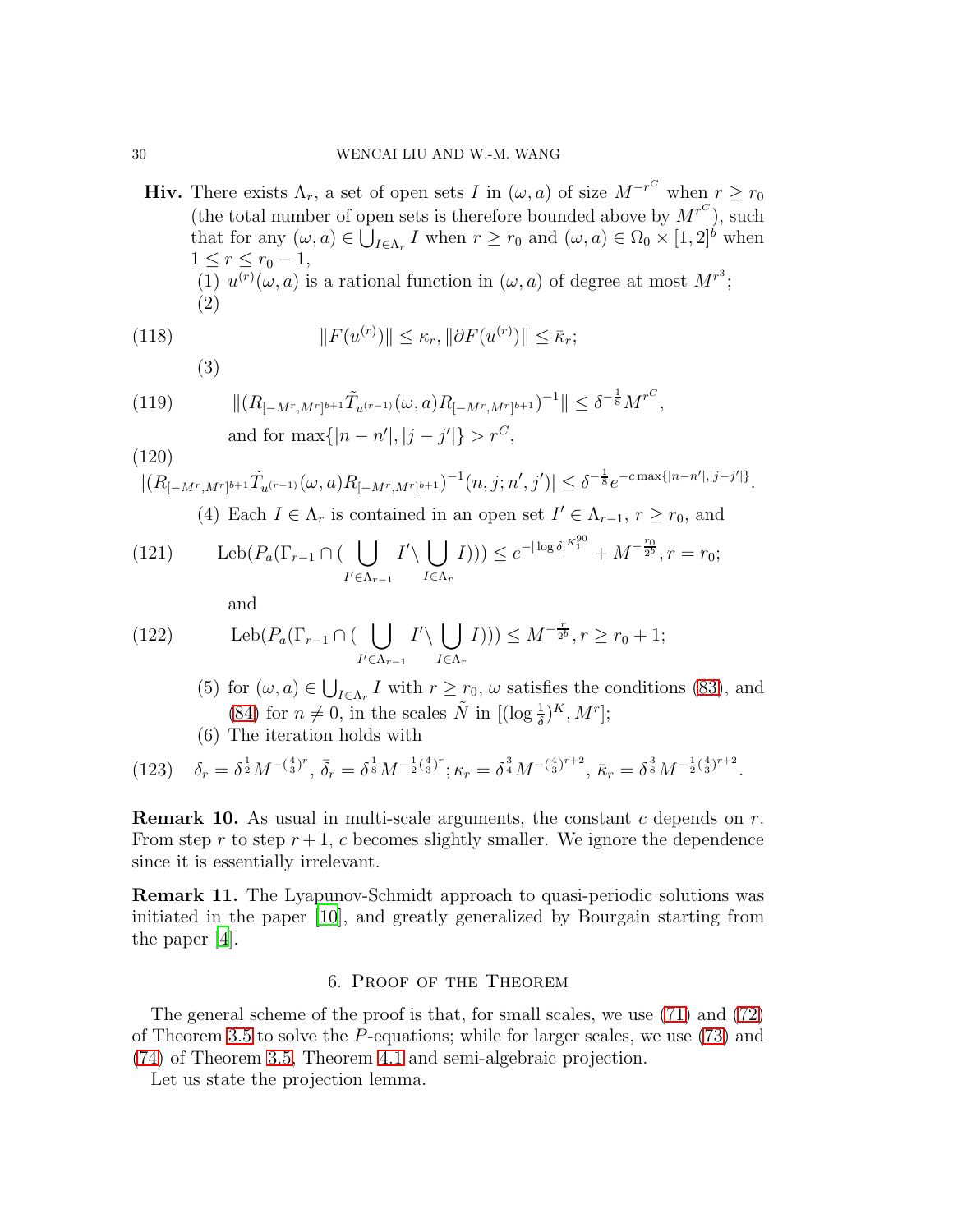<span id="page-30-0"></span>**Lemma 6.1.** Let  $S \subset [0,1]^{d_1} \times [0,1]^{d_2} := [0,1]^d$ , be a semi-algebraic set of degree B and  $\text{meas}_d S < \eta$ ,  $\log B \ll \log 1/\eta$ . Denote by  $(x, y) \in [0, 1]^{d_1} \times [0, 1]^{d_2}$ the product variable. Fix  $\epsilon > \eta^{1/d}$ . Then there is a decomposition

$$
\mathcal{S}=\mathcal{S}_1\bigcup\mathcal{S}_2,
$$

with  $S_1$  satisfying

$$
Leb(Proj_x S_1) \leq B^C \epsilon,
$$

and  $S_2$  the transversality property

$$
Leb(S_2 \cap L) \leq B^C \epsilon^{-1} \eta^{1/d},
$$

for any  $d_2$ -dimensional hyperplane L in  $[0, 1]^{d_1+d_2}$  such that

$$
\max_{1 \leq l \leq d_1} |\text{Proj}_L(e_l)| \leq \frac{1}{100} \epsilon,
$$

where  $e_l$  are the basis vectors for the x-coordinates.

The above lemma is the basic tool, underlining the semi-algebraic techniques used in the subject. It is stated as  $(1.5)$  in  $[6]$ , cf., Lemma 9.9  $[5]$  and Proposition 5.1 [\[7](#page-38-12)], and relies on the Yomdin-Gromov triangulation theorem. For a complete proof of the latter, see [\[3](#page-37-2)]. Together with Theorem [4.1,](#page-18-0) [\(73\)](#page-16-2) and [\(74\)](#page-16-3), it enables us to go beyond the perturbative scales in [\(71\)](#page-16-0) and [\(72\)](#page-16-1).

Proof of induction hypothesis. Assume that the induction holds for all scales up to r. We will prove that it holds for  $r + 1$ . From our construction, it is easy to see that  $u^{(r)}(\omega, a)$  is a rational function in  $(\omega, a)$  of degree at most  $M^{(r+1)^3}$ .

For  $r \leq r_0 - 1$ , by [\(71\)](#page-16-0), [\(72\)](#page-16-1) and standard perturbation arguments, we have that for any  $(\omega, a) \in \Omega_0 \times [1, 2]^b$ ,

$$
(124) \qquad ||(R_{[-M^{r+1},M^{r+1}]^{b+1}}\tilde{T}_{u^{(r)}}(\omega,a)R_{[-M^{r+1},M^{r+1}]^{b+1}})^{-1}|| \leq 2\delta^{-\frac{1}{8}}M^{(r+1)^{C}},
$$

and for any  $(n, j)$  and  $(n', j')$  satisfying  $\max\{|n - n'|, |j - j'|\} \ge (r + 1)^C$ , (125)

$$
|(R_{[-M^{r+1},M^{r+1}]^{b+1}}\tilde{T}_{u^{(r)}}(\omega,a)R_{[-M^{r+1},M^{r+1}]^{b+1}})^{-1}(n,j;n',j')| \leq 2\delta^{-\frac{1}{8}}e^{-c\max\{|n-n'|,|j-j'|\}}.
$$

We are in a position to treat the case  $r \geq r_0$ . Let  $\mathcal{X} \subset \bigcup_{I \in \Lambda_r} I$  be such that  $(\omega, a) \in \mathcal{X}$  satisfies (5) of Hiv at step  $r + 1$  and

(126) 
$$
\| (R_{[-M^r, M^r]^{b+1}} \tilde{T}_{u^{(r)}}(\omega, a) R_{[-M^r, M^r]^{b+1}})^{-1} \| \leq \delta^{-\frac{1}{8}} M^{r^C},
$$

and for any  $(n, j)$  and  $(n', j')$  satisfying  $\max\{|n - n'|, |j - j'|\} > r^C$ , (127)

$$
|(R_{[-M^r, M^r]^{b+1}}\tilde{T}_{u^{(r)}}(\omega, a)R_{[-M^r, M^r]^{b+1}})^{-1}(n, j; n', j')| \leq \delta^{-\frac{1}{8}}e^{-c \max\{|n-n'|, |j-j'|\}}.
$$

By perturbation arguments, we can essentially assume that  $\mathcal X$  is the union of a collection of open intervals of size  $M^{-(r+1)^C}$ . Denoting the collection by  $\Lambda_{r+1}$ , we have constructed  $\Lambda_{r+1}$ . Except for [\(121\)](#page-29-1) and [\(122\)](#page-29-2), it is now routine that the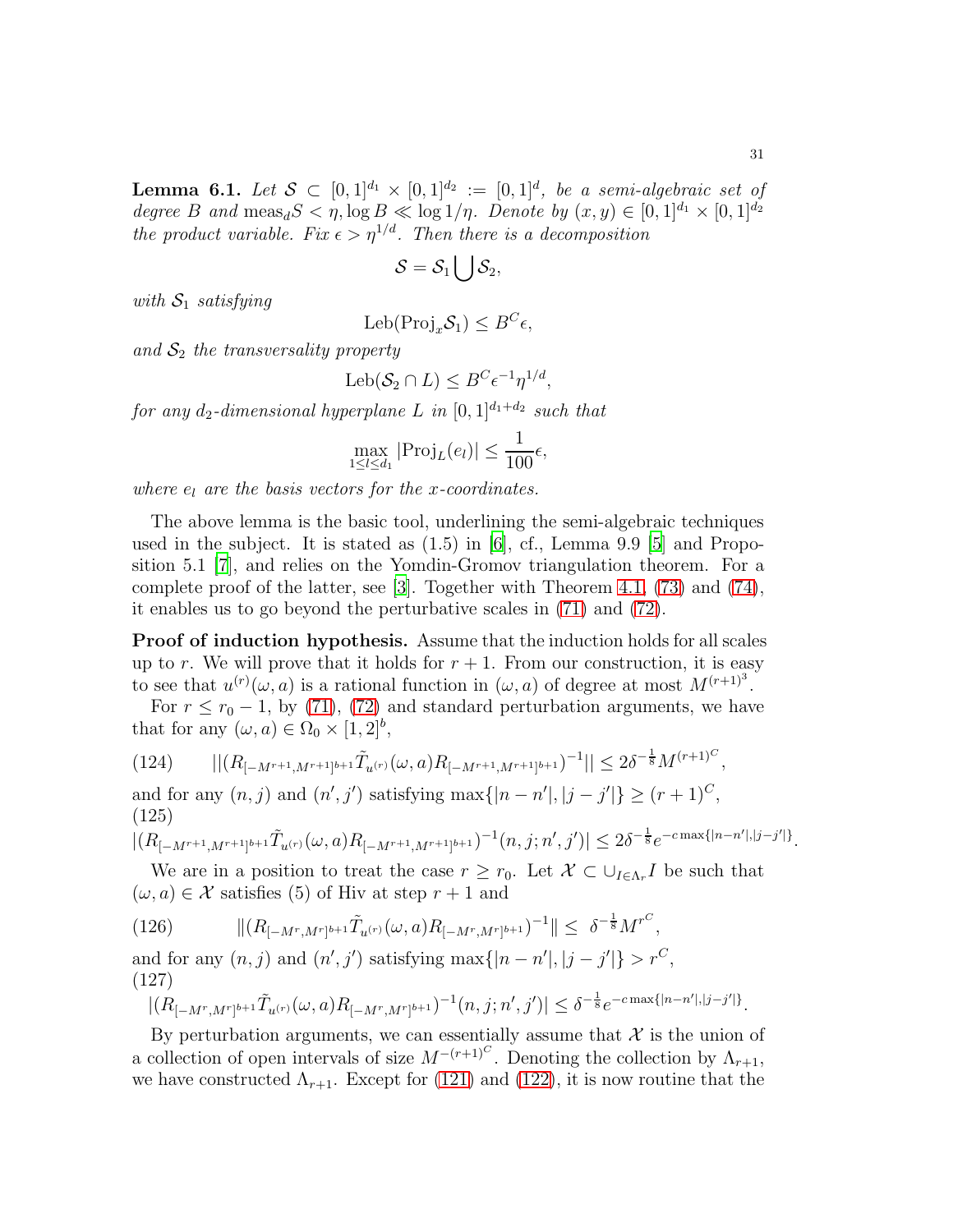rest of Hi-v hold for  $r + 1$ , see Chap. 18, IV, (18.36)-(18.41) [\[5\]](#page-38-10) and Lemmas 5.2 and 5.3 [\[27](#page-39-6)]. See appendix [C](#page-36-0) for more details.

We proceed to the proof of the measure estimates [\(122\)](#page-29-2) and [\(121\)](#page-29-1). Let  $N =$  $M^{r+1}$  and  $N_1 = (\log N)^C$  with a large constant C. Let

$$
r_1 = \left\lfloor \frac{2 \log N_1}{\log \frac{4}{3}} \right\rfloor + 1,
$$

so that  $\delta_{r_1} < e^{-N_1^2}$ . Consider  $T_{u^{(r_1)}}$ . Pick one interval  $I \in \Lambda_{r_1}$  of size  $M^{-r_1^C}$  and let  $I_1 = P_\omega(I \cap \Gamma_{r_1})$ . By the Q-equation, we have that the size of  $I_1$  is smaller than  $C\delta$ .

Solving the Q-equation at step  $r_1 - 1$ , one has that  $a = a^{(r_1)}(\omega)$ ,  $\omega \in I_1$ . Since  $\omega \in \Omega_0$ , one has that the first assumption of Theorem [4.1](#page-18-0) always holds. By Theorem [4.1,](#page-18-0) there exists  $X_{N_1}$  (depending on  $\omega$ ) such that for any  $\theta \notin X_{N_1}$ ,

<span id="page-31-0"></span>(128) 
$$
|| (R_{Q_{N_1}} T_{u^{(r_1)}}(\theta, \omega, a^{(r_1)}(\omega)) R_{Q_{N_1}})^{-1} || \leq e^{N_1^{\frac{9}{10}}},
$$

<span id="page-31-1"></span>and for any  $(n, j) \in \mathbb{Z}^{b+1}$  and  $(n', j') \in \mathbb{Z}^{b+1}$  with  $\max\{|n - n'|, |j - j'|\} \ge \frac{N_1}{10}$ , (129)  $|(R_{Q_{N_1}}T_{u^{(r_1)}}(\theta,\omega,a^{(r_1)}(\omega))R_{Q_{N_1}})^{-1}(n,j;n',j')| \leq e^{-c \max\{|n-n'|,|j-j'|\}},$ 

and  $X_{N_1}$  satisfies

(130) 
$$
Leb(X_{N_1}) \leq e^{-N_1^{\frac{1}{30}}}.
$$

Let  $K_{N_1} = {\pm n \cdot \omega + \mu_j : |n| \le N_1, |j| \le 3N_1}$  and  $I_{N_1}$  (depending on  $\omega$ ) be the  $C\delta$  neighbour of  $K_{N_1}$ . Assume  $\theta \notin I_{N_1}$ . Then the diagonal entries  $D_+, D_$ are larger than  $C\delta$ . Perturbation argument leads to, for any  $|j_0| \leq 2N_1$  and  $Q_{N_1}\in \mathcal E_{N_1}^0,$ 

<span id="page-31-2"></span>
$$
\|(R_{Q_{N_1}(j_0)}T_{u^{(r_1)}}(\theta,\omega,a^{(r_1)}(\omega))R_{Q_{N_1}(j_0)})^{-1}\| \leq \frac{1}{\delta},
$$

and for any  $(n, j)$  and  $(n', j')$  satisfying  $\max\{|n - n'|, |j - j'|\} \ge \frac{N_1}{10}$ ,

$$
|(R_{Q_{N_1}(j_0)}T_{u^{(r_1)}}(\theta,\omega,a^{(r_1)}(\omega))Q_{Q_{N_1}(j_0)})^{-1}(n,n')| \leq e^{-c \max\{|n-n'|,|j-j'|\}}.
$$

Since  $N_1 \geq (\log \frac{1}{\delta})^C$  (*C* is large),  $\frac{1}{\delta} \leq e^{N_1^{\frac{1}{2}}}$ . Therefore, [\(128\)](#page-31-0) and [\(129\)](#page-31-1) hold. This implies that  $X_{N_1} \subset I_{N_1}$ . Since  $\Omega_0$  has size  $C\delta$ , we can assume that  $X_{N_1}$  is in a union of a collection of intervals of size  $\delta$  with total number  $N_1^C$  (independent of  $\omega$ ). Pick one interval  $\Theta$ . Let  $\mathcal{X}_{N_1}(\omega,\theta) \subset I_1 \times \Theta$  be such that there exists some  $Q_{N_1} \in \mathcal{E}_{N_1}$  such that either [\(128\)](#page-31-0) or [\(129\)](#page-31-1) is not true. By [\(130\)](#page-31-2) and Fubini theorem, one has that

(131) 
$$
\text{Leb}(\mathcal{X}_{N_1}) \leq C\delta e^{-N_1^{\frac{1}{30}}} \leq \delta e^{-N_1^{\frac{1}{31}}}.
$$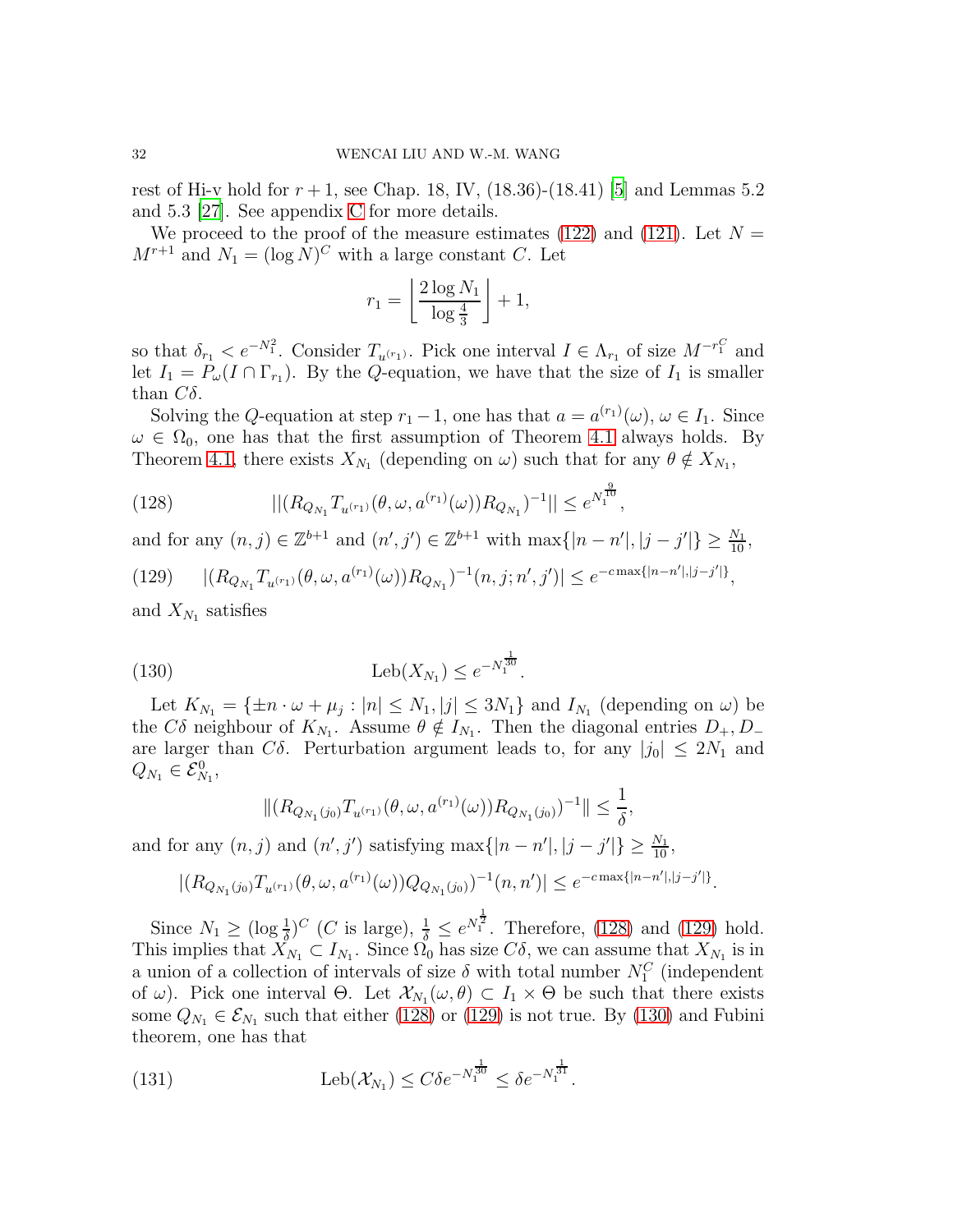We can assume that  $\mathcal{X}_{N_1} \subset I_1 \times \Theta$  is a semi-algebraic set of degree at most  $N_1^C M^{Cr_1^3}$ . This can be seen as follows. Let  $\tilde{X}_{N_1} \subset \Omega_0 \times [1,2]^b \times \mathbb{R}$  be such that there exists some  $Q_{N_1} \in \mathcal{E}_{N_1}$  such that one of the following is not true:

(132) 
$$
|| (R_{Q_{N_1}} T_{u^{(r_1)}}(\theta, \omega, a^{(r_1)}(\omega)) R_{Q_{N_1}})^{-1} || \leq e^{N_1^{\frac{9}{10}}},
$$

and for any  $(n, j) \in \mathbb{Z}^{b+1}$  and  $(n', j') \in \mathbb{Z}^{b+1}$  with  $\max\{|n - n'|, |j - j'|\} \ge \frac{N_1}{10}$ ,

(133) 
$$
|(R_{Q_{N_1}}T_{u^{(r_1)}}(\theta,\omega,a^{(r_1)}(\omega))R_{Q_{N_1}})^{-1}(n,j;n',j')| \leq e^{-c \max\{|n-n'|,|j-j'|\}}.
$$

Therefore,  $\mathcal{X}_{N_1} = P_{(\omega,\theta)}(\tilde{X}_{N_1} \cap (\Gamma_{r_1} \times \mathbb{R}))$ . Clearly, both  $\tilde{X}_{N_1}$  and  $\Gamma_{r_1}$  are semialgebraic sets of degree at most  $N_1^C M_{\tilde{q}}^{Cr_1^3}$ . Lemma [4.4](#page-20-1) implies that  $\mathcal{X}_{N_1}$  is a semi-algebraic set of degree at most  $N_1^C M^{Cr_1^3}$ .

Let

(134) 
$$
\epsilon_l = M^{-\frac{r}{2^{b-l}}}, l = 1, 2, \cdots, b-1, \text{ and } \epsilon_b = 10M^{-r}.
$$

Choose any  $|j_0| \leq 2N_1$ . Recall that  $T_{u^{(r_1)}}$  is Töplitz with respect to  $n \in \mathbb{Z}^d$ . Denote by  $\epsilon_{b+1} = e^{-N_1^{\frac{1}{40}}}$ . Applying Lemma [6.1](#page-30-0) in all possible directions (see (3.26) in [\[6\]](#page-38-15)) and also on all possible open sets and  $\dot{\Theta}$  (the total number is bounded by  $N_1^C M^{Cr_1^3}$ , there exists a set of  $\omega$ ,  $I_1^r \subset I_1$  such that

<span id="page-32-0"></span>(135) 
$$
\text{Leb}(I_1^r) \leq \delta M^{Cr_1^3} N_1^C \left( \sum_{k=2}^{b+1} \left( \prod_{l=1}^{k-1} \epsilon_l^{-1} \right) \epsilon_k \right) \leq \delta M^{-\frac{r}{2^{b-1}}} N_1^C M^{Cr_1^3},
$$

and for any  $\omega \in I_1 \setminus I_1^r$ , one has that for any  $(n_0, j_0) \in [-N, N]^b \times [-2N_1, 2N_1]$ with max $\{|n_0|, |j_0|\} \geq \frac{M^r}{10}$  and  $(\omega, a) \in \Gamma_{r_1}$ ,

(136) 
$$
|| (R_{(n_0,j_0)+Q_{N_1}} T_{u^{(r_1)}}(\omega, a) R_{(n_0,j_0)+Q_{N_1}})^{-1} || \leq e^{N_1^{\frac{9}{10}}},
$$

and for any  $(n, j)$  and  $(n', j')$  satisfying  $\max\{|n - n'|, |j - j'|\} \ge \frac{N_1}{10}$ ,

$$
(137) \ |(R_{(n_0,j_0)+Q_{N_1}}T_{u^{(r_1)}}(\omega,a)R_{(n_0,j_0)+Q_{N_1}})^{-1}(n,j;n',j')| \leq e^{-c\max\{|n-n'|,|j-j'|\}}.
$$

Let us explain where the factor  $\delta$  in [\(135\)](#page-32-0) is from. We apply Lemma [6.1](#page-30-0) in  $I_1 \times \Theta$ , where both  $I_1$  and  $\Theta$  have sizes  $C\delta$ . By scaling, we have such a  $\delta$  factor.

Assume  $|j_0| > 2N_1$ . In this case, we can assume that  $R_{(n_0,j_0)+Q_{N_1}} T_{u^{(r_1)}}(\omega, a) R_{(n_0,j_0)+Q_{N_1}}$ is essentially a diagonal matrix. So, we only need to remove  $\omega$  such that for some  $(n, j) \in [-N, N]^{b+1}$ ,  $|n \cdot \omega + \mu_j| \leq 2e^{-N_1^{\frac{9}{10}}}$  or  $|n \cdot \omega - \mu_j| \leq 2e^{-N_1^{\frac{9}{10}}}$ . This can not happen when  $n = 0$  because of [\(70\)](#page-15-5). Direct computaions imply that there exists a set of  $\omega$ ,  $\tilde{I}_1^r \subset I_1$  such that

<span id="page-32-1"></span>(138) 
$$
\text{Leb}(\tilde{I}_1^r) \le N^{C(b)} e^{-N_1^{\frac{9}{10}}} < \delta M^{-\frac{r}{2^{b-1}}},
$$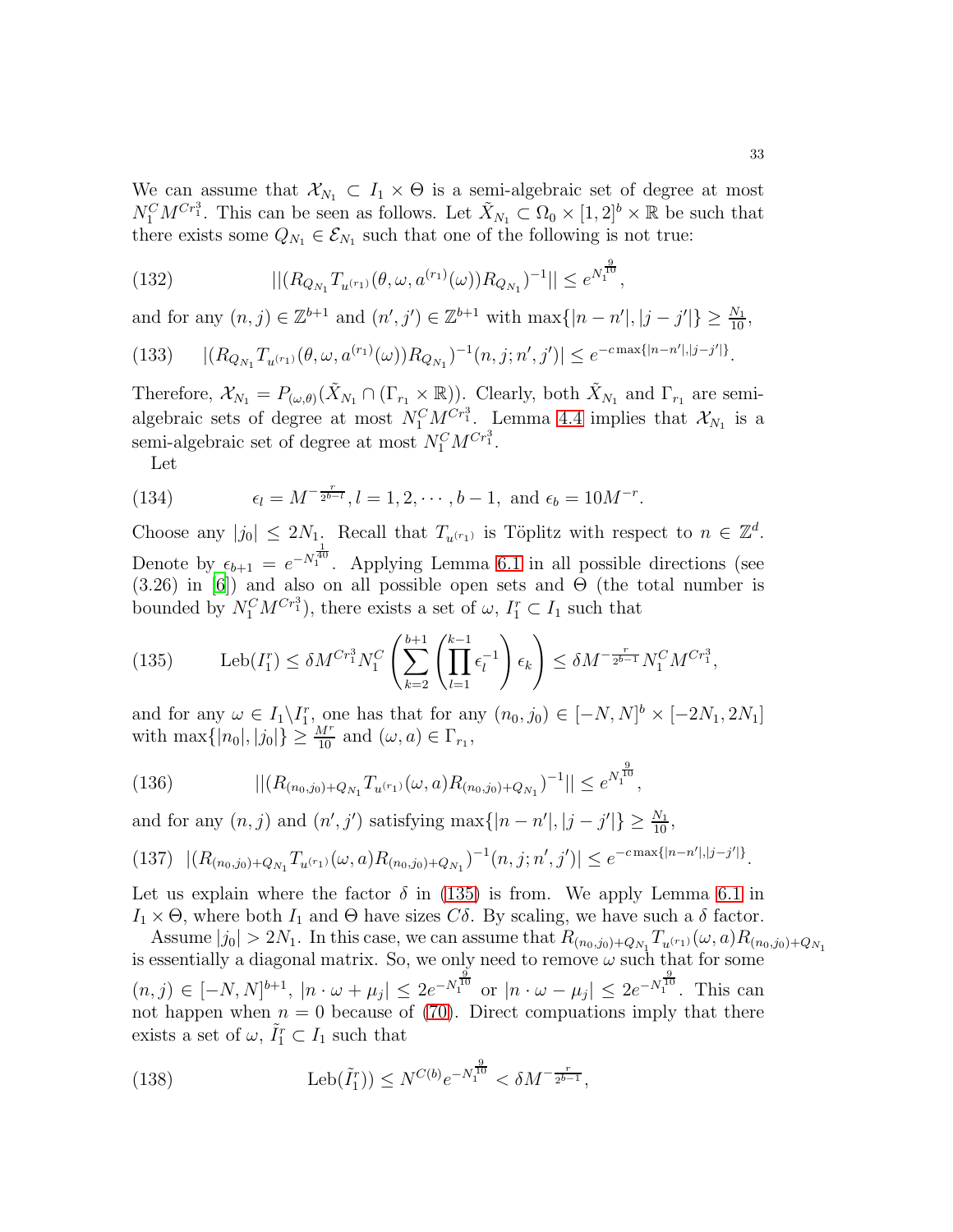and for any  $\omega \in I_1 \setminus \tilde{I}_1^r$ , one has that for any  $(n_0, j_0) \in [-N, N]^{b+1}$  with  $\max\{|n_0|, |j_0|\} \ge$  $\frac{M^r}{10}$ ,  $|j_0| \ge 2N_1$  and  $(\omega, a) \in \Gamma_{r_1}$ ,

(139) 
$$
||(R_{(n_0,j_0)+Q_{N_1}}T_{u^{(r_1)}}(\omega,a)R_{(n_0,j_0)+Q_{N_1}})^{-1}|| \leq e^{N_1^{\frac{9}{10}}},
$$

and for any  $(n, j)$  and  $(n', j')$  such that  $\max\{|n - n'|, |j - j'|\} \ge \frac{N_1}{10}$ ,

$$
(140) \ |(R_{(n_0,j_0)+Q_{N_1}}T_{u^{(r_1)}}(\omega,a)R_{(n_0,j_0)+Q_{N_1}})^{-1}(n,j;n',j')| \leq e^{-c\max\{|n-n'|,|j-j'|\}}.
$$

Since the distance between  $\Gamma_{r_1}$  and  $\Gamma_r$  is less than  $C\delta_{r_1} \leq Ce^{-N_1^2}$  and  $||u^{(r_1)} |u^{(r)}| \leq C \delta_{r_1} \leq C e^{-N_1^2}$ , by perturbation arguments, for any  $(n_0, j_0) \in [-M^{r+1}, M^{r+1}]^{b+1}$ with  $\max\{|n_0|, |j_0|\} \ge \frac{M^r}{10}$ ,  $(\omega, a) \in \Gamma_r$  and  $\omega \in I_1 \setminus (I_1^r \cup \tilde{I}_1^r)$ ,

<span id="page-33-0"></span>(141) 
$$
|| (R_{(n_0,j_0)+Q_{N_1}} T_{u^{(r)}}(\omega, a) R_{(n_0,j_0)+Q_{N_1}})^{-1} || \leq 2 e^{N_1^{\frac{9}{10}}},
$$

and for any  $(n, j)$  and  $(n', j')$  such that  $\max\{|n - n'|, |j - j'|\} \ge \frac{N_1}{10}$ ,

$$
(142)\ \ |(R_{(n_0,j_0)+Q_{N_1}}T_{u^{(r)}}(\omega,a)R_{(n_0,j_0)+Q_{N_1}})^{-1}(n,j;n',j')| \leq 2e^{-c\max\{|n-n'|,|j-j'|\}}.
$$

By  $(119)$  and  $(120)$  at step r, and using perturbation arguments, one has that for any  $(\omega, a) \in \bigcup_{I \in \Lambda_r} I$ ,

(143) 
$$
\| (R_{[-M^r, M^r]^{b+1}} \tilde{T}_{u^{(r)}}(\omega, a) R_{[-M^r, M^r]^{b+1}})^{-1} \| \leq 2\delta^{-\frac{1}{8}} M^{r^C},
$$

and for any  $(n, j)$  and  $(n', j')$  such that  $\max\{|n - n'|, |j - j'|\} > r^C$ , (144)

<span id="page-33-1"></span>
$$
|(R_{[-M^r, M^r]^{b+1}}\tilde{T}_{u^{(r)}}(\omega, a)R_{[-M^r, M^r]^{b+1}})^{-1}(n, j; n', j')| \leq 2\delta^{-\frac{1}{8}}e^{-c\max\{|n-n'|, |j-j'|\}}.
$$

By [\(141\)](#page-33-0)-[\(144\)](#page-33-1) and resolvent expansion as in Lemma 5.1 [\[8\]](#page-38-5), one has that on  $(\omega, a) \in (\cup_{I \in \Lambda_r} I) \cap \Gamma_r, \, \omega \in (I_1 \setminus (I_1^r \cup \tilde{I}_1^r))$ 

$$
(145) \qquad ||(R_{[-M^{r+1},M^{r+1}]^{b+1}}\tilde{T}_{u^{(r)}}(\omega,a)R_{[-M^{r+1},M^{r+1}]^{b+1}})^{-1}|| \leq \delta^{-\frac{1}{8}}M^{(r+1)^{C}},
$$

and for any  $(n, j)$  and  $(n', j')$  such that  $\max\{|n - n'|, |j - j'|\} \ge (r + 1)^C$ , (146)

$$
|(R_{[-M^{r+1},M^{r+1}]^{b+1}}\tilde{T}_{u^{(r)}}(\omega,a)R_{[-M^{r+1},M^{r+1}]^{b+1}})^{-1}(n,j;n',j')| \leq \delta^{-\frac{1}{8}}e^{-c\max\{|n-n'|,|j-j'|\}}.
$$

In order to have (5) in Hiv, we have to remove  $\omega$  of measure less than  $\delta^2 M^{-\frac{r}{2}}$ from scales  $M^r$  to  $M^{(r+1)}$  for  $r \geq r_0$ , and of measure less than  $\delta^2 e^{-|\log \delta|^{K_1^{90}}}$  from scales  $|\log \delta|^{K}$  to  $M^{r_0}$ . By counting all possible intervals I, and by [\(135\)](#page-32-0), [\(138\)](#page-32-1), one has that for  $r \geq r_0$ ,

(147) 
$$
\operatorname{Leb}(P_{\omega}(\Gamma_r \cap (\bigcup_{I' \in \Lambda_r} I' \setminus \bigcup_{I \in \Lambda_{r+1}} I))) \leq \delta M^{r_1^C} M^{-\frac{r}{2^{b-1}}} + \delta^2 M^{-\frac{r}{2}},
$$

and for  $r = r_0 - 1$ ,

(148) 
$$
\text{Leb}(P_{\omega}(\Gamma_r \cap (\bigcup_{I' \in \Lambda_r} I' \setminus \bigcup_{I \in \Lambda_{r+1}} I))) \leq \delta M^{r_1^C} M^{-\frac{r}{2^{b-1}}} + \delta^2 e^{-|\log \delta|^{K_1^{90}}}.
$$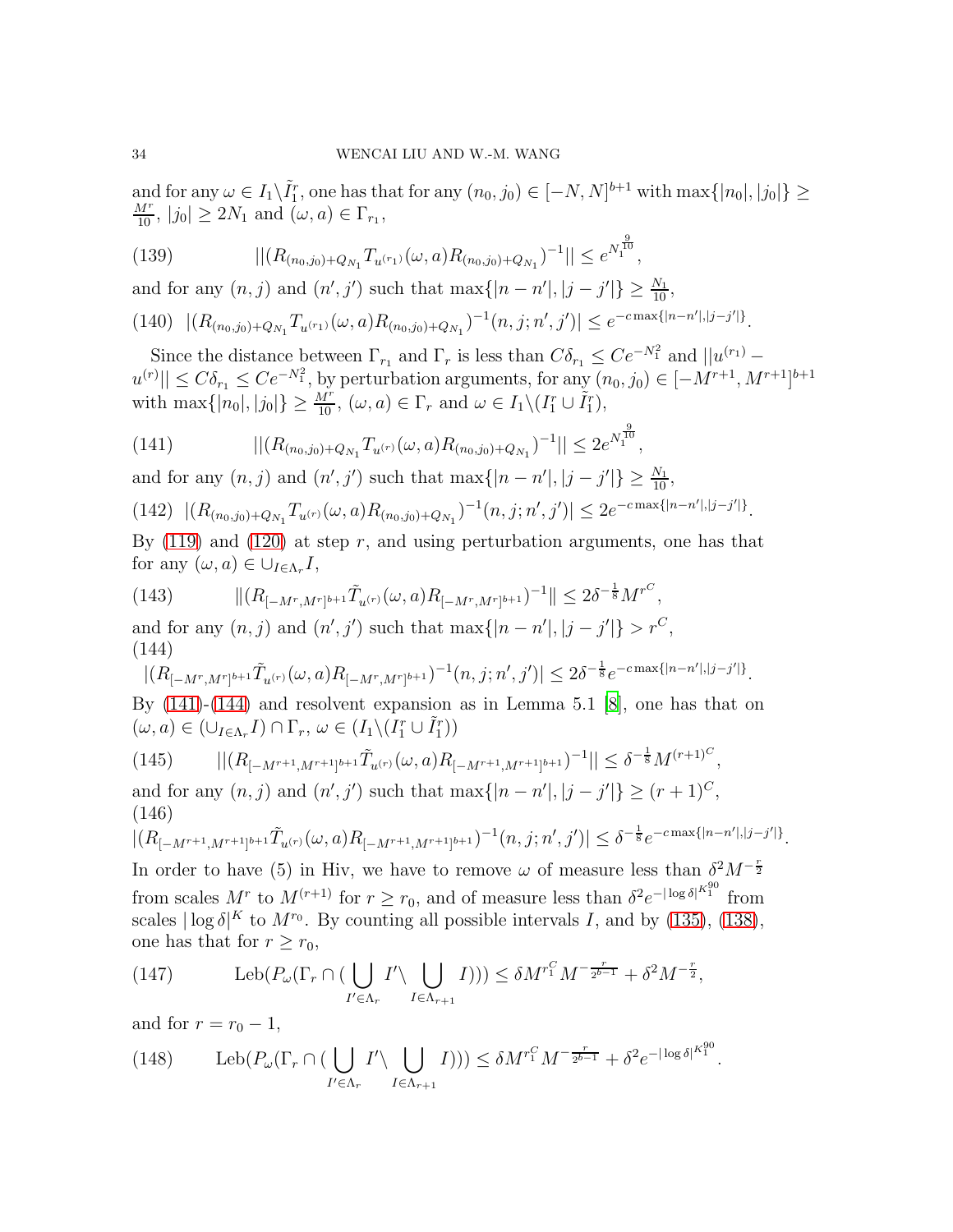This implies that for  $r \geq r_0$ 

(149) 
$$
\operatorname{Leb}(P_a(\Gamma_r \cap (\bigcup_{I' \in \Lambda_r} I' \setminus \bigcup_{I \in \Lambda_{r+1}} I))) \leq M^{-\frac{r}{2^b}},
$$

and for  $r = r_0 - 1$ 

(150) 
$$
\operatorname{Leb}(P_a(\Gamma_r \cap (\bigcup_{I' \in \Lambda_r} I' \setminus \bigcup_{I \in \Lambda_{r+1}} I))) \leq M^{-\frac{r}{2^b}} + e^{-|\log \delta|^{K_1^{90}}}.
$$

We have completed the proof.

<span id="page-34-0"></span>**Proof of main theorem.** Theorem [1.1](#page-1-1) follows immediately from the (by now verified) hypothesis (Hi-iv).

#### Appendix A. Eigenfunction relabelling map

For a fixed  $V \in \mathcal{V}_{\epsilon}$ , basing on [\(58\)](#page-13-1), one may relabel the eigenfunctions in a more intrinsic way. Write  $\varphi_i$  and  $\iota_i$  for  $\varphi_i^V$  and  $\iota_i^V$ , since V is fixed. The goal is that in the new labelling scheme, if  $j > j'$ , then the localization centers of the corresponding eigenfunctions  $\phi_j$  and  $\phi_{j'}$  satisfy  $\ell_{j'} \geq \ell_j$ . Below we provide such a relabelling map.

For a given eigenfunction  $\varphi_i$ , we first select a vertex among the set of vertices, on which  $\varphi_i$  achieves its maximum. (This selection could be arbitrary, but it is practical to have a rule.) So for  $i \in \mathbb{Z}$ , let

$$
\mathcal{M}_i = \{x_0 \in \mathbb{Z} : |\varphi_i(x_0)| = \max_{x \in \mathbb{Z}} |\varphi_i(x)|\}.
$$

Define  $\mathcal{M}_{i}^{+} = \mathcal{M}_{i} \cap \{\{0\} \cup \mathbb{Z}_{+}\}\$ . If  $\mathcal{M}_{i}^{+} \neq \emptyset$ , define  $\iota_{i} = \min x_{0}, x_{0} \in \mathcal{M}_{i}^{+}$ ; otherwise define  $\iota_i = \min -x_0, x_0 \in \mathcal{M}_i$ .

Define

$$
f_1: \mathbb{Z} \mapsto \mathbb{Z}, \, f_1(i) = \iota_i.
$$

Let  $\mathcal L$  be the range of  $f_1$ ,

$$
\mathcal{L} = \text{Ran}(f_1), \mathcal{L} \subseteq \mathbb{Z}.
$$

For a given  $l \in \mathcal{L}$ , let  $I_l = \{i | \iota_i = l\}$ . Define

$$
f_2: \mathcal{L} \mapsto \bigsqcup_{l \in \mathcal{L}} I_l.
$$

From [\(58\)](#page-13-1): If  $|l| < l_{\epsilon}$ ,  $\#\{\cup_{|l| \le l_{\epsilon}} I_l\} \le (1+\epsilon)l_{\epsilon}$ ; and if  $|l| \ge l_{\epsilon}$ ,

$$
(1 - \epsilon)l \leq \#\{\cup_{|l| \leq l_{\epsilon}} I_l\} \leq (1 + \epsilon)l.
$$

The upper bound gives that for all  $l, I_l$  is finite. So we may define a map

$$
f_3: \bigsqcup_{l \in \mathcal{L}} I_l \mapsto \mathbb{Z},
$$

 $\Box$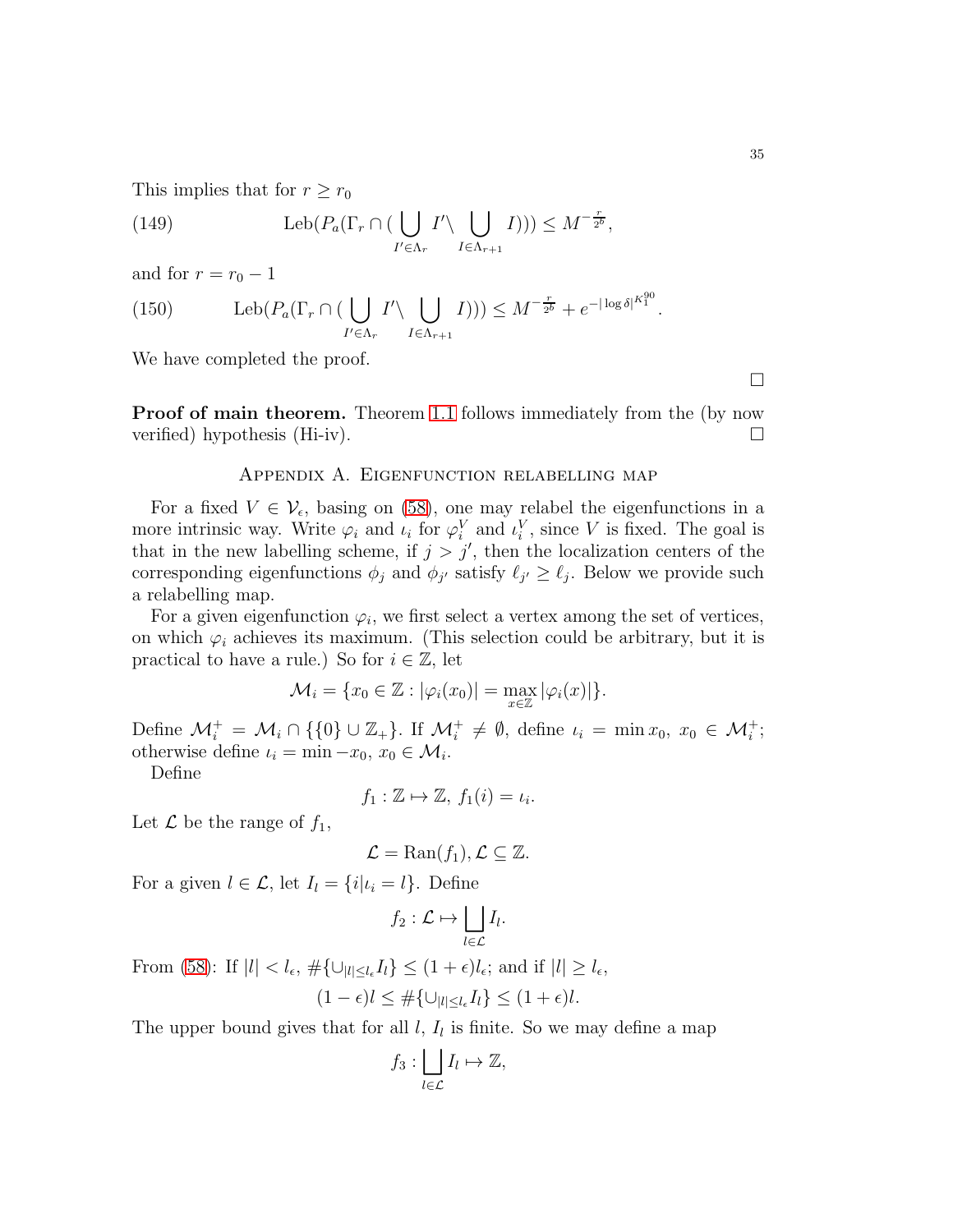such that if  $x \in I_l$  and  $y \in I_{l'}$ , with  $l' > l$ , then  $f_3(y) > f_3(x)$ .

Finally define the map f to be  $f = f_3 \circ f_2 \circ f_1$ ,

$$
f:\mathbb{Z}\mapsto\mathbb{Z}.
$$

<span id="page-35-0"></span>Using the relabelling map f yields our ortho-normal eigen-basis  $\{\phi_j\}_{j\in\mathbb{Z}}$ .

#### <span id="page-35-5"></span><span id="page-35-3"></span><span id="page-35-1"></span>Appendix B. Proof of Lemma [3.2](#page-13-3)

*Proof.* By Theorem [3.1](#page-13-0) and Chebyshev's inequality, one has that for any  $\epsilon_1$ , there exists  $\mathcal{V}_{\epsilon_1}$  with  $\mathbb{P}(\mathcal{V}_{\epsilon_1}) > 1 - \epsilon_1$  such that for any  $V \in \mathcal{V}_{\epsilon_1}$ ,

(151) 
$$
|\varphi_j^V(\ell)| \le C_{\epsilon_1} (1 + |\iota_j^V|)^q e^{-\gamma_1 |\ell - \iota_j^V|}.
$$

For simplicity, below we drop the superscript  $V$ . Clearly, we have

(152) 
$$
\sum_{\ell \in \mathbb{Z}} |\varphi_j(\ell)|^2 = 1.
$$

and

(153) 
$$
\sum_{j\in\mathbb{Z}}|\varphi_j(\ell)|^2=1.
$$

Let  $\epsilon$  be an arbitrarily small constant. Assume L is large enough, depending on  $\epsilon$  and  $\epsilon_1$ . If  $k \leq \iota_j \leq k+L$  with  $|k| \leq L^4$ , then

(154) 
$$
\sum_{\ell \leq k - \epsilon L} |\varphi_j(\ell)|^2 + \sum_{\ell \geq k + (1 + \epsilon)L} |\varphi_j(\ell)|^2 \leq \sum_{m \geq \epsilon L} C_{\epsilon_1} L^{8q} e^{-\gamma_1 m}
$$
  
(155) 
$$
\leq C e^{-\epsilon L},
$$

<span id="page-35-2"></span>where C depends on  $\epsilon_1$  and  $\epsilon$ . By [\(152\)](#page-35-1) and [\(155\)](#page-35-2), one has that for any j with  $k \leq \iota_j \leq k + L,$ 

<span id="page-35-4"></span>(156) 
$$
\sum_{k-\epsilon L \leq \ell \leq k+(1+\epsilon)L} |\varphi_j(\ell)|^2 \geq 1-Ce^{-\epsilon L}.
$$

By  $(153)$  and  $(156)$ , we have that

(157) 
$$
(1+\epsilon)L \geq \sum_{k-\epsilon L \leq \ell \leq k+(1+\epsilon)L \atop j\in \mathbb{Z}} |\varphi_j(\ell)|^2
$$

(158) 
$$
\geq \sum_{\substack{k-\epsilon L \leq \ell \leq k+(1+\epsilon)L \\ j \in \mathbb{Z}:k \leq \iota_j \leq k+L}} |\varphi_j(\ell)|^2
$$

(159) 
$$
\geq (1 - Ce^{-\epsilon L}) \# \{j : k \leq \iota_j \leq k + L \}.
$$

This implies that for any  $k \in [-L^4, L^4]$ ,

<span id="page-35-6"></span>(160) 
$$
\#\{j : k \leq \iota_j \leq k + L\} \leq (1+\epsilon)L.
$$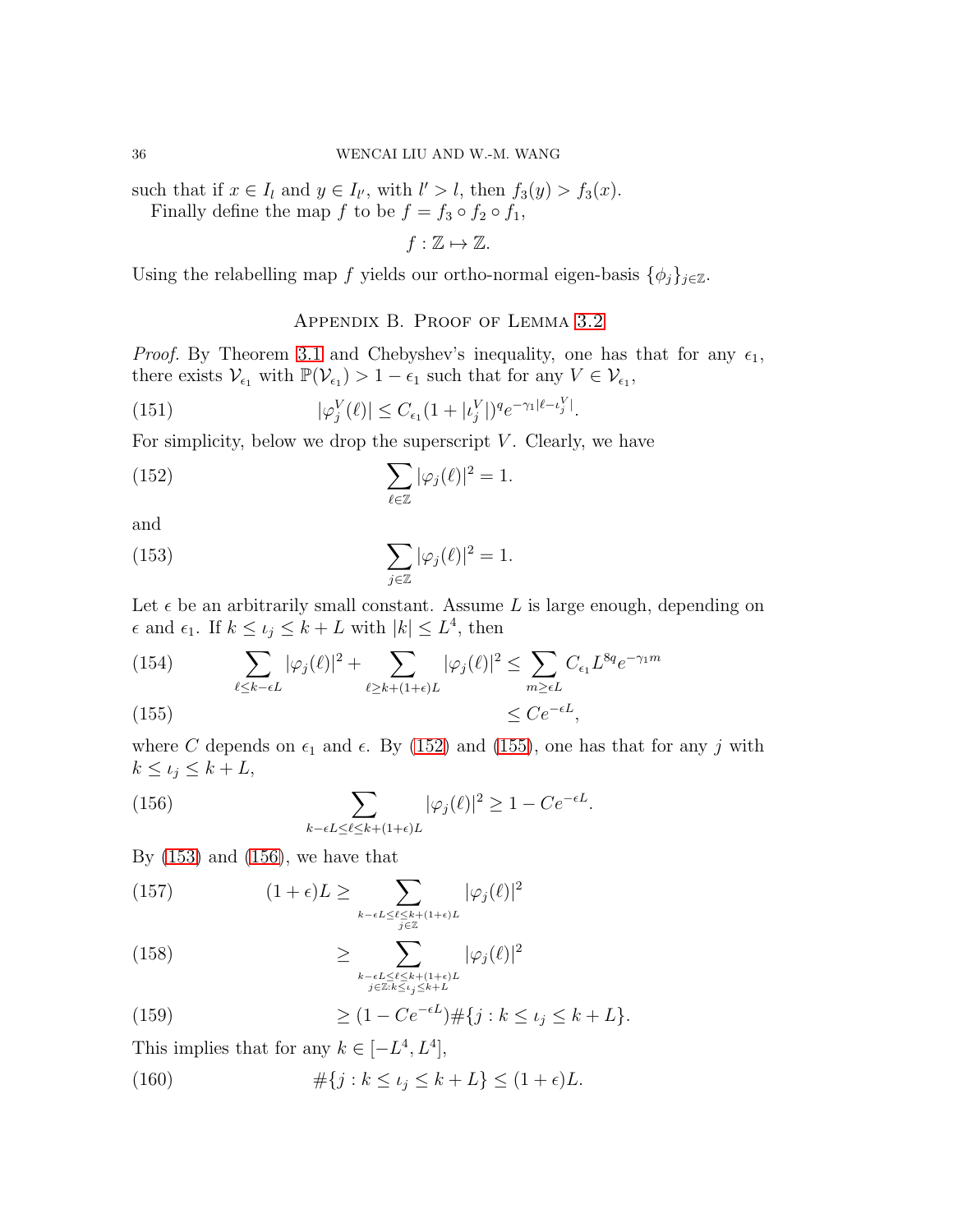For any  $\ell \in [k + \epsilon L, k + (1 - \epsilon)L]$  with  $|k| \le L^4$ , by [\(151\)](#page-35-5), one has

$$
\sum_{j \in \mathbb{Z}:i_j \notin [k,k+L]} |\varphi_j(\ell)|^2 \le \sum_{m=0}^{\infty} \sum_{j \in \mathbb{Z}:mL \le |i_j| \le (m+1)L} C(1+|i_j|)^{2q} e^{-\gamma_1 |\ell - i_j|}
$$
  

$$
\le \sum_{m \le 10L^4} \sum_{j \in \mathbb{Z}:|i_j| \le 20L^5} C L^{10q} e^{-\gamma_1 \epsilon L} +
$$
  

$$
\sum_{m=10L^4}^{\infty} C(1+ mL)^{2q} \# \{j : |i_j| \le (m+1)L\} e^{-\frac{1}{2}\gamma_1 mL}
$$
  
(161)  

$$
\le C e^{-\epsilon L} + \sum_{m=1}^{\infty} C(1+ mL)^{3q} e^{-\frac{1}{2}\gamma_1 mL}
$$
  

$$
\le C e^{-\epsilon L},
$$

<span id="page-36-1"></span>where [\(161\)](#page-36-1) holds by [\(160\)](#page-35-6). It implies that

(162) 
$$
\sum_{\substack{j\in\mathbb{Z}:i_j\notin[k,k+L] \\ \ell\in[k+\epsilon L,k+(1-\epsilon)L]}} |\varphi_j(\ell)|^2 \le Ce^{-\epsilon L}.
$$

By [\(153\)](#page-35-3) and [\(162\)](#page-36-2), one has that

<span id="page-36-2"></span>
$$
(1 - \epsilon)L = \sum_{\ell \in [k + \epsilon L, k + (1 - \epsilon)L], j \in \mathbb{Z}} |\varphi_j(\ell)|^2
$$
  
\n
$$
\leq C e^{-\epsilon L} + \sum_{\substack{j \in \mathbb{Z}: i_j \in [k, k + L] \\ \ell \in [k + \epsilon L, k + (1 - \epsilon)L]}} |\varphi_j(\ell)|^2
$$
  
\n
$$
\leq C e^{-\epsilon L} + \# \{ j : k \leq \iota_j \leq k + L \}.
$$

This yields that for any k with  $|k| \leq L^4$ ,

(163) 
$$
\# \{ j : k \le \iota_j \le k + L \} \ge (1 - \epsilon) L.
$$

<span id="page-36-0"></span>Now [\(58\)](#page-13-1) follows from [\(160\)](#page-35-6) and [\(163\)](#page-36-3).  $\Box$ 

#### <span id="page-36-3"></span>Appendix C. Bourgain's induction estimates

Assume that Hi-v hold at step r, and that Hi-v hold at step  $r + 1$  except for [\(123\)](#page-29-5). We show that [\(123\)](#page-29-5) holds at step  $r + 1$ . This follows from Chap. 18 [\[5](#page-38-10)] with minor modifications.

Let us state the difference between our setting and that of Bourgain's. Bourgain assumed that

(164) 
$$
\| (R_{[-M^r, M^r]^{b+1}} \tilde{T}_{u^{(r-1)}} R_{[-M^r, M^r]^{b+1}})^{-1} \| \leq M^{r^C},
$$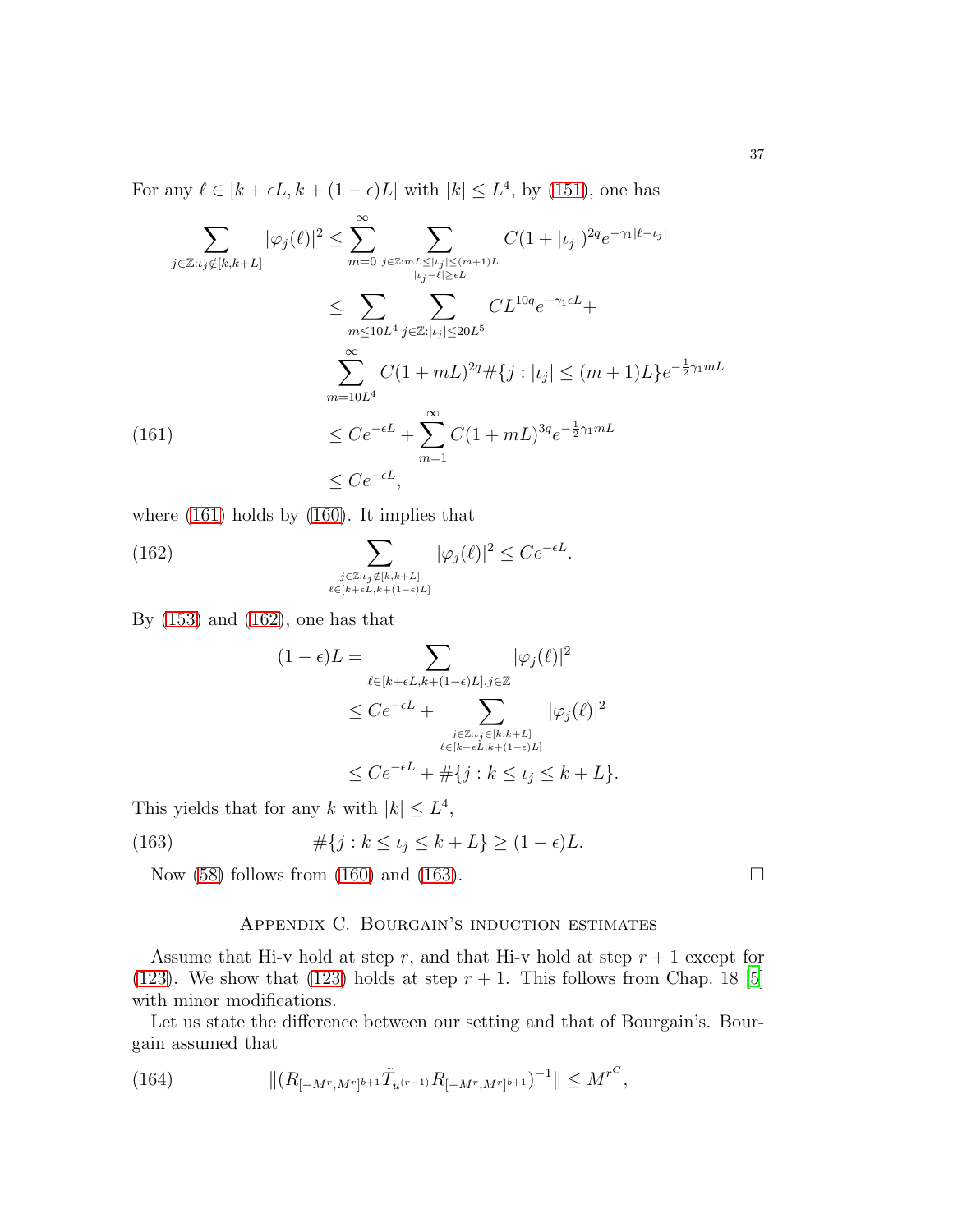and that for  $(n, j)$  and  $(n', j')$  satisfying  $\max\{|n - n'|, |j - j'|\} > r^C$ , (165)  $|(R_{[-M^r,M^r]^{b+1}}\tilde{T}_{u^{(r-1)}}R_{[-M^r,M^r]^{b+1}})^{-1}(n,j;n',j')| \leq e^{-c \max\{|n-n'|,|j-j'|\}}.$ Then he proved that the induction holds if

$$
\delta_{r+1} \ge M^{(r+1)^C} \kappa_r,
$$
  
\n
$$
\bar{\delta}_{r+1} \ge M^{2(r+1)^C} \bar{\kappa}_r + M^{(r+1)^C} \delta_{r+1},
$$
  
\n
$$
\kappa_{r+1} \ge e^{-\frac{c}{3}M^{r+1}} \kappa_r + \delta_{r+1}^2,
$$
  
\n
$$
\bar{\kappa}_{r+1} \ge M^{2(r+1)^C} \kappa_r + e^{-\frac{c}{3}M^{r+1}} \bar{\kappa}_r + \delta_{r+1} \bar{\delta}_{r+1}.
$$

We assume that for a proper  $0 < \nu < 1$ ,

(166) 
$$
\| (R_{[-M^r, M^r]^{b+1}} \tilde{T}_{u^{(r-1)}} R_{[-M^r, M^r]^{b+1}})^{-1} \| \leq \delta^{-\nu} M^{r^C},
$$

and that for  $(n, j)$  and  $(n', j')$  satisfying  $\max\{|n - n'|, |j - j'|\} > r^C$ , (167)

$$
|(R_{[-M^r, M^r]^{b+1}}\tilde{T}_{u^{(r-1)}}R_{[-M^r, M^r]^{b+1}})^{-1}(n, j; n', j')| \leq \delta^{-\nu} e^{-c \max\{|n-n'|+|j-j'|\}}.
$$

Following Bourgain's proof, we obtain the following new relations

$$
\delta_{r+1} \geq \delta^{-\nu} M^{(r+1)^C} \kappa_r,
$$
\n
$$
\bar{\delta}_{r+1} \geq \delta^{-2\nu} M^{2(r+1)^C} \bar{\kappa}_r + \delta^{-\nu} M^{(r+1)^C} \delta_{r+1},
$$
\n
$$
\kappa_{r+1} \geq \delta^{1-\nu} e^{-\frac{c}{3}M^{r+1}} \kappa_r + \delta_{r+1}^2,
$$
\n
$$
\bar{\kappa}_{r+1} \geq \delta^{-2\nu} M^{2(r+1)^C} \kappa_r + \delta^{1-\nu} e^{-\frac{c}{3}M^{r+1}} \bar{\kappa}_r + \delta_{r+1} \bar{\delta}_{r+1}.
$$

For example, we may take  $\nu = \frac{1}{8}$ 8

$$
\delta_r = \delta^{\frac{1}{2}} M^{-(\frac{4}{3})^r}, \bar{\delta}_r = \delta^{\frac{1}{8}} M^{-\frac{1}{2}(\frac{4}{3})^r}, \kappa_r = \delta^{\frac{3}{4}} M^{-(\frac{4}{3})^{r+2}}, \bar{\kappa}_r = \delta^{\frac{3}{8}} M^{-\frac{1}{2}(\frac{4}{3})^{r+2}}.
$$

#### Acknowledgments

W. Liu was supported by NSF DMS-2000345 and DMS-2052572. W.-M. Wang acknowledges support from CY Initiative of Excellence (Grant "Investissements d'Avenir" ANR-16-IDEX-0008).

#### **REFERENCES**

- <span id="page-37-0"></span>[1] M. Aizenman and S. Molchanov. Localization at large disorder and at extreme energies: an elementary derivation. Commun. Math. Phys., 157:245– 278, 1993.
- <span id="page-37-1"></span>[2] S. Basu. On bounding the Betti numbers and computing the Euler characteristic of semi-algebraic sets. Discrete Comput. Geom., 22(1):1–18, 1999.
- <span id="page-37-2"></span>[3] G. Binyamini and D. Novikov. Complex cellular structures. Ann. of Math., 190(2):145–248, 2019.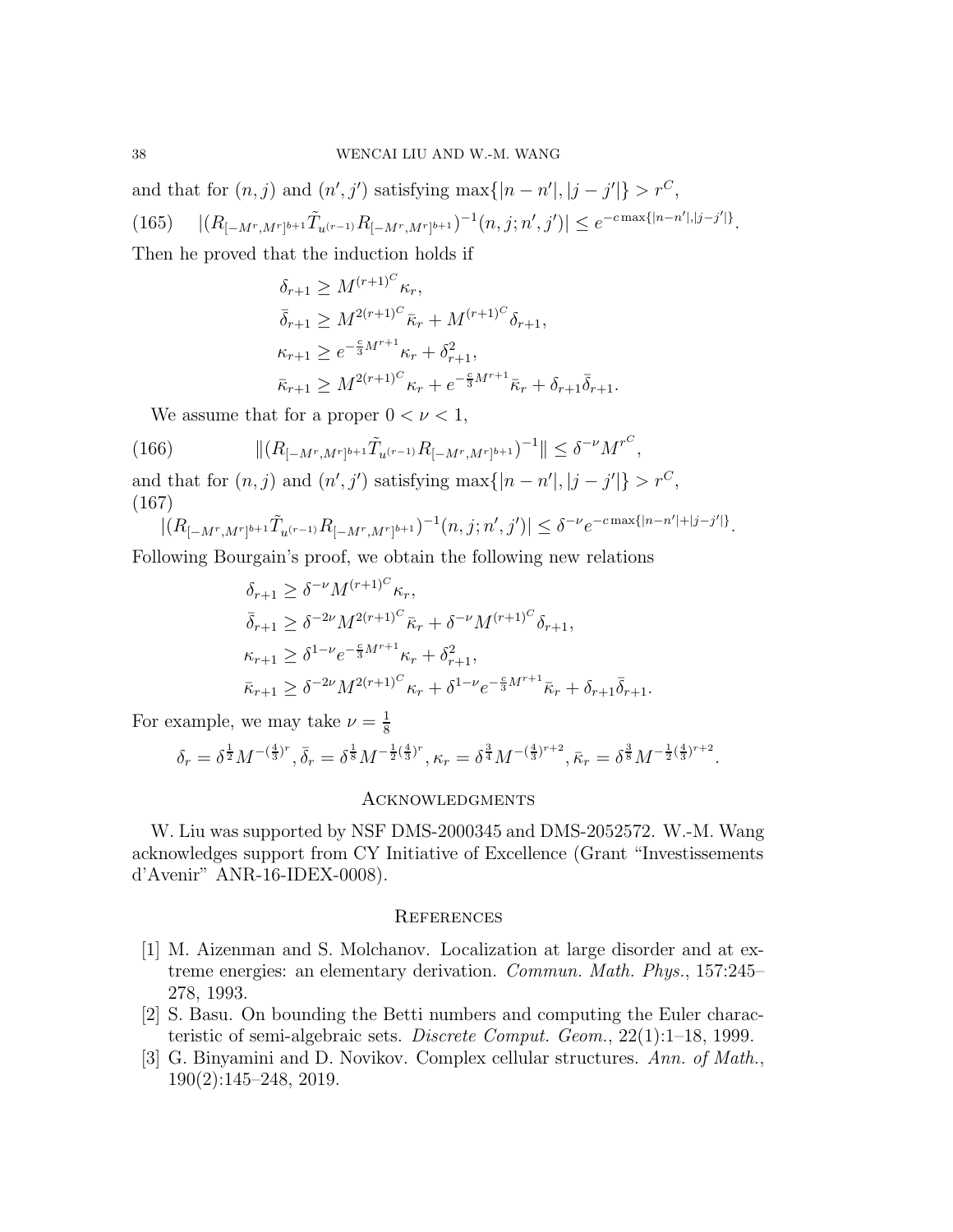- <span id="page-38-14"></span>[4] J. Bourgain. Quasi-periodic solutions of Hamiltonian perturbations of 2d linear Schrödinger equations. Ann. of Math.,  $148:363-439$ , 1998.
- <span id="page-38-10"></span>[5] J. Bourgain. *Green's function estimates for lattice Schrödinger operators* and applications, volume 158 of Annals of Mathematics Studies. Princeton University Press, Princeton, NJ, 2005.
- <span id="page-38-15"></span>[6] J. Bourgain. Anderson localization for quasi-periodic lattice Schrödinger operators on  $\mathbb{Z}^d$ , d arbitrary. Geom. Funct. Anal., 17(3):682-706, 2007.
- <span id="page-38-12"></span>[7] J. Bourgain, M. Goldstein, and W. Schlag. Anderson localization for Schrödinger equations on  $\mathbb{Z}^2$  with quasi-periodic potential. Acta Math., 188:41–86, 2002.
- <span id="page-38-5"></span>[8] J. Bourgain and W.-M. Wang. Quasi-periodic solutions of nonlinear random Schrödinger equations. J. Eur. Math. Soc.,  $10:1-45$ , 2008.
- <span id="page-38-2"></span>[9] V. Bucaj, D. Damanik, J. Filman, V. Gerbuz, T. VandenBoom, F. Wang, and Z. Zhang. Localization for the one-dimensional Anderson model via positivity and large deviations for the Lyapunov exponent. Trans. Amer. Math. Soc., 372:3619–3667, 2019.
- <span id="page-38-13"></span>[10] W. Craig and C. E. Wayne. Newton's method and periodic solutions of nonlinear equations. Commun. Pure Appl. Math., 46:1409–1498, 1993.
- <span id="page-38-8"></span>[11] R. del Rio, S. Jitomirskaya, Y. Last, and B. Simon. Operators with singular continuous spectrum. IV. Hausdorff dimensions, rank one perturbations, and localization. J. Anal. Math., 69:153–200, 1996.
- <span id="page-38-7"></span>[12] A. Elgart and A. Klein. An eigensystem approach to Anderson localization. J. Funct. Anal., 271:3465–3512, 2016.
- <span id="page-38-4"></span>[13] J. Fröhlich and T. Spencer. Absence of diffusion in the Anderson tight binding model. Commun. Math. Phys., 88:151–184, 1983.
- <span id="page-38-6"></span>[14] J. Fröhlich, T. Spencer, and C. E. Wayne. Localization in disordered, nonlinear dynamical systems. J. Stat. Phys., 42(3/4):247–274, 1986.
- <span id="page-38-0"></span>[15] H. Furstenberg. Non-commuting random products. Trans. Amer. Math. Soc., 108:377–428, 1963.
- <span id="page-38-3"></span>[16] L. Ge and X. Zhao. Exponential dynamical localization in expectation for the one dimensional Anderson model. J. Spectr. Theory.,  $10(3):887-904$ , 2020.
- <span id="page-38-9"></span>[17] F. Germinet and A. Klein. New characterization of the region of complete localization for random Schrödinger operators. J. Stat. Phys., 122:73-94, 2006.
- <span id="page-38-11"></span>[18] F. Germinet and F. Klopp. Spectral statistics for random Schrödinger operators in the localized regime. J. Eur. Math. Soc. (JEMS), 16(9):1967–2031, 2014.
- <span id="page-38-1"></span>[19] I. Goldshied, S. Molchanov, and L. Pastur. A pure point spectrum of the stochastic one-dimensional Schrödinger equation. Funct. Anal. Appl.,  $11:1-$ 10, 1977.